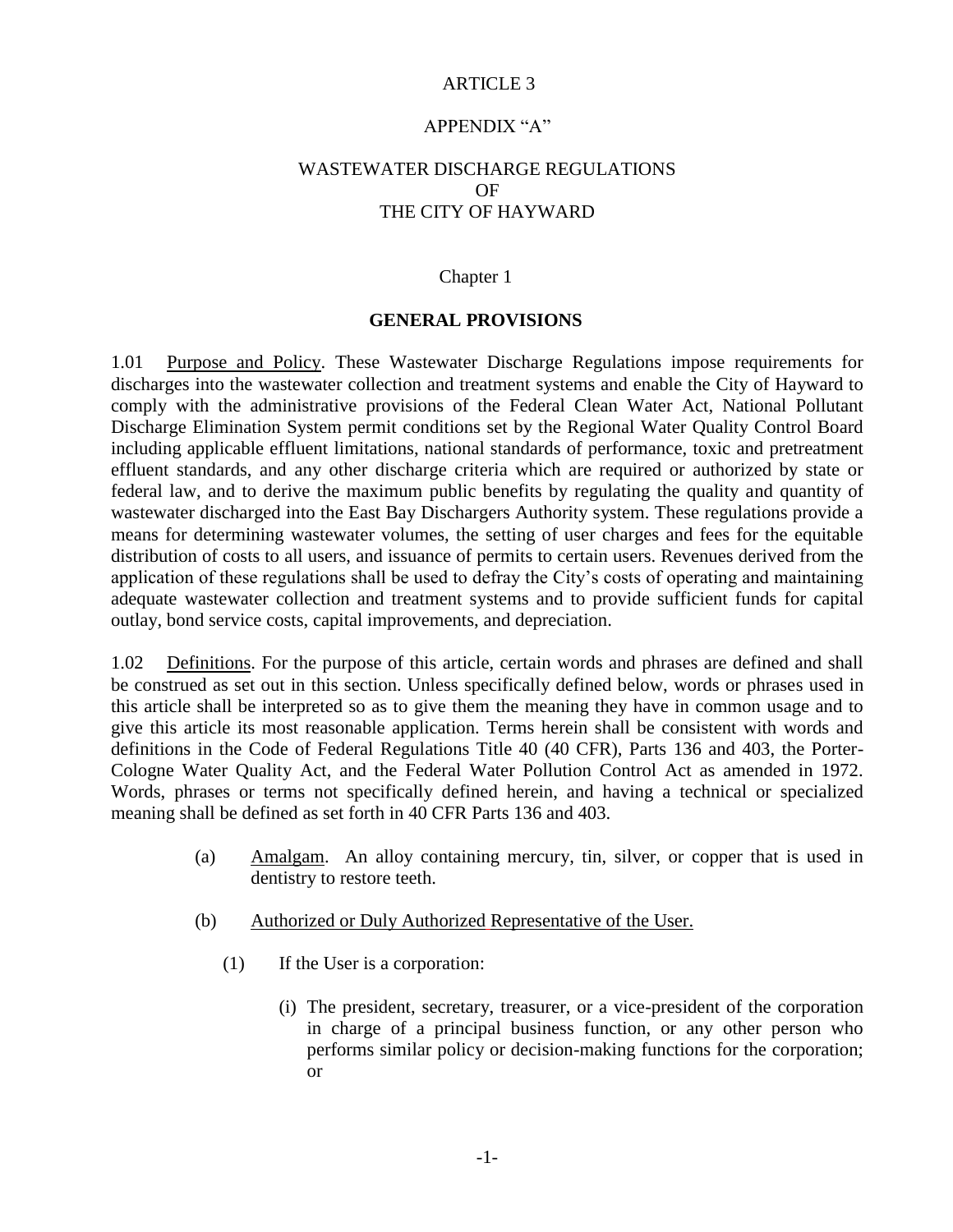- (ii) The manager of one or more manufacturing, production, or operating facilities, provided the manager is authorized to make management decisions that govern the operation of the regulated facility including having the explicit or implicit duty of making major capital investment recommendations, and initiate and direct other comprehensive measures to assure long-term environmental compliance with environmental laws and regulations; can ensure that the necessary systems are established or actions taken to gather complete and accurate information for individual wastewater discharge permit requirements; and where authority to sign documents has been assigned or delegated to the manager in accordance with corporate procedures.
- (2) If the User is a partnership or sole proprietorship: a general partner or proprietor, respectively.
- (3) If the User is a Federal, State, or local governmental facility: a director or highest official appointed or designated to oversee the operation and performance of the activities of the government facility, or their designee.
- (4) The individuals described in paragraphs 1 through 3, above, may designate a Duly Authorized Representative if the authorization is in writing, the authorization specifies the individual or position responsible for the overall operation of the facility from which the discharge originates or having overall responsibility for environmental matters for the company, and the written authorization is submitted to the City. If an authorization of this section is no longer accurate because a different individual or position has responsibility for the overall operation of the facility, or overall responsibility for environmental matters for the company, a new authorization satisfying the requirements of paragraphs 1 through 3 of this section shall be submitted to the City prior to or together with any reports to be signed by an authorized representative.
- (c) Beneficial Uses. Uses of the waters of the state that may be protected against quality degradation include, but are not necessarily limited to, domestic, municipal, agricultural and industrial supply, power generation, recreation, aesthetic enjoyment, navigation and the preservation and enhancement of fish, wildlife and other aquatic organisms, resources or reserves, and other uses, both tangible or intangible, as specified by federal or state law.
- (d) Best Management Practices or BMPs. Schedules of activities, prohibitions of practices, maintenance procedures, and other management practices to implement the prohibitions listed in Chapter 2. BMPs include treatment requirements, operating procedures, and practices to control plant site runoff, spillage or leaks, sludge or waste disposal, or drainage from raw materials storage. BMPs also include alternative means (i.e., management plans) of complying with, or in place of certain established categorical pretreatment standards and effluent limits.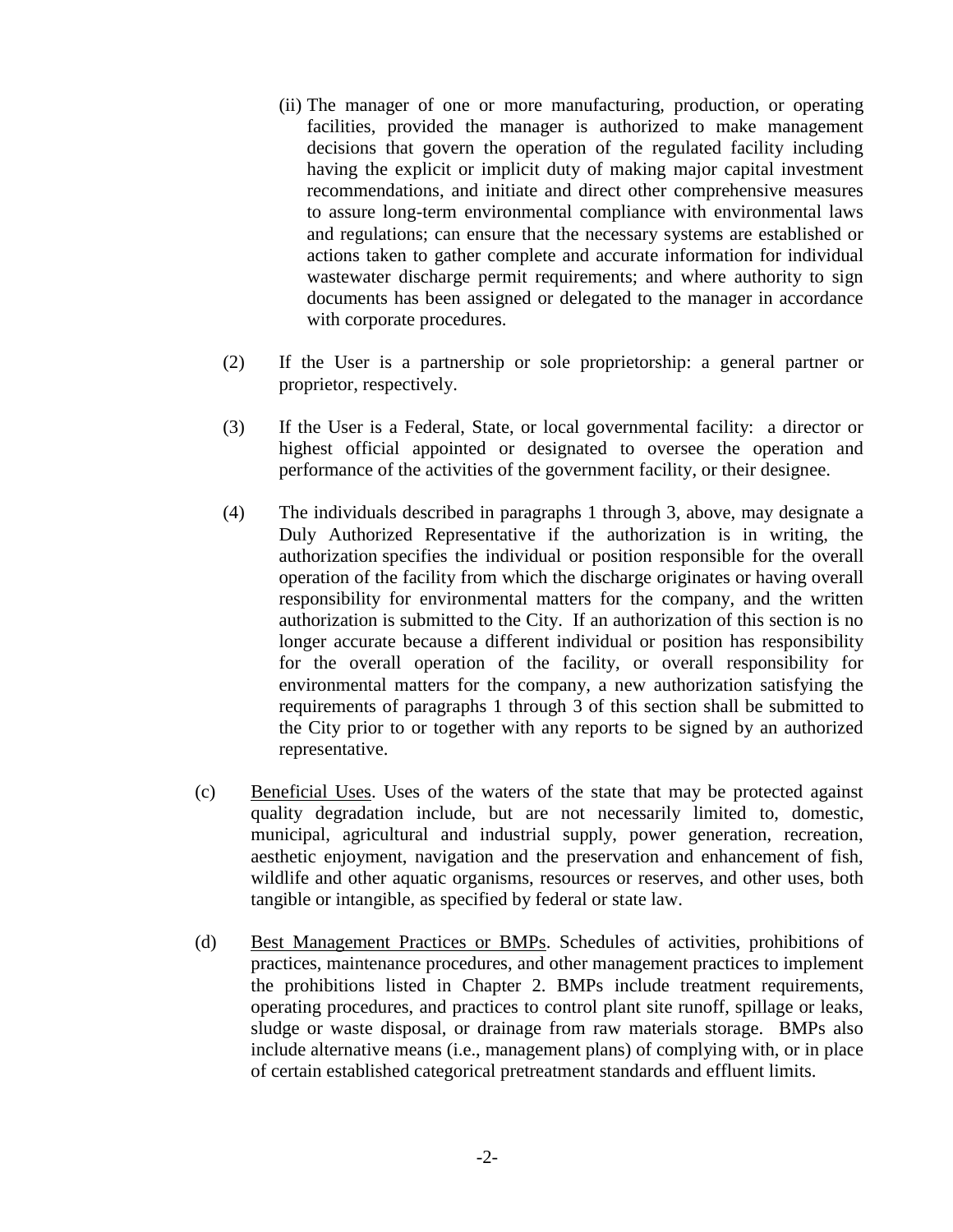- (e) Building Sewer. A sewer conveying wastewater from the premises of a user to the City sewer.
- (f) Bypass. The intentional diversion of waste streams from any portion of a user's treatment facility.
- (g) Carbonaceous Biochemical Oxygen Demand or CBOD. The quantity of oxygen utilized in the biochemical oxidation of organic matter in the presence of a nitrification inhibitor under standard laboratory procedures for five (5) days at 20 degrees centigrade, usually expressed as a concentration (e.g., mg/l).
- (h) Categorical Pretreatment Standard or Categorical Standard. Any regulation containing pollutant discharge limits promulgated by EPA in accordance with sections 307(b) and (c) of the Act (33 U.S.C. section 1317) that apply to a specific category of users and that appear in 40 CFR Chapter I, Subchapter N, Parts 405-471.
- (i) Categorical Industrial User. An Industrial User subject to a categorical pretreatment standard or categorical standard.
- (j) City. The City of Hayward.
- (k) City Sewer. A sewer owned and operated by the City of Hayward and tributary to the treatment facility operated by the City.
- (l) Compatible Pollutant. Biochemical oxygen demand (BOD), suspended solids (SS), pH and fecal coliform bacteria, plus additional pollutants identified in the City's National Pollutant Discharge Elimination System (NPDES) permit if the publicly owned treatment works was designed to treat such pollutants, and in fact does remove such pollutants to a substantial degree. As required by the NPDES permit, the City analyzes carbonaceous biochemical oxygen demand (CBOD), a component of total BOD.
- (m) Composite Sample. A sample which is collected manually or automatically, and discretely or continuously, based on time or flow intervals.
- (n) Contamination. An impairment of the quality of the waters of the state by waste to a degree which creates a hazard to the public health through poisoning or through the spread of disease. Contamination shall include any equivalent effect resulting from the disposal of wastewater, whether or not waters of the state are affected.
- (o) Daily Maximum Limit. The maximum allowable discharge limit of a pollutant during a calendar day. Where Daily Maximum Limits are expressed in units of mass, the daily discharge is the total mass discharged over the course of the day. Where Daily Maximum Limits are expressed in terms of a concentration, the daily discharge is the arithmetic average measurement of the pollutant concentration derived from all measurements taken that day.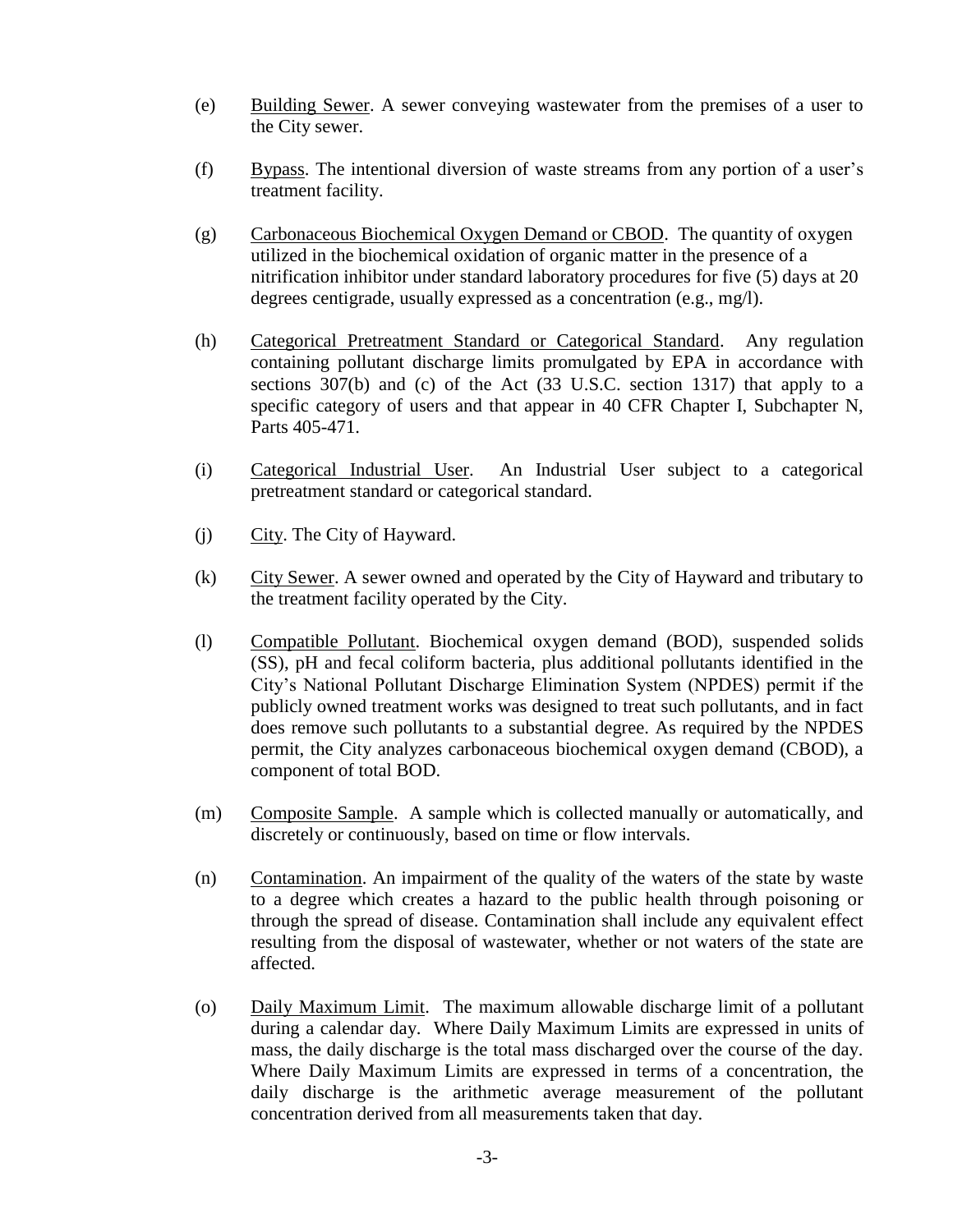- (p) Direct Discharge. The discharge of treated or untreated wastewater directly to the Waters of the State of California.
- (q) Domestic Sewage. Liquid and waterborne wastes derived from the ordinary living processes, free from industrial wastes, and of such character as to permit satisfactory disposal, without special treatment, into the City's sewerage system.
- (r) East Bay Dischargers Authority. The joint powers of authority comprised of the City of Hayward, the City of San Leandro, the Oro Loma Sanitary District, the Castro Valley Sanitary District, and the Union Sanitary District.
- (s) EPA. The United States Environmental Protection Agency or, where appropriate, a duly authorized official of said agency.
- (t) Existing Source. Any source of discharge that is not a "New Source."
- (u) Federal Act, Clean Water Act, or Act. The Federal Water Pollution Control Act, PL 92-500, and any amendments thereto; as well as any guidelines, limitations, and standards promulgated by the Environmental Protection Agency (EPA) pursuant to the Act. Text of the original law and subsequent amendments are documented in 33 U.S. Code 1251.
- (v) Grab Sample. A sample that is taken from a wastestream without regard to the flow in the wastestream and over a period of time not to exceed fifteen (15) minutes.
- (w) Holding Tank Waste. Any waste from holding tanks such as vessels, chemical toilets, campers, trailers, septic tanks, and vacuum pump tank trucks.
- (x) Incompatible Pollutant. Any pollutant which is not a compatible pollutant as defined in this section.
- (y) Indirect Discharge or Discharge. The discharge or introduction of pollutants from any source regulated under Section 307(b) or (c) of the Act into the POTW.
- (z) Industrial User. All establishments engaged in producing, manufacturing, or processing operations, which result in the production and/or discharge into City sewers of industrial wastes; and all other establishments engaged in any activity resulting in the production and discharge to City sewers of industrial wastes.
- (aa) Instantaneous Limit. The maximum concentration of a pollutant allowed to be discharged at any time, determined from the analysis of any discrete or composited sample collected, independent of the industrial flow rate and the duration of the sampling event.
- (bb) Interference. A discharge which, alone or in conjunction with a discharge or discharges from other sources, both: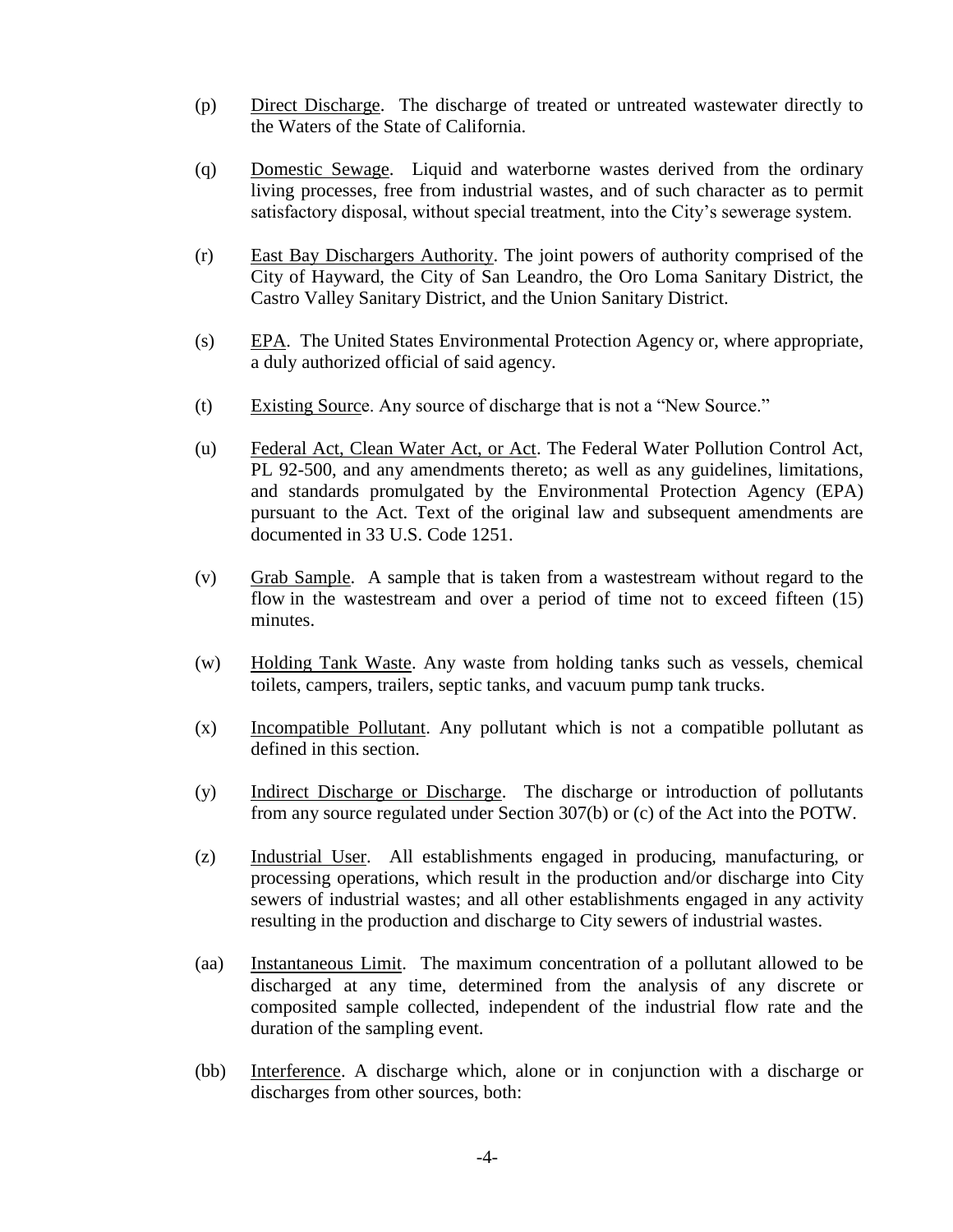- (1) inhibits or disrupts the POTW, its treatment processes or operations, or its sludge processes, use or disposal; and
- (2) therefore is a cause of a violation of any requirement of the POTW's NPDES permit (including an increase in the magnitude or duration of a violation) or of the prevention of sewage sludge use or disposal in compliance with the following statutory provisions and regulations or permits issued thereunder (or more stringent state or local regulations): Section 405 of the Clean Water Act, the Solid Waste Disposal Act (SWDA) (including Title II, more commonly referred to as the Resource Conservation and Recovery Act (RCRA), and including state regulations contained in any state sludge management plan prepared pursuant to subtitle D of the SWDA), the Clean Air Act, the Toxic Substances Control Act, and the Marine Protection, Research and Sanctuaries Act.
- (cc) Local Limit. Specific discharge limits developed and enforced by the City upon industrial or commercial facilities to implement the general and specific discharge prohibitions listed in 40 CFR  $403.5(a)(1)$  and (b).
- (dd) Manager. The City Manager or designated staff such as the Public Works Director and Water Pollution Source Control Administration.
- (ee) Mass Emission Rate. The mass of material discharged to the sewer system during a given time interval. Unless otherwise specified, the mass emission rate shall be expressed as pounds per day of a particular constituent or combination of constituents.
- (ff) National Pollutant Discharge Elimination System or NPDES Permit. A permit issued pursuant to Section 402 of the Act.
- (gg) National Pretreatment Standard, Pretreatment Standard, or Standard. Any regulation containing pollutant discharge limits promulgated by the EPA in accordance with section 307 (b) and (c) of the Act, which applies to industrial users. This term includes prohibitive discharge limits established pursuant to 40 CFR 403.5.
- (hh) New Source. Any building, structure, facility, or installation from which there is or may be a discharge of pollutants, the construction of which commenced after the publication of proposed pretreatment standards under section 307(c) of the Act which will be applicable to such source if such standards are thereafter promulgated in accordance with that section and subject to the terms outlined in 40 CFR 403.3(m).
- (ii) Nuisance. Anything which meets all of the following requirements:
	- (1) is injurious to health or is indecent or offensive to the senses or an obstruction to the free use of property so as to interfere with the comfort or enjoyment of life or property, and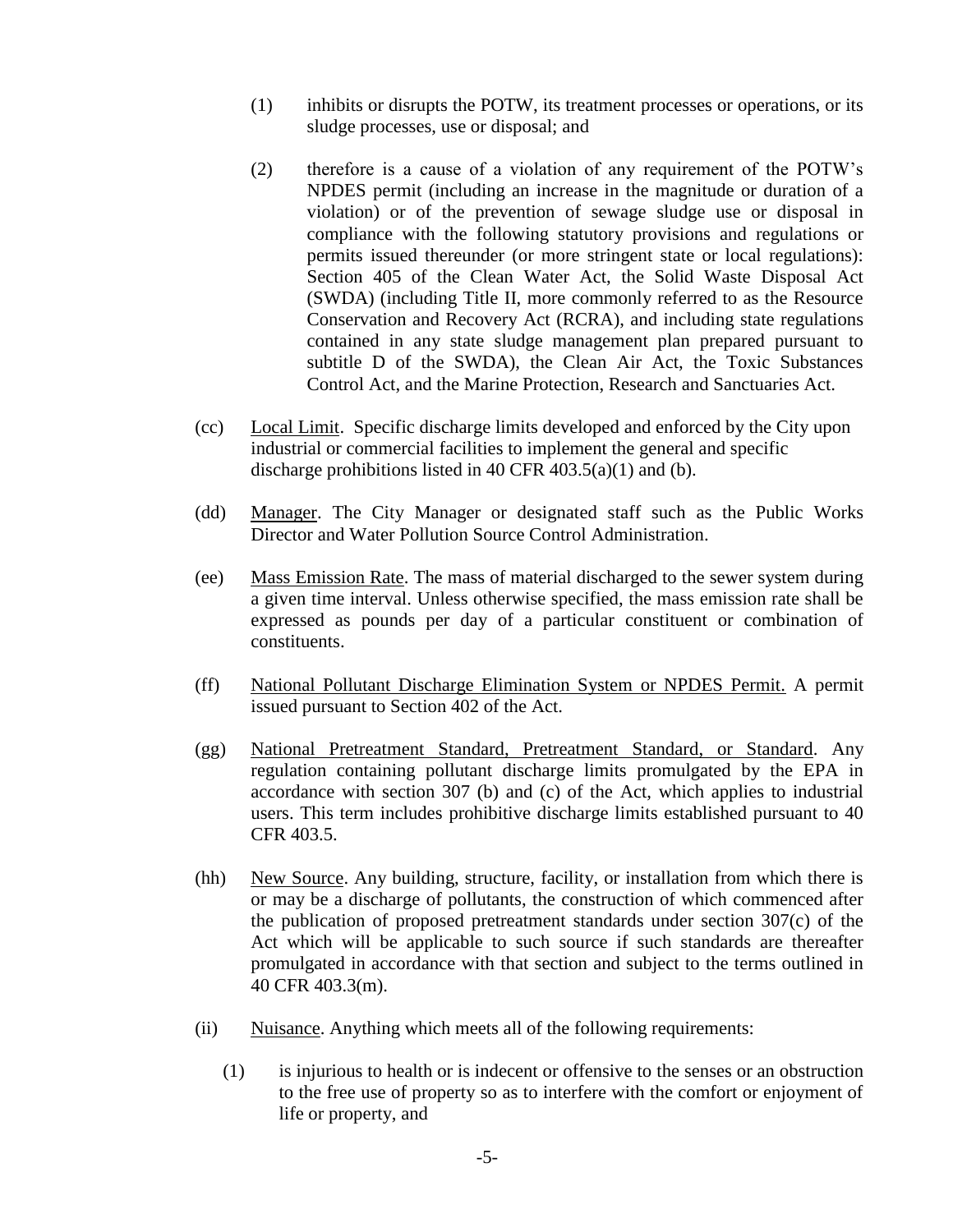- (2) which affects at the same time an entire community or neighborhood or any considerable number of persons, although the extent of the annoyance or damage inflicted upon individuals may be unequal, and
- (3) occurs during, or as a result of, the treatment or disposal of waste.
- (jj) Pass Through. A discharge which exits the POTW into waters of the United States in quantities or concentrations which, alone or in conjunction with a discharge or discharges from other sources, is a cause of a violation of any requirement of the POTW's NPDES permit (including an increase in the magnitude or duration of a violation).
- (kk) Person. Any individual, partnership, firm, association, corporation, or public agency including the State of California and the United States of America.
- (ll) pH. A measure of the acidity or alkalinity of wastewater. pH is measured on a scale of 0 to 14, 0 being extremely acidic, 7 neutral, and 14 extremely alkaline. The pH corresponds to the logarithm (base 10) of the reciprocal concentration of hydrogen ions expressed in gram-ions per liter of solution.
- (mm) Phenols. Total hydroxyl derivatives of benzene and its condensed nuclei (including phenol, chlorinated phenols, nitrophenols and chlorinated cresols) identified in Table 1, Section 307 of the Act which are detectable by EPA approved methods.
- (nn) Pollutant. Any dredge spoil, solid waste, incinerator residue, sewage, garbage, sewage sludge, munitions, chemical wastes, biological materials, radioactive materials, heat, wrecked or discharged equipment, rock, sand, cellar dirt and industrial, municipal, and agricultural waste discharged into water.
- (oo) Pollution. An alteration of the quality of the waters of the state by waste to a degree which unreasonably affects such waters for beneficial use or facilities which serve such beneficial uses. Pollution may include contamination.
- (pp) Polychlorinated biphenyls (PCBs). Total PCBs detectable by EPA approved methods.
- (qq) Premises. A parcel of real estate including any improvements thereon which is determined by the City to be a single user for purposes of receiving, using, and paying for service.
- (rr) Pretreatment. The reduction of the amount of pollutants, the elimination of pollutants, or the alteration of the nature of pollutant properties in wastewater prior to or in lieu of discharging or otherwise introducing such pollutants into a Publicly Owned Treatment Works. The reduction or alteration may be obtained by physical, chemical or biological processes, process changes or by other means, except as prohibited by Section 2.10. Appropriate pretreatment technology includes control equipment, such as equalization tanks or facilities, for protection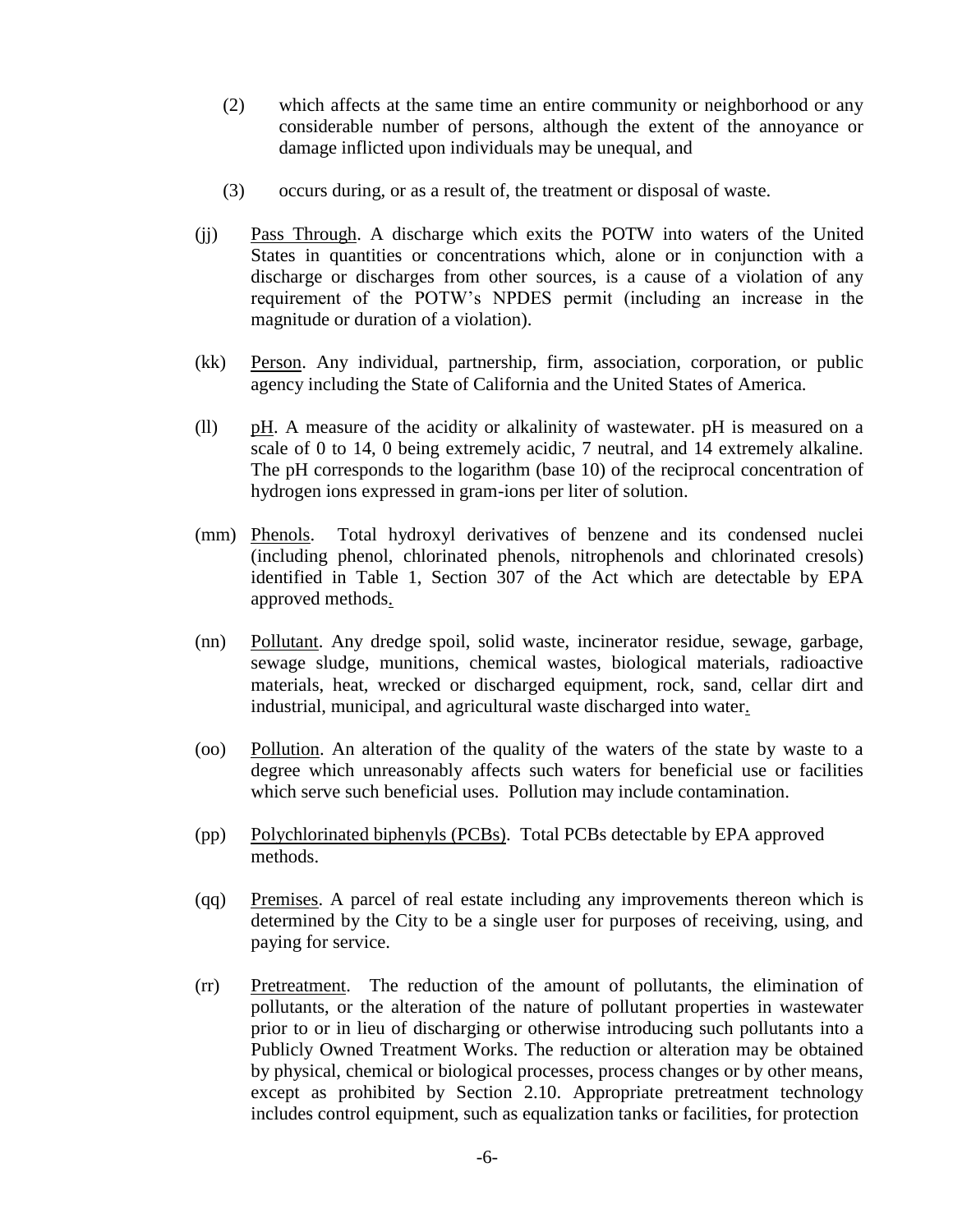against surges or slug loadings that might interfere with or otherwise be incompatible with the Publicly Owned Treatment Works. However, where wastewater from a regulated process is mixed in an equalization facility with unregulated wastewater or with wastewater from another regulated process, the effluent from the equalization facility must meet an adjusted pretreatment limit calculated in accordance with 40 CFR 403.6(e).

- (ss) Pretreatment Requirement. Any substantive or procedural requirement related to pretreatment, other than a national pretreatment standard, imposed on an Industrial User (IU).
- (tt) Publicly Owned Treatment Works or POTW. A treatment works as defined by section 212 of the Act, which is owned by a state or municipality (as defined by section 502(4) of the Act). This definition includes any devices and systems used in the storage, treatment, recycling, and reclamation of municipal sewage or industrial wastes of a liquid nature. It also includes sewers, pipes, and other conveyances only if they convey wastewater to a POTW treatment plant. The term also means the municipality as defined in section 502(4) of the Act, which has jurisdiction over the indirect discharges to and the discharges from such a treatment works.
- (uu) POTW Treatment Plant. That portion of the POTW which is designed to provide treatment (including recycling and reclamation) of municipal sewage and industrial waste.
- (vv) Severe Property Damage. Substantial physical damage to property, damage to the treatment facilities which causes them to become inoperable, or substantial and permanent loss of natural resources which can reasonably be expected to occur in the absence of a bypass. Severe property damage does not mean economic loss caused by delays in production.
- (ww) Significant Industrial User.
	- (1) All users for which federal categorical standards have been promulgated;
	- (2) Any user that discharges an average of 25,000 gallons per day or more of process wastewater to the POTW (excluding sanitary, non-contact cooling and boiler blowdown wastewater);
	- (3) Any user that contributes a process waste stream which comprises five percent or more of the average dry weather hydraulic or organic (CBOD and SS) capacity of the POTW treatment plant;
	- (4) Any user that has a reasonable potential, in the opinion of the manager or the pretreatment program approval authority to significantly or adversely affect the POTW treatment plant.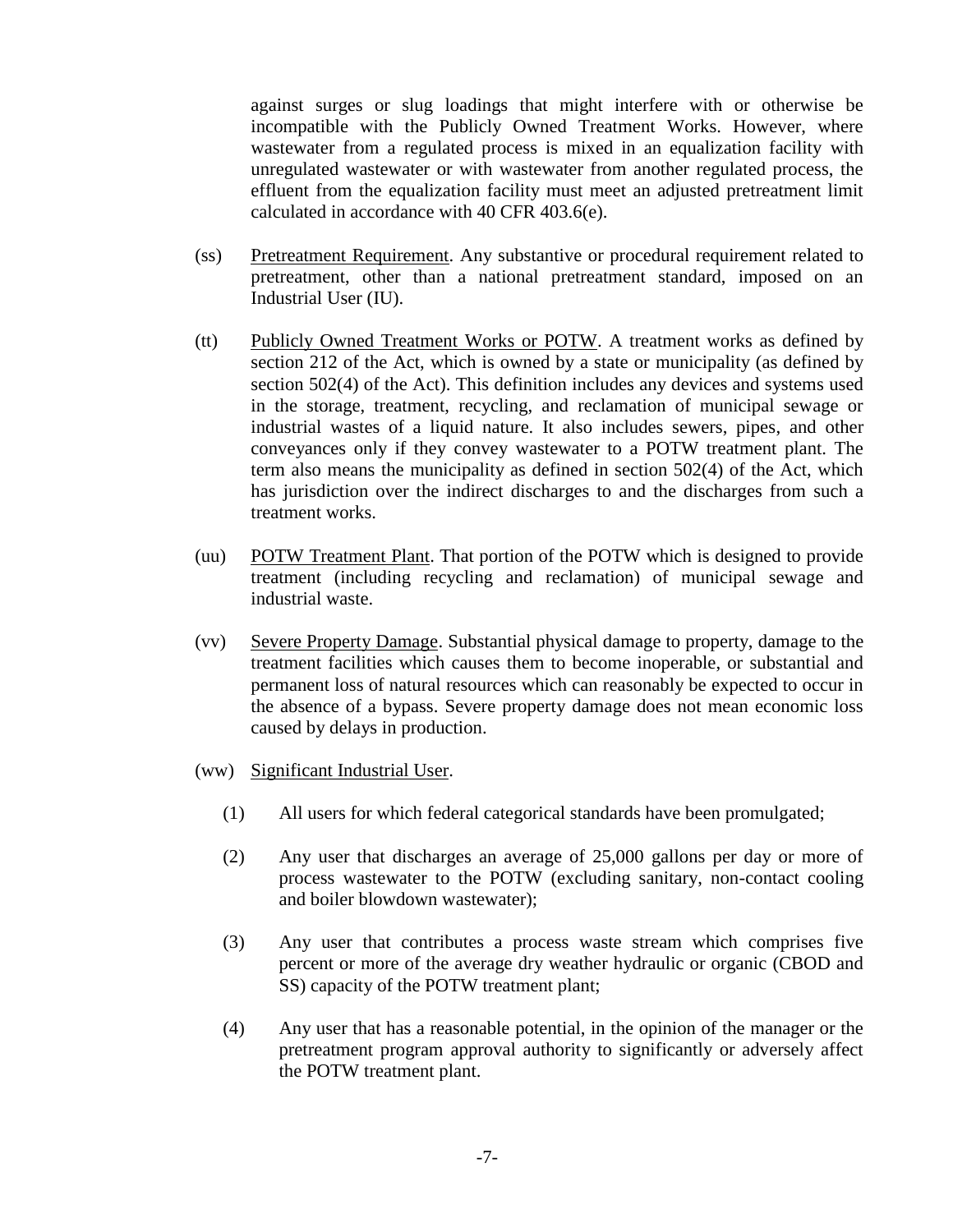- (5) The City may determine that an Industrial User subject to categorical pretreatment standards is a Non-Significant Categorical Industrial User rather than a Significant Industrial User on a finding that the Industrial User never discharges more than 100 gallons per day (gpd) of total categorical wastewater (excluding sanitary, non-contact cooling and boiler blowdown wastewater, unless specifically included in the pretreatment standard) and the following conditions are met:
	- (i) The Industrial User, prior to the City's finding, has consistently complied with all applicable categorical pretreatment standards and Requirements;
	- (ii) The Industrial User annually submits the certification statement required in Section 4.09(b), together with any additional information necessary to support the certification statement; and
	- (iii) The Industrial User never discharges any untreated concentrated wastewater.
- (6) Any user classified as a significant industrial user under the above definition, except users for which federal categorical pretreatment standards have been promulgated, may be de-classified as a significant industrial user if, in the opinion of the City, the user no longer has a reasonable potential for adversely affecting the collection and/or treatment system or for violating any pretreatment regulations.
- (xx) Significant Noncompliance. An industrial user is in significant noncompliance if its discharge meets one or more of the following criteria:
	- (1) Chronic violations of wastewater discharge limits, defined here as those in which sixty-six percent or more of all of the measurements taken for the same pollutant parameter during a six-month period exceed (by any magnitude) a numeric pretreatment standard or requirement, including instantaneous limits, as defined by 40 CFR 403.3(l);
	- (2) Technical Review Criteria (TRC) violations, defined here as those in which thirty-three percent or more of all of the measurements taken for the same pollutant parameter during a six-month period equal or exceed the product of the numeric pretreatment standard or requirement including instantaneous limits, as defined by 40 CFR 403.3(l) multiplied by the applicable TRC (TRC = 1.4 for BOD, TSS, fats, oil and grease; and 1.2 for all other pollutants except pH);
	- (3) Any other violation of a pretreatment standard or requirement as defined by 40 CFR 403.3(l), which may include a violation of BMPs, daily maximum limits, long-term average, instantaneous limit, or narrative standard, that the City determines has caused, alone or in combination with other discharges, interference or pass-through (including endangering the health of POTW personnel or the general public);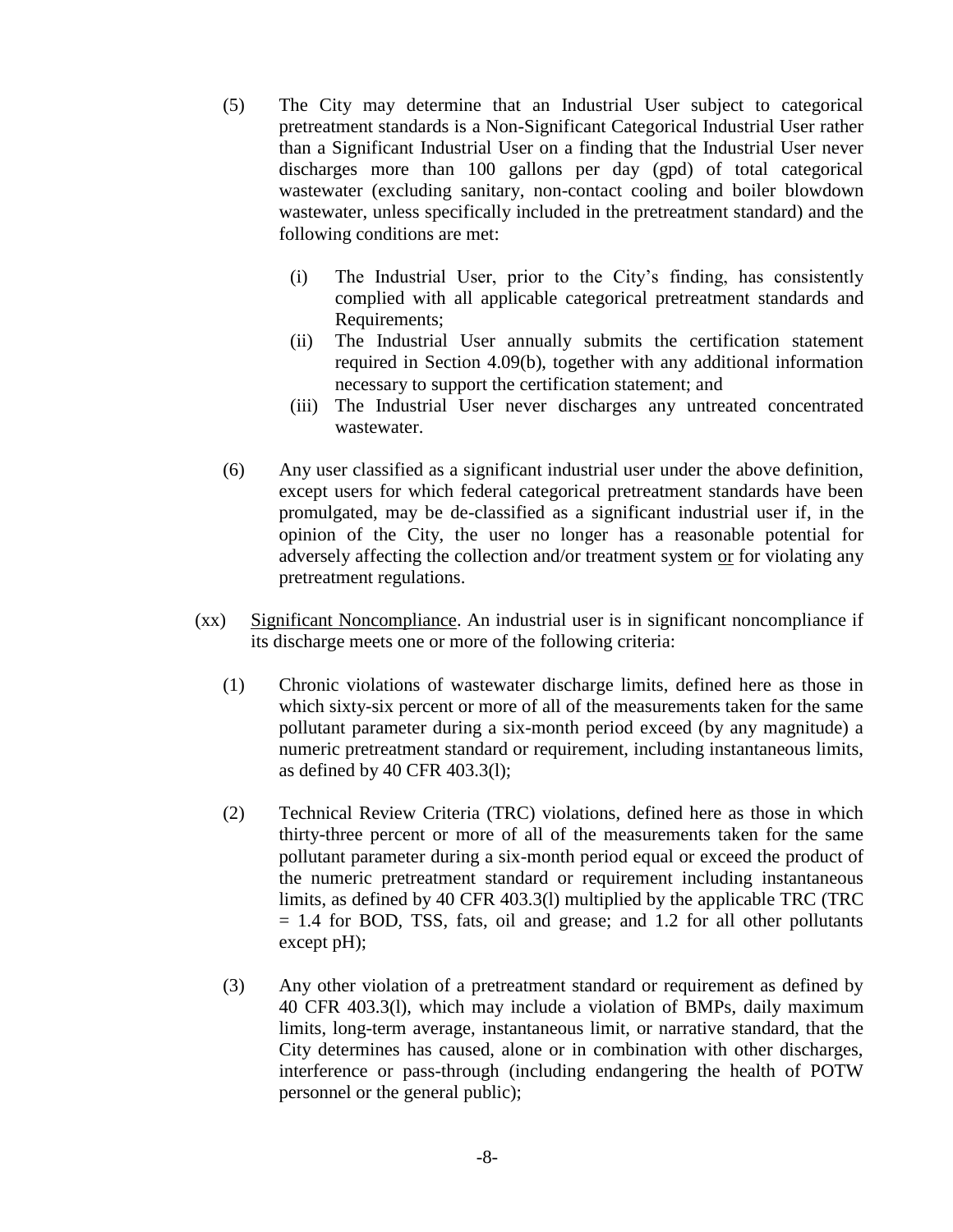- (4) Any discharge of a pollutant that has caused imminent endangerment to human health, welfare or to the environment or has resulted in the POTW's exercise of its emergency authority under authority of 40 CFR  $403.8(f)(1)(vi)(B)$  to halt or prevent such a discharge;
- (5) Failure to meet, within 90 days after the schedule date, a compliance schedule milestone contained in a local control mechanism or enforcement order for starting construction, completing construction, or attaining final compliance;
- (6) Failure to provide, within 45 days after the due date, required reports such as baseline monitoring reports, 90-day compliance reports, periodic selfmonitoring reports, and reports on compliance with compliance schedules;
- (7) Failure to accurately report noncompliance;
- (8) Any other violation or group of violations which the City determines will adversely affect the operation or implementation of the local pretreatment program.
- (yy) Slug Discharge. Any discharge of a non-routine, episodic nature, including but not limited to an accidental spill or a non-customary batch discharge, which has a reasonable potential to cause interference or pass through, or in any other way violate the POTW's regulations, local limits or permit conditions.
- (zz) Storm Water. Any flow occurring during or following any form of natural precipitation, and resulting from such precipitation, including snow melt.
- (aaa) Storm Sewer. A sewer which carries storm and surface waters and drainage, but which excludes sewage and industrial waste.
- (bbb) Total Suspended Solids / Suspended Solids. The total suspended matter that floats on the surface of, or is suspended in, water, wastewater, or other liquid, and that is removable by laboratory filtering. The term "Total Suspended Solids" is synonymous with "Suspended Solids".
- (ccc) Unpolluted Water. Water to which no constituent has been added, either intentionally or accidentally, which would render such water unacceptable to the City for disposal to storm or natural drainages or directly to surface waters.
- (ddd) Unclassified User. A user whose discharge does not correspond to any UCC because of variations in wastewater constituents or treatment costs.
- (eee) User. A source of indirect discharge.
- (fff) User Classification Code or UCC. Code designation assigned to commercial and industrial users based on their wastewater discharge strength and characteristics in comparison with domestic wastewater.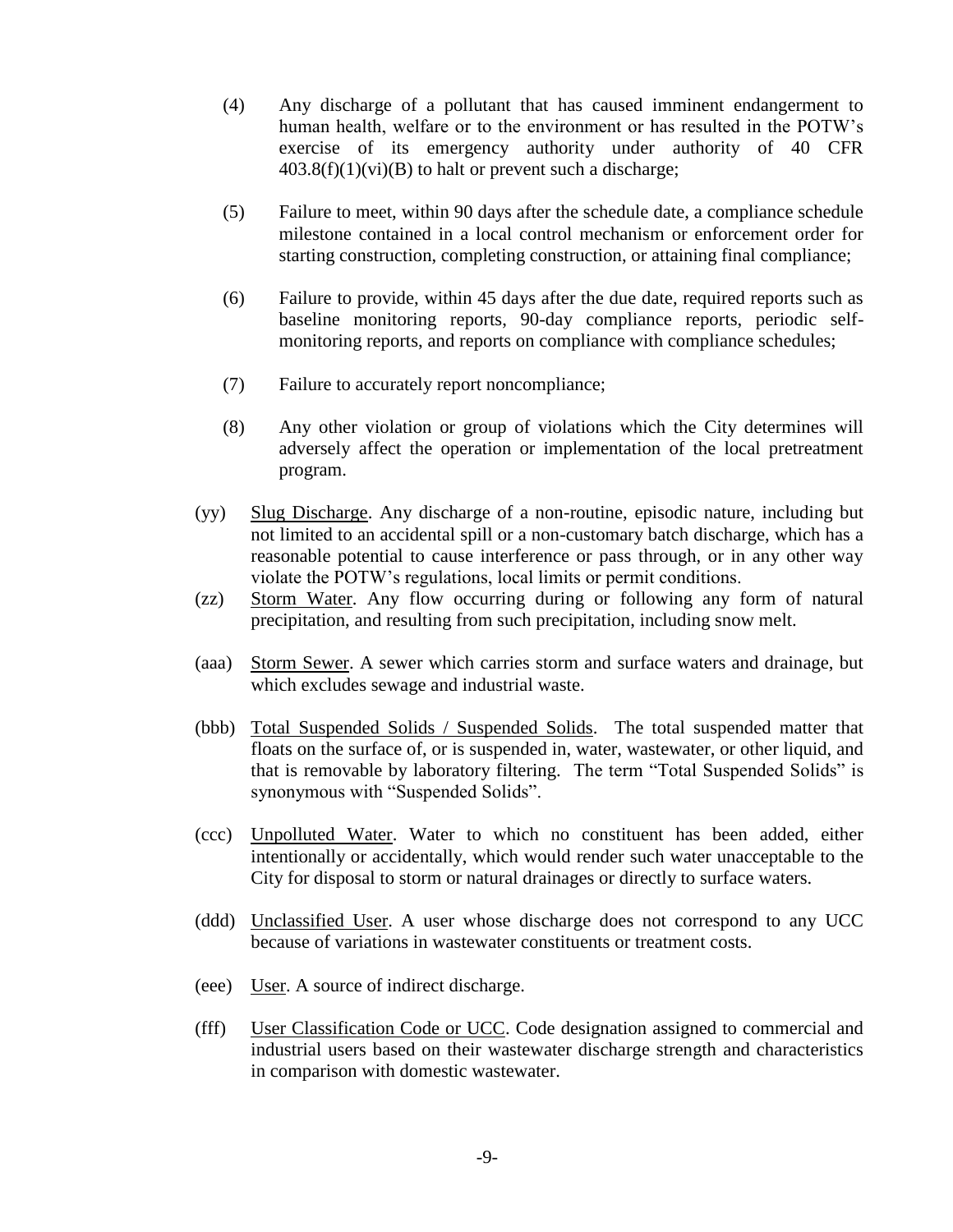- (ggg) Waste. Includes sewage and any and all other waste substances, liquid, solid, gaseous, or radioactive, associated with human habitation, or of human or animal origin, or from any producing, manufacturing, or processing operation of whatever nature, including such waste placed within containers of whatever nature prior to, and for purposes of, disposal.
- (hhh) Wastewater. Liquid and water-carried industrial wastes and sewage from residential dwellings, commercial buildings, industrial and manufacturing facilities, and institutions, whether treated or untreated, which are contributed to the POTW.
- (iii) Wastewater Constituents and Characteristics. The individual chemical, physical, bacteriological and radiological parameters, including volume and flow rate and such other parameters that serve to define, classify or measure the contents, quality, quantity, and strength of wastewater.
- (jjj) Wastewater Discharge Permit or Permit. A legal document used as a control mechanism to ensure compliance with regulations that grants revocable permission to discharge wastewater to the sanitary sewer.
- (kkk) Water Quality Requirements. Requirements for the City's treatment plant effluent established by the NPDES permit, or by State or Federal regulatory agencies. Water quality requirements include effluent limitations and waste discharge standards, limitations, or prohibitions which may be established or adopted by State or Federal laws or regulatory agencies.
- (lll) Waters of the State. Any water, surface or underground, including saline waters within the boundaries of the state.

(mmm)Abbreviations. The following abbreviations shall have the designated meaning:

| <b>CBOD</b>  | Carbonaceous Biological Oxygen Demand           |
|--------------|-------------------------------------------------|
| <b>CFR</b>   | Code of Federal Regulations                     |
| IU           | <b>Industrial User</b>                          |
| L            | Liter                                           |
| mg           | Milligrams                                      |
| mg/L         | Milligrams per liter                            |
| <b>NPDES</b> | National Pollutant Discharge Elimination System |
| <b>SIC</b>   | <b>Standard Industrial Classification</b>       |
| <b>TSS</b>   | <b>Total Suspended Solids</b>                   |

#### 1.03 Sampling and Analysis Methods and Procedures.

(a) Analytical Requirements. Analyses, including sampling techniques, shall be performed in accordance with the techniques prescribed in 40 CFR part 136 and amendments thereto. Where 40 CFR part 136 does not contain sampling or analytical techniques for the pollutant in question, or where the EPA determines that the part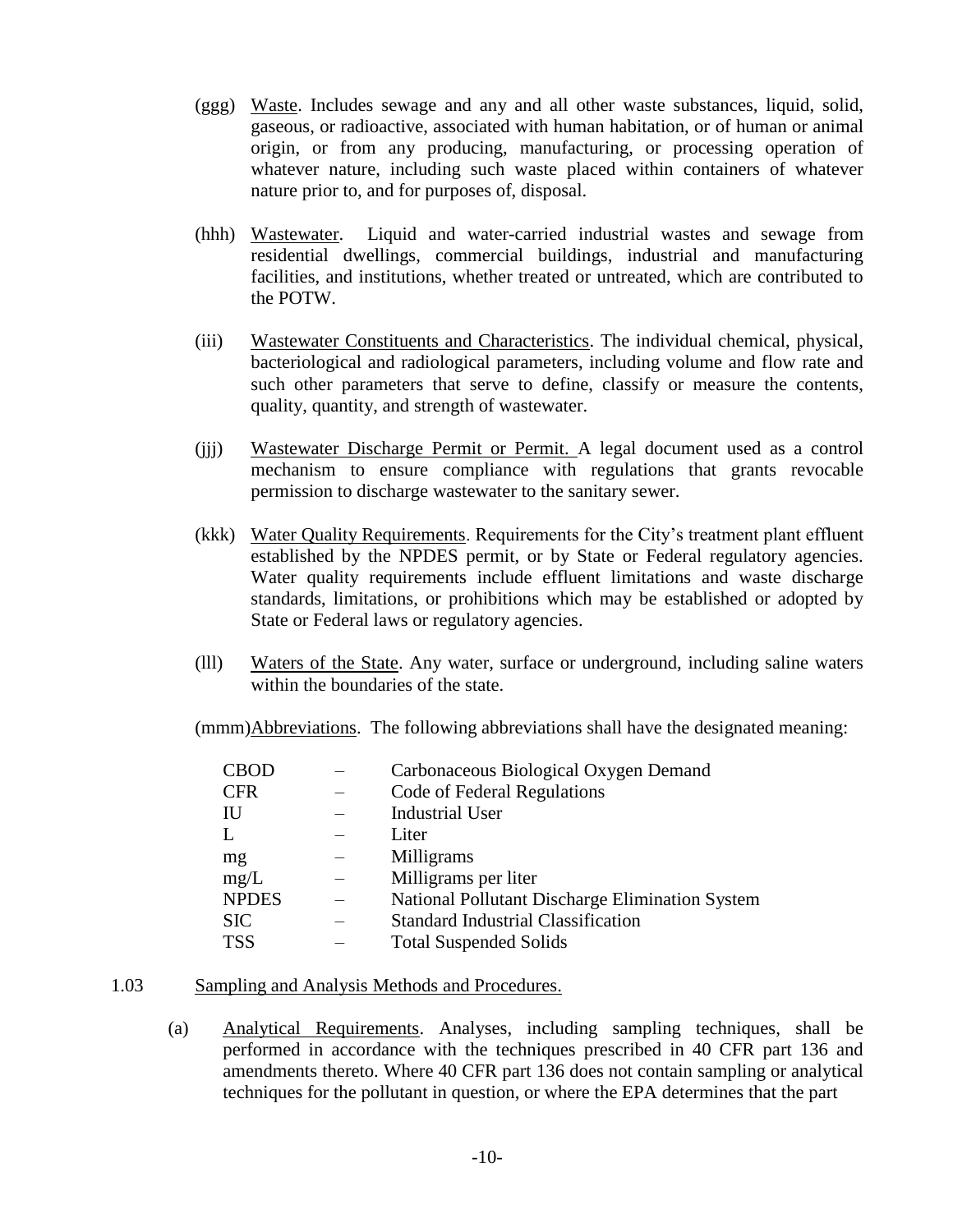136 sampling and analytical techniques are inappropriate for the pollutant in question, sampling and analysis shall be performed by using validated analytical methods or any other applicable sampling and analytical procedures, including procedures suggested by the Manager or other parties approved by the EPA.

- (b) Sample Collection. Samples collected to satisfy reporting requirements must be obtained through appropriate sampling and analysis performed during the period covered by the report, based on data that is representative of conditions occurring during the reporting period.
	- $(i)$  Except as indicated in Section 1.03(b)(ii) and (iii) below, the User must collect wastewater samples using 24-hour flow-proportional composite sampling techniques, unless time-proportional composite sampling or grab sampling is authorized by the Manager. Where time-proportional composite sampling or grab sampling is authorized by the City, the samples must be representative of the discharge. Using protocols (including appropriate preservation) specified in 40 CFR Part 136 and appropriate EPA guidance, multiple grab samples collected during a 24-hour period may be composited prior to the analysis as follows: for cyanide, phenol, and sulfides the samples may be composited in the laboratory or in the field; for volatile organics and oil and grease, the samples may be composited in the laboratory. Composite samples for other parameters unaffected by the compositing procedures as documented in approved EPA methodologies may be authorized by the City, as appropriate. In addition, grab samples may be required to show compliance with Instantaneous Limits.
	- (ii) Samples for oil and grease, temperature, pH, cyanide, phenol, sulfides, and volatile organic compounds must be obtained using grab collection techniques.
	- (iii) For sampling required in support of baseline monitoring and 90-day compliance reports required in Section 4.01(c) and 4.01(e), a minimum of four (4) grab samples must be used for pH, cyanide, phenol, oil and grease, sulfide and volatile organic compounds for facilities for which historical sampling data do not exist; for facilities for which historical sampling data are available, the Manager may authorize a lower minimum. For the reports required by paragraphs Section 4.01(a)  $(40 \text{ CFR } 403.12(e)$  and  $403.12(h)$ ), the Industrial User is required to collect the number of grab samples necessary to assess and assure compliance with applicable pretreatment standards and requirements.
- (c) All monitoring results obtained pursuant to this section must be submitted to the City, regardless of whether the City required such monitoring.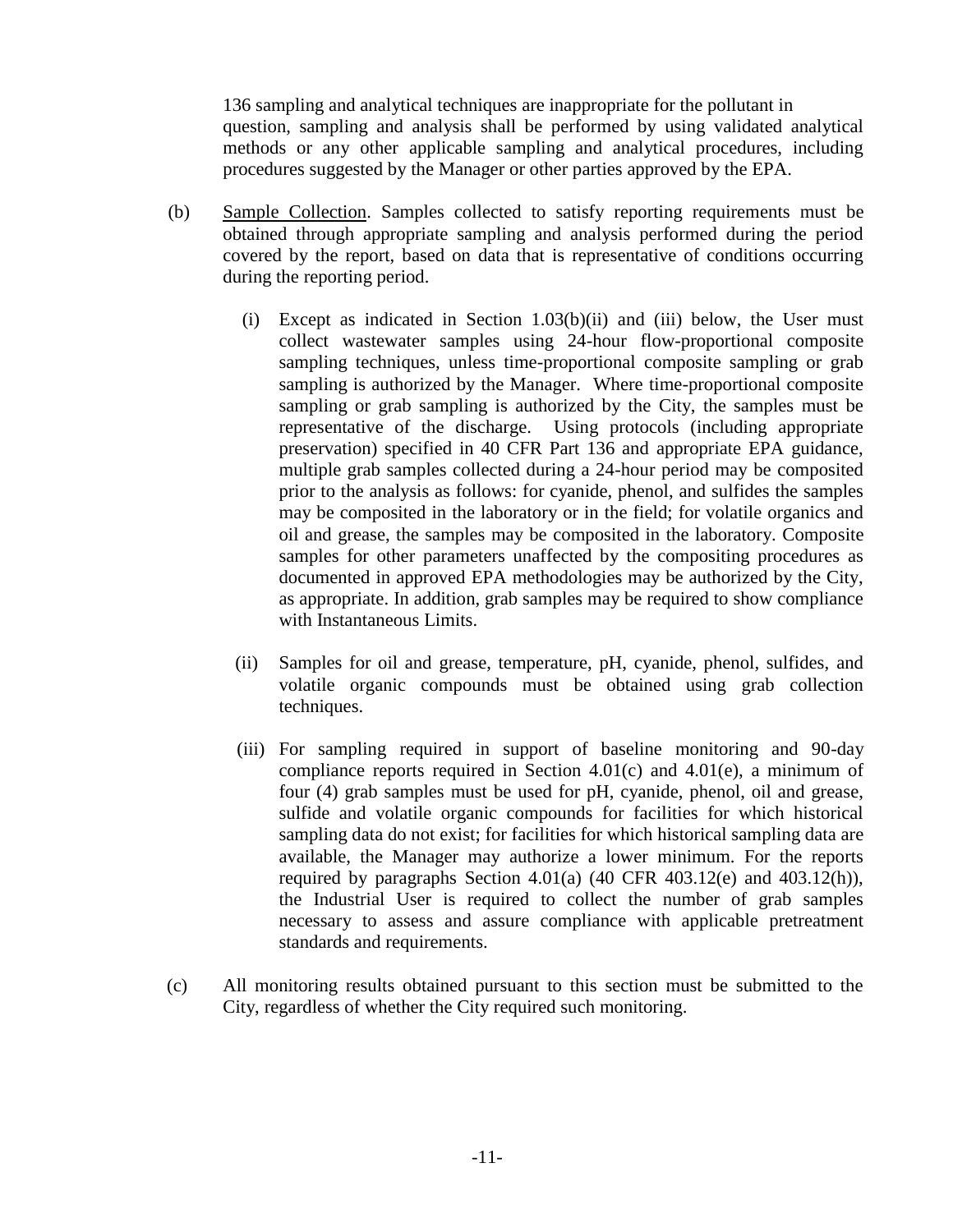## **REGULATIONS**

2.01 Prohibitions on Discharge. No person shall discharge to the City sewer system wastes which cause, threaten to cause, or are capable of causing, either alone or by interaction with other substances:

- (a) a fire or explosion, including but not limited to discharges with a closed cup flashpoint of less than  $140^{\circ}F(60^{\circ}C)$ ;
- (b) Pollutants which cause corrosive structural damage to the POTW, but in no case discharges with pH lower than 5.0, unless the works is specifically designed to accommodate such discharges;
- (c) Heat in amounts which will inhibit biological activity in the POTW resulting in Interference, but in no case heat in such quantities that the temperature at the POTW exceeds 40  $\rm{^oC}$  (104  $\rm{^oF}$ ) unless the Approval Authority, upon request of the POTW, approves alternate temperature limits;
- (d) obstruction of flow in a sewer system or injury of the system or damage to the wastewater collection, treatment, or disposal facilities;
- (e) danger to life or safety of personnel;
- (f) Any trucked or hauled pollutants, except at discharge points designated by the POTW;
- (g) a nuisance or prevention of the effective maintenance or operation of the sewer system, through having a strong, unpleasant odor;
- (h) air pollution by the release of toxic or malodorous gases or malodorous gas-producing substances;
- (i) interference with the wastewater treatment process that causes the City's effluent or any other product of the treatment process, residues, sludges, or scums, to be unsuitable for recycling or reuse; or interference with the recycling process;
- (j) a detrimental environmental impact or a nuisance in the waters of the state or a condition unacceptable to any public agency having regulatory jurisdiction over the City;
- (k) discoloration or any other condition in the quality of the City's treatment works effluent in such a manner that receiving water quality requirements established by law cannot be met;
- (l) conditions at or near the City's treatment works which violate any statute or any rule, regulation, or ordinance of any public agency or state or federal regulatory body;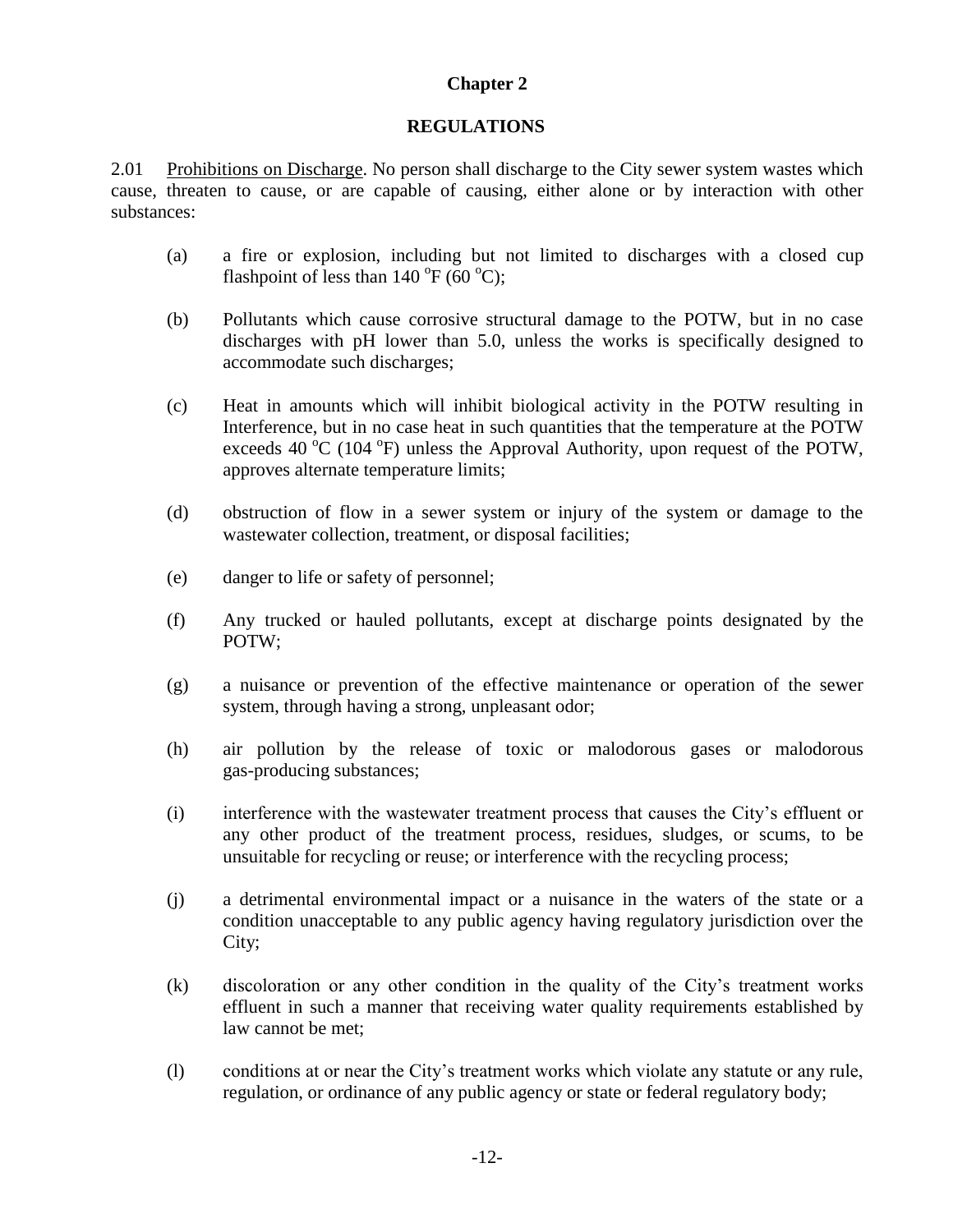- (m) quantities or rates of flow which overload the City's collection or treatment facilities or cause excessive collection or treatment costs to the City, or may use a disproportionate share of the City facilities;
- (n) the evolution of toxic gases, fumes, or vapors in quantities injurious to the health and safety of City personnel; or
- (o) pass-through of the City's treatment works, causing a violation of any requirement of the POTW's NPDES permit;

2.02 Prohibitions on Storm Drainage and Ground Water. Storm water, ground water, rain water, street drainage, subsurface drainage or yard drainage shall not be discharged through direct or indirect connections to a City sewer unless approved by the City. The City may approve the discharge of such water only when no reasonable alternative method of disposal is available.

If a permit is granted for the discharge of such water into a City sewer, the user may be required to pay the applicable user charges and fees and meet such other conditions as required by the City.

2.03 Limitations on Unpolluted Water. Unpolluted water, including but not limited to cooling water, process water, or blow-down from cooling towers or evaporative coolers, may be discharged through direct or indirect connection to a City sewer. The City may, at its discretion, issue a permit for discharge directly to the City sewer upon written application by the user and payment of the applicable user charges and fees.

2.04 Limitations on Radioactive Wastes. No person shall discharge or cause to be discharged into a City sewer any radioactive waste except when:

- (a) the person is authorized to use radioactive materials by the California Department of Public Health or other governmental agency empowered to regulate the use of radioactive materials; and
- (b) the waste is discharged in strict conformity with the requirements of the United States Nuclear Regulatory Commission, the United States Department of Energy, and/or the California Radiation Control Regulations; and
- (c) the person is in compliance with all rules and regulations of all other applicable regulatory agencies.

## 2.05 Limitations on the Use of Garbage Grinders.

Waste from garbage grinders shall not be discharged into a City sewer except:

- (a) Where the user has obtained approval from the City.
- (b) Such grinders shall shred the waste to a degree that all particles will be carried freely under normal flow conditions prevailing in the City sewer. Garbage grinders shall not be used for grinding plastic, paper products, inert materials, or garden refuse.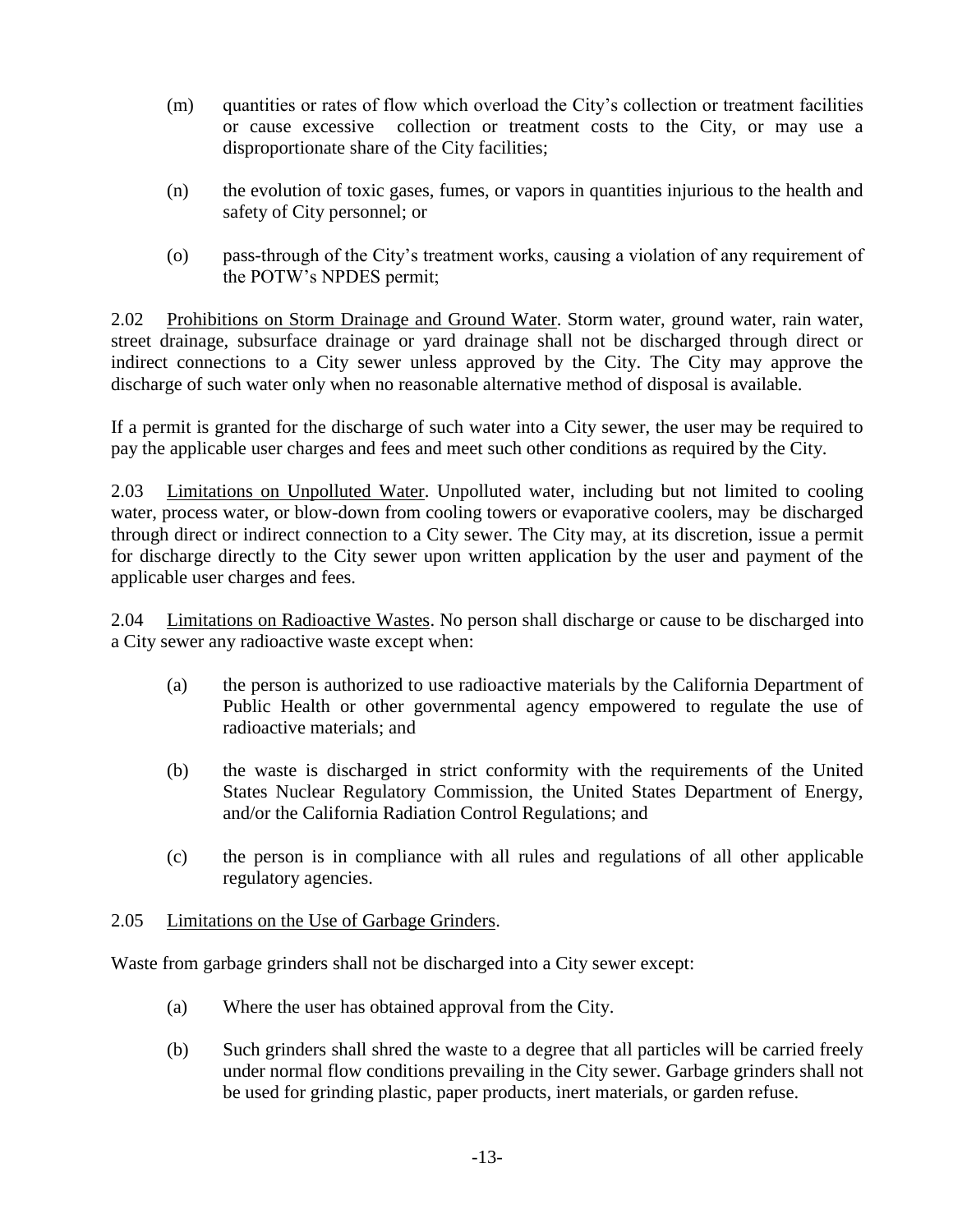2.06 Limitations on Points of Discharge. No person shall discharge any substances into the City sewer system other than through an approved building sewer. The City may, at its discretion, issue a permit for discharge directly into a manhole or other opening in a City sewer upon written application by the user and payment of the applicable user charges and fees.

2.07 Holding Tank Waste.

- (a) A user proposing to discharge holding tank waste into a City sewer shall secure a permit. Unless otherwise allowed by the City under the terms and conditions of the permit, a separate permit shall be secured for each separate discharge.
- (b) Unless specifically accepted under the terms and conditions of the permit, no holding tank wastes from outside the City of Hayward's sewer service system shall be discharged.
- (c) The permit shall state the specific location of discharge, the time of day the discharge is to occur, the volume of the discharge and the wastewater constituents and characteristics.
- (d) The waste proposed to be discharged must be tested, and the results must be transmitted to the City for review. The discharge must be approved by the City before discharge takes place.
- (e) If a permit is granted for discharge of holding tank waste into a City sewer, the user shall pay the applicable user charges and fees and shall meet such other conditions as required by the City.

2.08 Limitations on Wastewater Strength. All pretreatment limitations and prohibitions developed under federal requirements or specified in the City's Wastewater Discharge Regulations shall be deemed pretreatment standards for the purposes of section 307(d) of the Federal Water Pollution Control Act. Users must comply with the categorical pretreatment standards found at 40 CFR Chapter I, Subchapter N, Parts 405–471. Discharge standards established herein shall be revised as necessary to comply with federal requirements documented in the Code of Federal Regulations, Title 40, Part 403.

> 2.08.1 No person shall discharge wastewater containing in excess of the following daily maximum limits/City's local limits: (Amended by Ord. 93-22, adopted October 5, 1993)

> > 1.0 mg/L arsenic 0.2 mg/L cadmium 2.0 mg/L copper 1.0 mg/L lead 0.01 mg/L mercury 1.0 mg/L nickel 0.5 mg/L silver 2.0 mg/L total chromium 3.0 mg/L zinc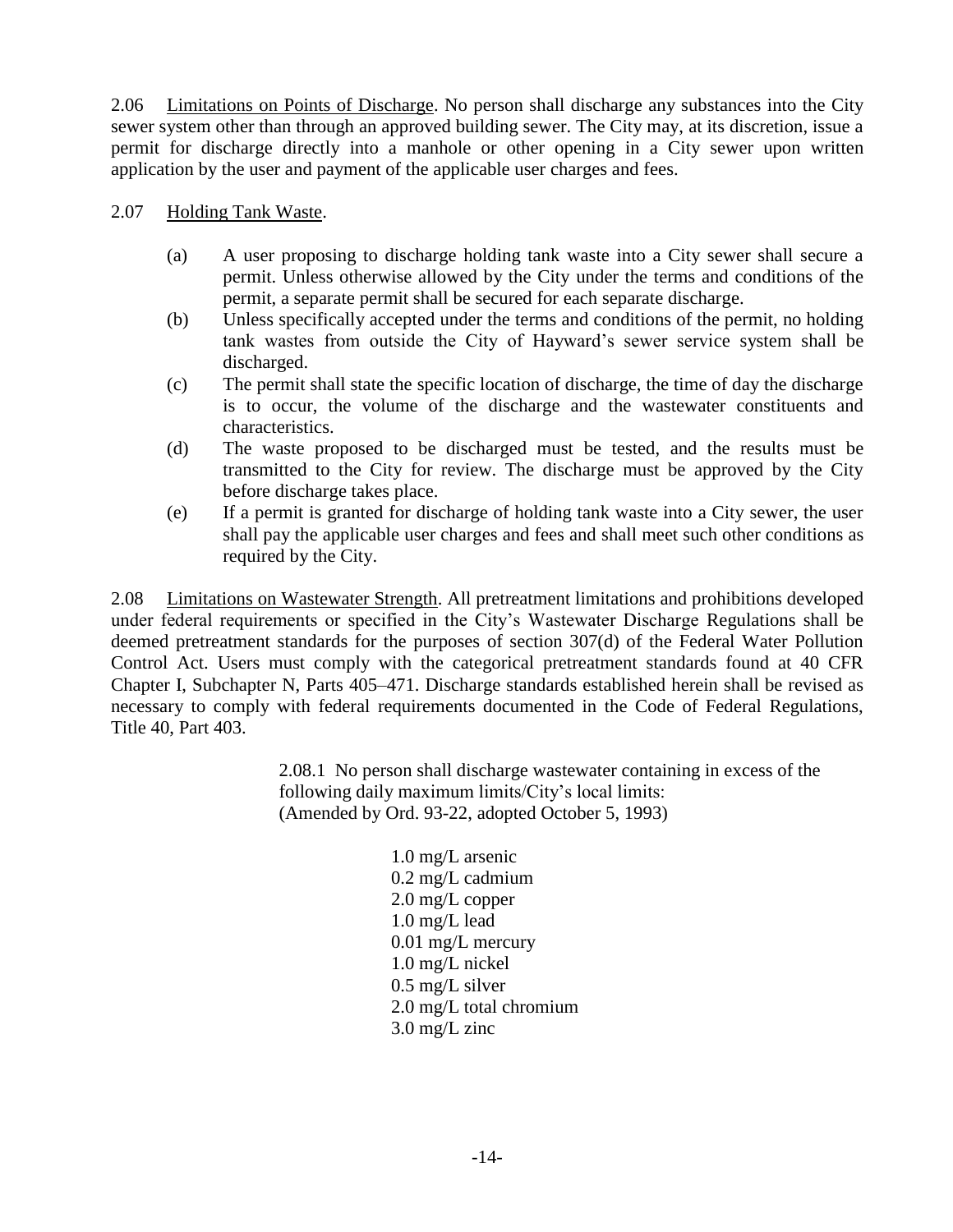2.08.2 No person shall discharge any wastewater in violation of the following instantaneous limits/City's local limits: (Amended by Ord. 97-06, adopted May 13, 1997 and Ord. 93-22, adopted October 5, 1993)

- (a) containing in excess of 0.6 mg/L cyanide;
- (b) having a temperature higher than  $150^{\circ}$  F (65.5° C), or any thermal discharge which as a result of temperature and/or volume causes the influent of the wastewater treatment plant to exceed  $104^{\circ}$  F (40 $^{\circ}$  C);
- (c) containing more than 300 mg/L of oil or grease of animal or vegetable origin, unless a higher limit is established by permit when all of the following conditions are met:
	- (1) The oil and grease is discharged in an emulsified or other form which, in the opinion of the City, poses no threat to clogging of the wastewater collection system;
	- (2) The oil and grease, in the opinion of the City, poses no threat to the operation of the wastewater treatment plant; and
	- (3) The oil and grease, in the opinion of the City, is amenable to removal and treatment by the processes utilized by the wastewater treatment plant;
- (d) containing more than 100 mg/L of oil or grease of mineral or petroleum origin;
- (e) having a pH lower than 6.0, or otherwise causing corrosive structural damage to the POTW, equipment, or the City's collection system;
- (f) containing in excess of 2.0 mg/L Total Toxic Organics (TTO), measured as the sum of:
	- 1. Acenaphthene
	- 2. Acrolein
	- 3. Acrylonitrile
	- 4. Benzene
	- 5. Benzidine
	- 6. Carbon tetrachloride (tetrachloromethane)
	- 7. Chlorobenzene
	- 8. 1,2,4-trichlorobenzene
	- 9. Hexachlorobenzene
	- 10. 1,2-dichloroethane
	- 11. 1,1,1-trichloroethane
	- 12. Hexachloroethane
	- 13. 1,1-dichloroethane
	- 14. 1,1,2-trichloroethane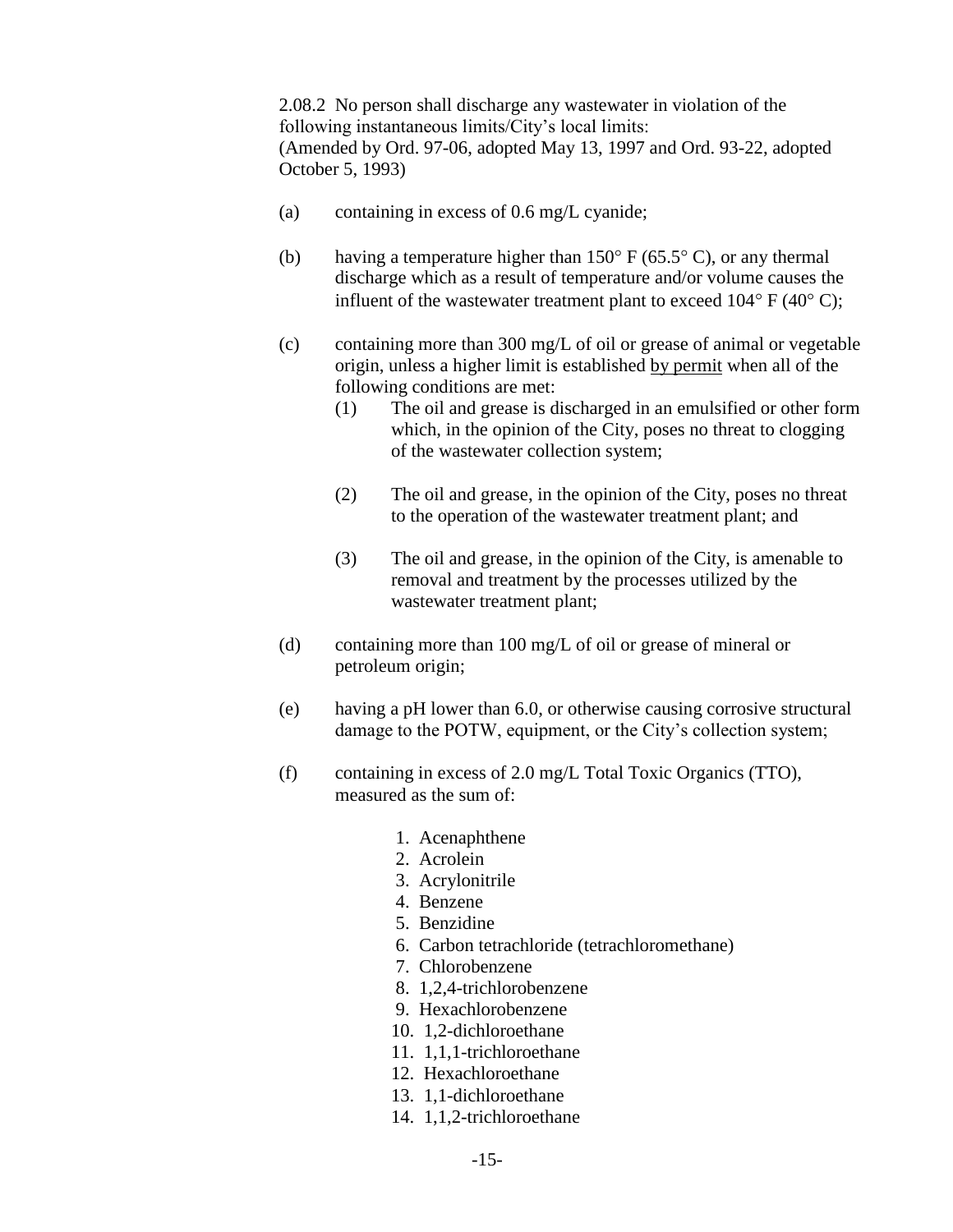- 15. 1,1,2,2-tetrachloroethane
- 16. Chloroethane
- 17. Bis (2-chloroethyl) ether
- 18. 2-chloroethyl vinyl ether (mixed)
- 19. 2-chloronaphthalene
- 20. 2,4,6-trichlorophenol
- 21. Parachlorometa cresol
- 22. Chloroform (trichloromethane)
- 23. 2-chlorophenol
- 24. 1,2-dichlorobenzene
- 25. 1,3-dichlorobenzene
- 26. 1,4-dichlorobenzene
- 27. 3,3 dichlorobenzidine
- 28. 1,1-dichloroethylene
- 29. 1,2-trans-dichloroethylene
- 30. 2,4-dichlorophenol
- 31. 1,2-dichloropropane
- 32. 1,3-dichloropropylene (1,3-dichloropropene)
- 33. 2,4-dimethylphenol
- 34. 2,4-dinitrotoluene
- 35. 2,6-dinitrotoluene
- 36. 1,2-diphenylhydrazine
- 37. Ethylbenzene
- 38. Fluoranthene
- 39. 4-chlorophenyl phenyl ether
- 40. 4-bromophenyl phenyl ether
- 41. Bis (2-chloroisopropyl) ether
- 42. Bis (2-chloroethoxy) methane
- 43. Methylene chloride (dichloromethane)
- 44. Methyl chloride (chloromethane)
- 45. Methyl bromide (bromomethane)
- 46. Bromoform (tribromomethane)
- 47. Dichlorobromomethane
- 48. Chlorodibromomethane
- 49. Hexachlorobutadiene
- 50. Hexachlorocyclopentadiene
- 51. Isophorone
- 52. Naphthalene
- 53. Nitrobenzene
- 54. 2-nitrophenol
- 55. 4-nitrophenol
- 56. 2,4-dinitrophenol
- 57. 4,6-dinitro-o-cresol
- 58. N-nitrosodimethylamine
- 59. N-nitrosodiphenylamine
- 60. N-nitrosodi-n-propylamine
- 61. Pentachlorophenol
- 62. Bis (2-ethylhexyl) phthalate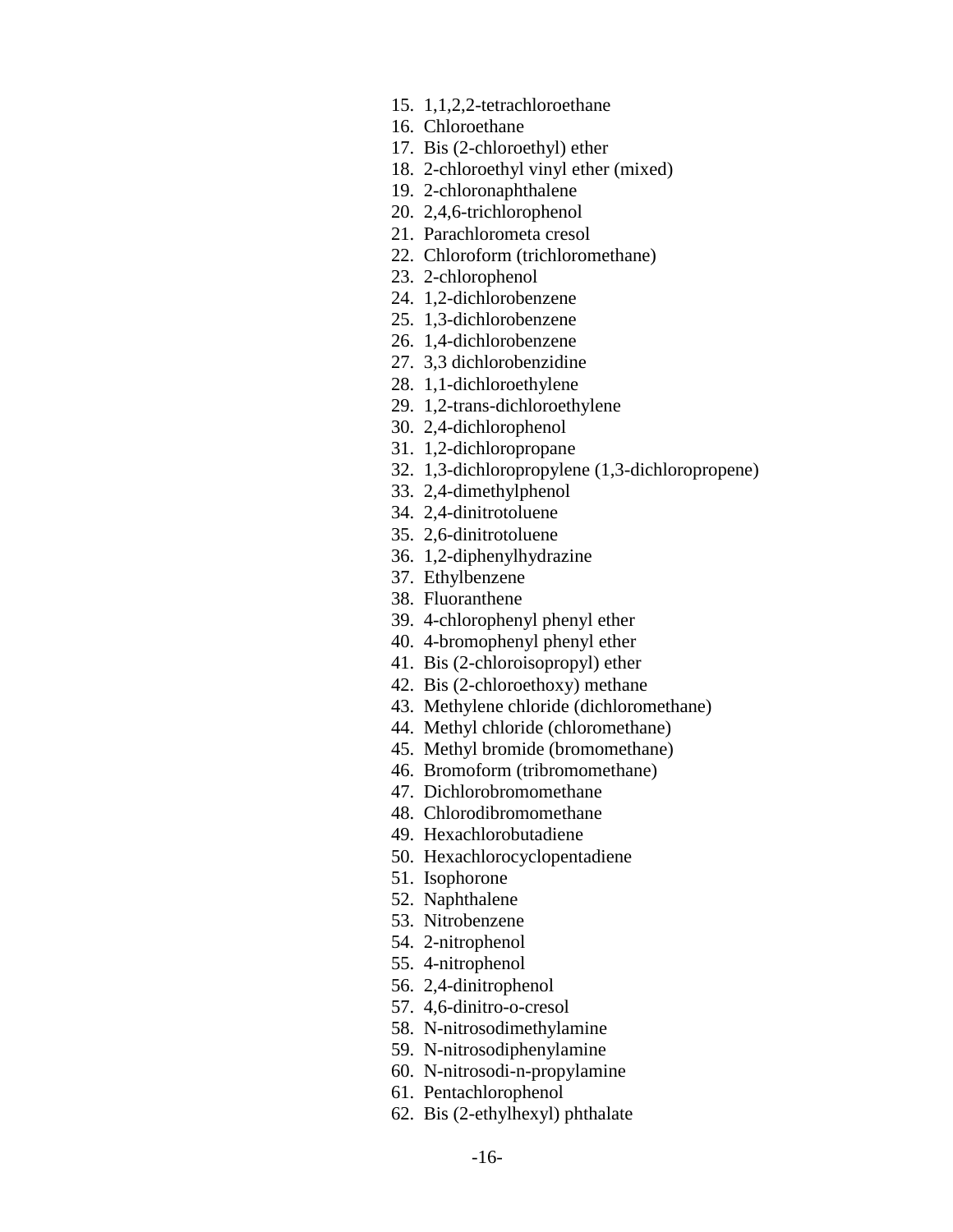- 63. Butyl benzyl phthalate
- 64. Di-n-butyl phthalate
- 65. Di-n-octyl phthalate
- 66. Diethyl phthalate
- 67. Dimethyl phthalate
- 68. 1,2-benzanthracene (benzo(a)anthracene)
- 69. Benzo(a)pyrene (3,4-benzopyrene)
- 70. 3,4-Benzofluoranthene (benzo(b)fluoranthene)
- 71. 11,12-benzofluoranthene (benzo(k)fluoranthene)
- 72. Chrysene
- 73. Acenaphthylene
- 74. Anthracene
- 75. 1,12-benzoperylene (benzo(ghi)perylene)
- 76. Fluorene
- 77. Phenanthrene
- 78. 1,2,5,6-dibenzanthracene (dibenzo(a,h)anthracene)
- 79. Indeno (1,2,3-cd) pyrene (2,3-o-phenylene pyrene)
- 80. Pyrene
- 81. Tetrachloroethylene
- 82. Toluene
- 83. Trichloroethylene
- 84. Vinyl chloride (chloroethylene)
- (g) containing in excess of 5.0 mg/L Phenol
- (h) containing any trace of pesticides, poly-chlorinated biphenyls (PCBs) and dioxins (e.g., TCDD) as determined by EPA-approved analytical methodologies for these compounds:
	- 1. Aldrin
	- 2. Dieldrin
	- 3. Chlordane (technical mixture and metabolites)
	- 4. 4,4-DDT
	- 5. 4,4-DDE(p,p-DDX)
	- 6. 4,4-DDD(p,p-TDE)
	- 7. Alpha-endosulfan
	- 8. Beta-endosulfan
	- 9. Endosulfan sulfate
	- 10. Endrin
	- 11. Endrin aldehyde
	- 12. Heptachlor
	- 13. Heptachlor epoxide
	- 14. (BHC-hexachlorocyclohexane)
	- 15. Alpha-BHC
	- 16. Beta-BHC
	- 17. Gamma-BHC
	- 18. Delta-BHC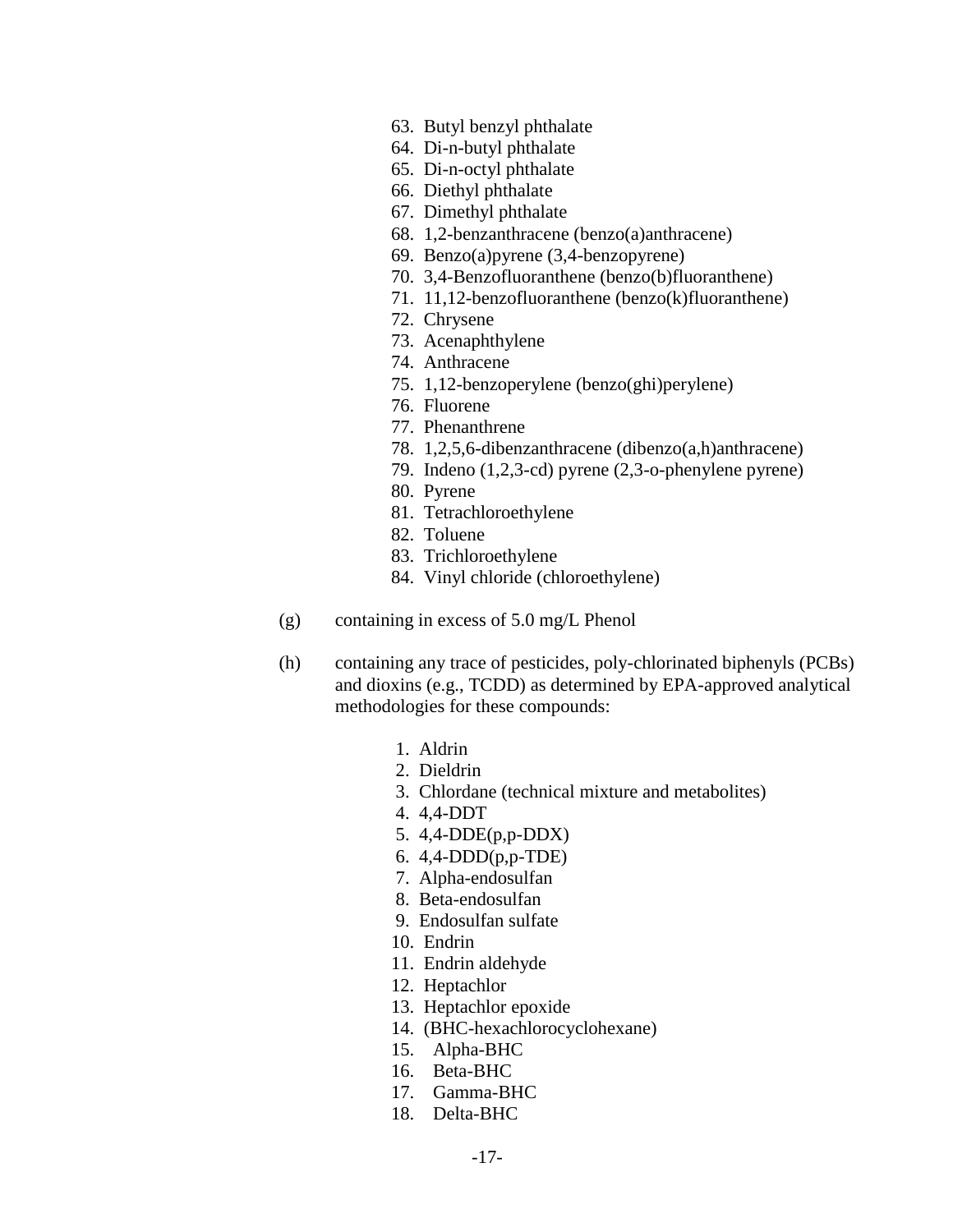- 19. (PCB-polychlorinated biphenyls)
- 20. PCB-1242 (Arochlor 1242)
- 21. PCB-1254 (Arochlor 1254)
- 22. PCB-1221 (Arochlor 1221)
- 23. PCB-1232 (Arochlor 1232)
- 24. PCB 1248 (Arochlor 1248)
- 25. PCB-1260 (Arochlor 1260)
- 26. PCB-1016 (Arochlor 1016)
- 27. Toxaphene
- 28. 2,3,7,8-tetrachlorodibenzo-p-dioxin (TCDD)

For groundwater remediation permits only, the following special limits apply:

- (i) containing in excess of 5.0 mg/L total petroleum hydrocarbons- gasoline or diesel
- (j) containing in excess of 0.5 mg/L the sum of benzene, ethyl benzene, toluene, xylene.

2.08.3 Effluent limitations promulgated by the Federal Act shall apply in any instance where they are more stringent than those in these regulations. Under section 307 (b) and (c) of the Act, federal pretreatment standards are designed to achieve two purposes: (1) to protect the operation of POTWs, and (2) to prevent the discharge of pollutants which pass through POTWs inadequately treated. Users in industrial categories subject to effluent guidelines issued under section 304(b) of the Act which are discharging incompatible pollutants to POTWs are required to adopt best control technology currently available, as defined by the EPA administrator pursuant to section 304(b) of the Act.

2.08.4 The Manager or designated staff may develop BMPs, by ordinance or in individual wastewater discharge permits, to implement local limits and the requirements of Section 2.01. Such BMPs shall be considered local limits and pretreatment standards for the purposes of this Section and section 307(d) of the Act.

2.09 Prohibition on Slug Discharges. No user shall discharge any pollutant, including oxygen-demanding pollutants, at a flow rate and/or pollutant concentration which causes or threatens to cause interference with the wastewater treatment process. The City may require any user to develop a spill/slug control plan as described in Section  $4.02(c)(10)$  of these regulations when, in the opinion of the City, a user has a demonstrated or reasonable potential to discharge in such a manner.

2.10 Use of Dilution Prohibited. No user shall increase the use of process water, or in any other way attempt to dilute a discharge as a partial or complete substitute for adequate pretreatment to achieve compliance with a pretreatment standard, requirement or discharge limitation.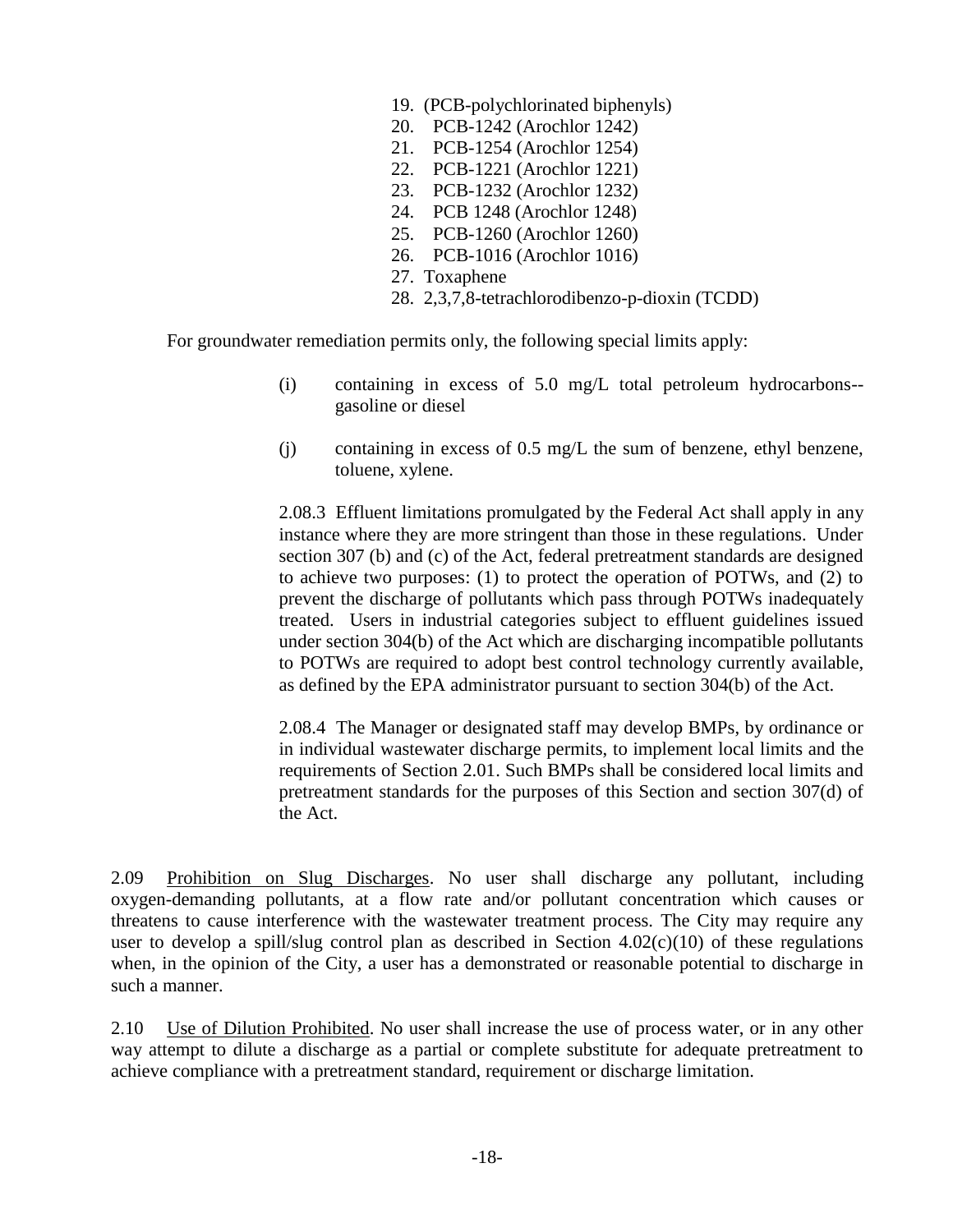# 2.11 Prohibition of Bypass.

- (a) Bypass is prohibited and the City may take enforcement action against any user for bypass per 40 CFR Sec 403.17unless:
	- (1) bypass was unavoidable to prevent loss of life, personal injury, or severe property damage;
	- (2) there were no feasible alternatives to the bypass, such as the use of auxiliary treatment facilities, retention of untreated wastes, or maintenance during normal periods of equipment downtime. This condition is not satisfied if adequate backup equipment should have been installed in the exercise of reasonable engineering judgment to prevent a bypass which occurred during normal periods of equipment downtime or preventative maintenance; and
	- (3) the industrial user submitted notices as described in 40 CFR 403.17(c). If an Industrial User knows in advance of the need for a bypass, it shall submit prior notice to the City, if possible at least ten days before the date of the bypass. An Industrial User shall submit oral notice of an unanticipated bypass that exceeds applicable pretreatment standards to the City within 24 hours from the time the Industrial User becomes aware of the bypass.

2.12 Prohibition on Discharge of Process Solution Tanks. No user shall, without prior and explicit approval of the City, discharge the contents, in whole or part, of any process solution tank to the sewer system. For the purposes of this section, such materials include, but are not limited to, concentrated solutions utilized within any commercial or industrial operation, containerized liquids of any description whatsoever, spoiled or otherwise unusable raw materials of any description whatsoever, spoiled or otherwise unusable products of any description whatsoever.

2.13 Prohibition on Discharge of Petroleum or Mineral Oil Causing Pass-through or Interference. Notwithstanding the provisions of Section 2.08.2(d) no user may discharge petroleum oil, non-biodegradable cutting oil or other products of mineral origin in any amount that causes interference or pass-through.

2.14 Prohibition of the Discharge of Trucked or Hauled Wastes. The discharge of any trucked or otherwise hauled wastes to the sanitary sewer system is prohibited except as the City may permit under the provisions of Section 2.07.

2.15 Requirements for Dental facilities that Remove or Place Amalgam Fillings.

This section shall be known and may be cited as the Dental Amalgam Recovery Program Ordinance of the City of Hayward.

> 2.15.1 Definitions. For the purposes of this section, the following definitions shall apply:

> (a) Amalgam separator. A device that employs filtration, settlement, centrifugation, or ion exchange to remove amalgam and its metal constituents from a dental office vacuum system before it discharges to the sewer.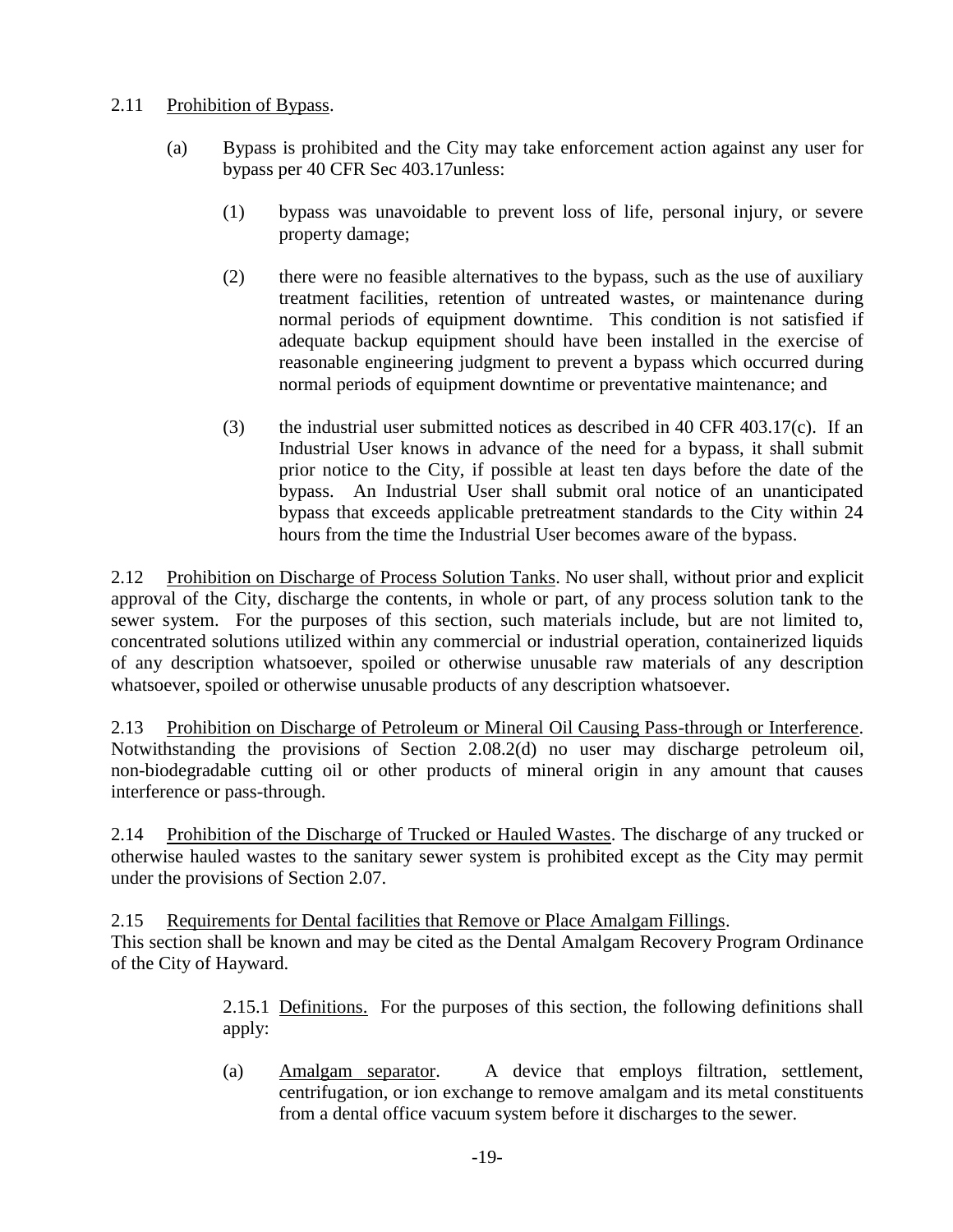- (b) Amalgam waste. Includes non-contact amalgam (amalgam scrap that has not been in contact with the patient); contact amalgam (including, but not limited to, extracted teeth containing amalgam); amalgam sludge captured by chairside traps, vacuum pump filters, screens, and other amalgam trapping devices; used amalgam capsules; and leaking or unusable amalgam capsules.
- (c) ISO 11143. The International Organization for Standardization's standard for amalgam separators.

2.15.2 Best Management Practices. All owners and operators of dental facilities that remove or place amalgam fillings shall comply with the following waste management practices:

- (a) Segregate amalgam containing waste. Amalgam waste must never be placed in the regular trash, placed with infectious (red bag) waste, or flushed down the drain or toilet.
- (b) Eliminate all use of bulk elemental mercury (also referred to as liquid or raw mercury). Any bulk elemental mercury must be recycled or disposed of as hazardous waste.
- (c) Use only pre-capsulated dental amalgam in the smallest appropriate size; keep a variety of amalgam capsules on hand to more closely match the amount needed in a restoration.
- (d) Change or empty chair-side traps frequently and store the trap and its contents with amalgam waste. Never rinse traps in the sink. If you have reusable traps, make sure any material you use to clean the trap is disposed of with amalgam waste.
- (e) Do not use sodium hypochlorite (bleach) and other chlorine-containing products to cleanse vacuum lines, as these products have been shown to release the mercury in the amalgam. Information on non-bleach line cleaners can be found at [www.baywise.org.](http://www.baywise.org/)
- (f) Change vacuum pump filters and screens as needed or as directed by the manufacturer. Seal and store filters and screen, as well as their contents (including any water that may be present), with amalgam waste in an airtight container.
- (g) For dry vacuum turbine units, have a qualified maintenance technician, licensed amalgam recycler or hazardous waste disposal service pump out and clean the air-water separator tank at least once per six months. Perform this service more frequently if necessary to maintain suction or if so directed by the vacuum system manufacturer.
- (h) Have a licensed recycling contractor, mail-in service, or hazardous waste hauler remove your amalgam wastes. Recycling is the preferred method for disposal of amalgam wastes.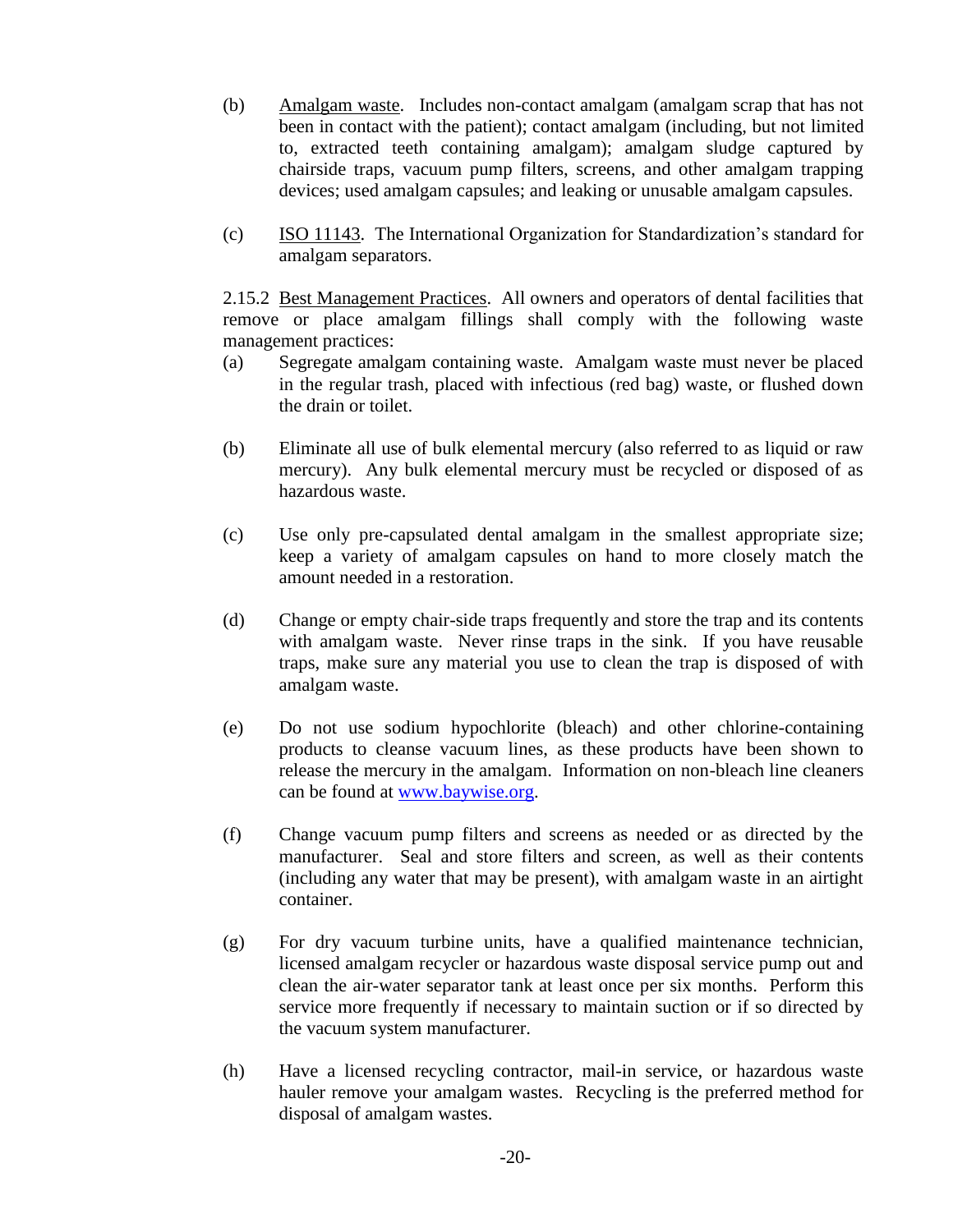- (i) Maintain written or computerized logs of amalgam waste generated, and of amalgam waste removed from the vacuum system or plumbing. In addition, obtain receipts or other certified documentation from your recycler or hazardous waste hauler of all amalgam waste recycling and disposal shipments. Keep these receipts on file for at least five years, and make them available to authorized City inspectors upon request.
- (j) Store amalgam waste in airtight containers. Follow recycler's or hauler's instructions for disinfection of waste and separation of contact and noncontact amalgam. Do not use disinfectant solutions with oxidizers, such as bleach, to disinfect the amalgam.
- (k) Use a licensed hauler to transport spent x-ray fixer solution to be recycled or managed as hazardous waste. Never pour fixer solution down the drain.
- (l) Train staff in the proper handling, management, and disposal of mercurycontaining material and fixer solutions. Maintain a training log and keep this log for at least five years. This log must be made available to authorized City inspectors upon request.

2.15.3 Amalgam Separator Requirements. All owners and operators of dental vacuum suction systems, except as set forth in subsection 2.15.4 of this section, shall comply with the following:

- (a) An ISO 11143 certified amalgam separator device shall be installed for each dental vacuum suction system on or before January 1, 2011; provided, however, that all dental facilities that are newly constructed on and after the effective date of this ordinance shall include an installed ISO 11143 certified amalgam separator device capable of removing a minimum of 95 percent of amalgam. The amalgam separator system shall be certified at flow rates comparable to the flow rate of the actual vacuum suction system operation. Neither the separator device nor the related plumbing shall include an automatic flow bypass. For facilities that require an amalgam separator that exceeds the practical capacity of ISO 11143 test methodology, a non-certified separator will be accepted, provided that smaller units from the same manufacturer and of the same technology are ISO-certified. For facilities that have installed amalgam separators on or before the effective date of this Ordinance that are not ISO-certified, they may be grandfathered in if it can be shown that the existing device provides amalgam removal similar to an ISOcertified system. Alternative materials and methods may be proposed to the Manager for approval.
- (b) Self- certification of Amalgam Separator Installation form issued by the City of Hayward shall be submitted to the Manager within 30 days of installation.
- (c) Amalgam separators shall be maintained in accordance with manufacturer recommendations. Installation, certification, and maintenance records shall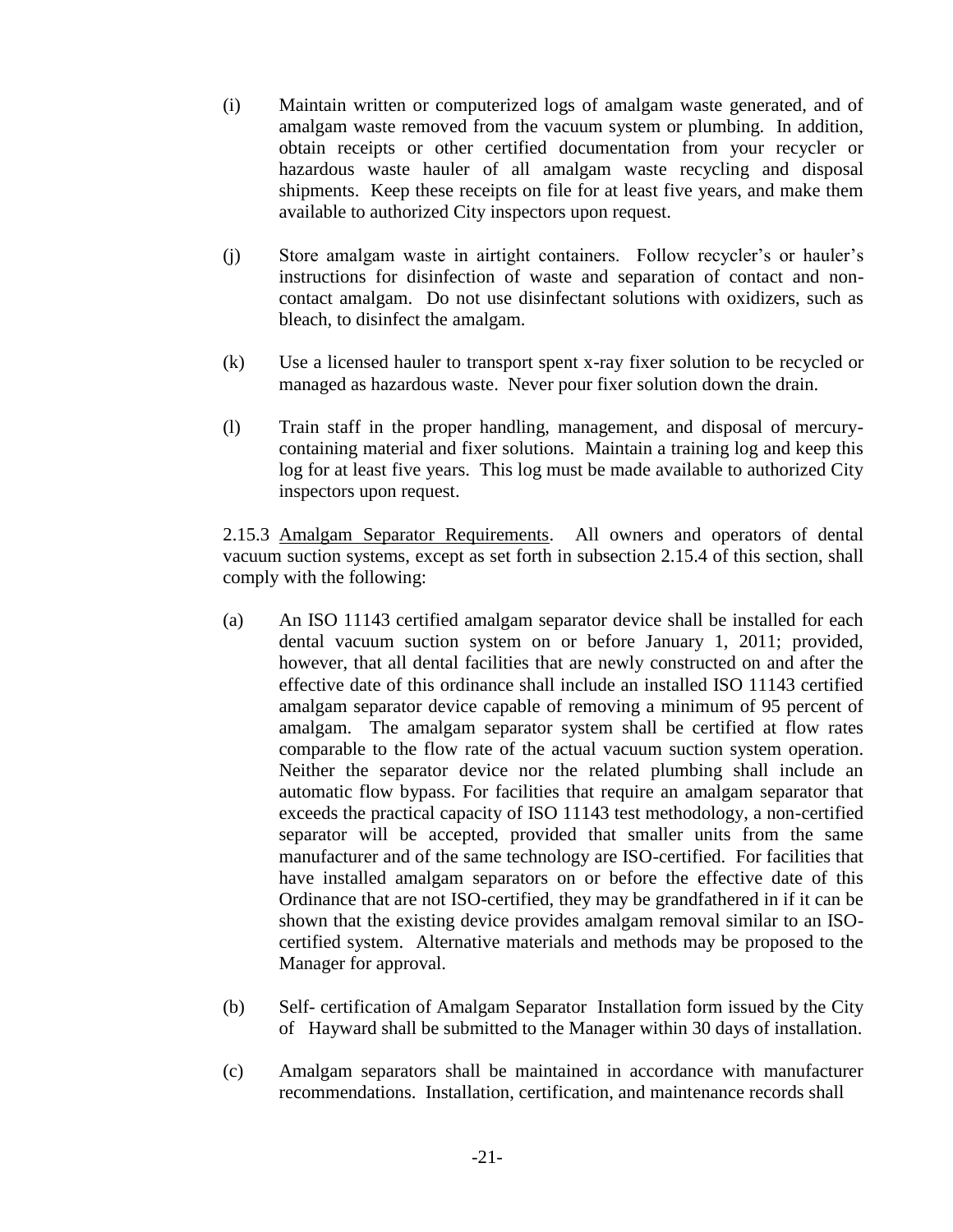be available for immediate inspection upon request by the Manager or a designee during normal business hours.

- 2.15.4 Exemptions. The following types of dental practice are exempt from this Section 2.15, provided that removal or placement of amalgam fillings occurs at the facility no more than 3 days per year:
- (a) Orthodontics
- (b) Periodontics
- (c) Oral and maxillofacial surgery
- (d) Radiology
- (e) Oral pathology or oral medicine
- (f) Endodontics and prosthodontics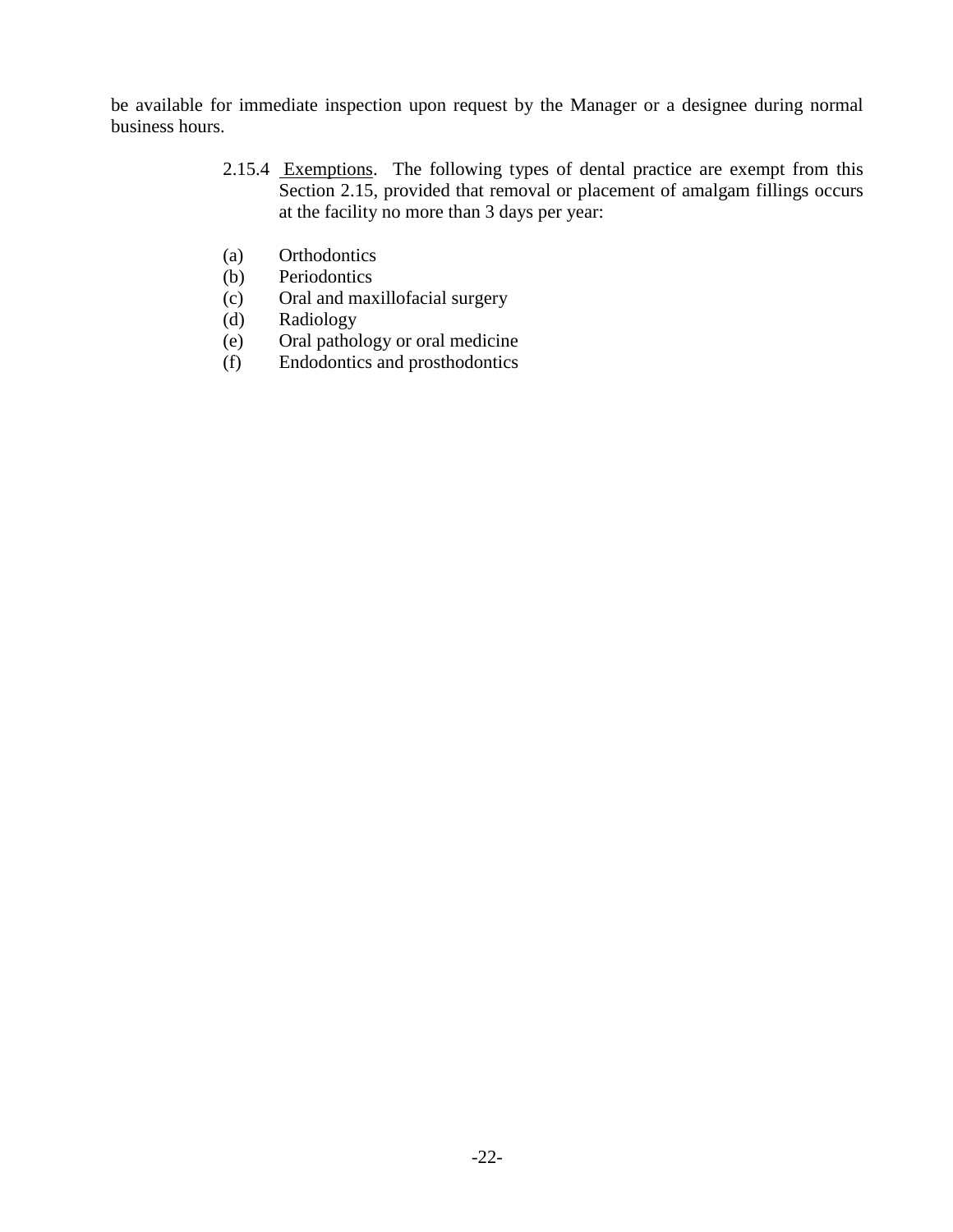# **WASTEWATER VOLUME DETERMINATION**

3.01 Metered Water Supply. User charges and fees shall be determined based on the total amount of water used from all sources unless, in the opinion of the City, significant portions of water received are not discharged to a City sewer. The total amount of water used from public and private sources will be determined by means of public meters or by private meters, installed and maintained at the expense of the user and approved by the City.

3.02 Metered Wastewater Volume and Metered Diversions. For users where, in the opinion of the City, a significant portion of the water received from any metered source does not flow into a City sewer because of the principal activity of the user or removal by other means, the user charges and fees will be determined based on the volume of water discharged from such premises into a City sewer. Written notification and proof of the diversion of water shall be provided by the user if the user is to avoid the determination of user charges and fees based on the total amount of water used from all sources. The user may install a meter of a type and at a location approved by the City and at the user's expense. Such meters may measure either the amount of sewage discharged or the amount of water diverted. Such meters shall be tested for accuracy at the expense of the user when deemed necessary by the Manager.

## 3.03 Estimated Wastewater Volume.

- (a) Users without Source Meters. For users where, in the opinion of the City, it is unnecessary or impractical to install meters, the quantity of wastewater discharged may be based upon an estimate prepared by the City. This estimate shall be based upon a rational determination of the wastewater discharged and may consider such factors as the number of fixtures, seating capacity, population equivalent, annual production of goods and services, or such other determinants of water use necessary to estimate the wastewater volume discharged.
- (b) Users with Source Meters. For users who, in the opinion of the City, divert a significant portion of their flow from a City sewer, the user charges may be based upon an estimate of the volume to be discharged, provided the user obtains a Wastewater Discharge Permit or other approval by the City and pays the applicable user charges and fees. The estimate shall include the method and calculations used to determine the wastewater volume and may consider such factors as the number of fixtures, seating capacity, population equivalents, annual production of goods and services, or such other determinants of water use necessary to estimate the wastewater volume discharged.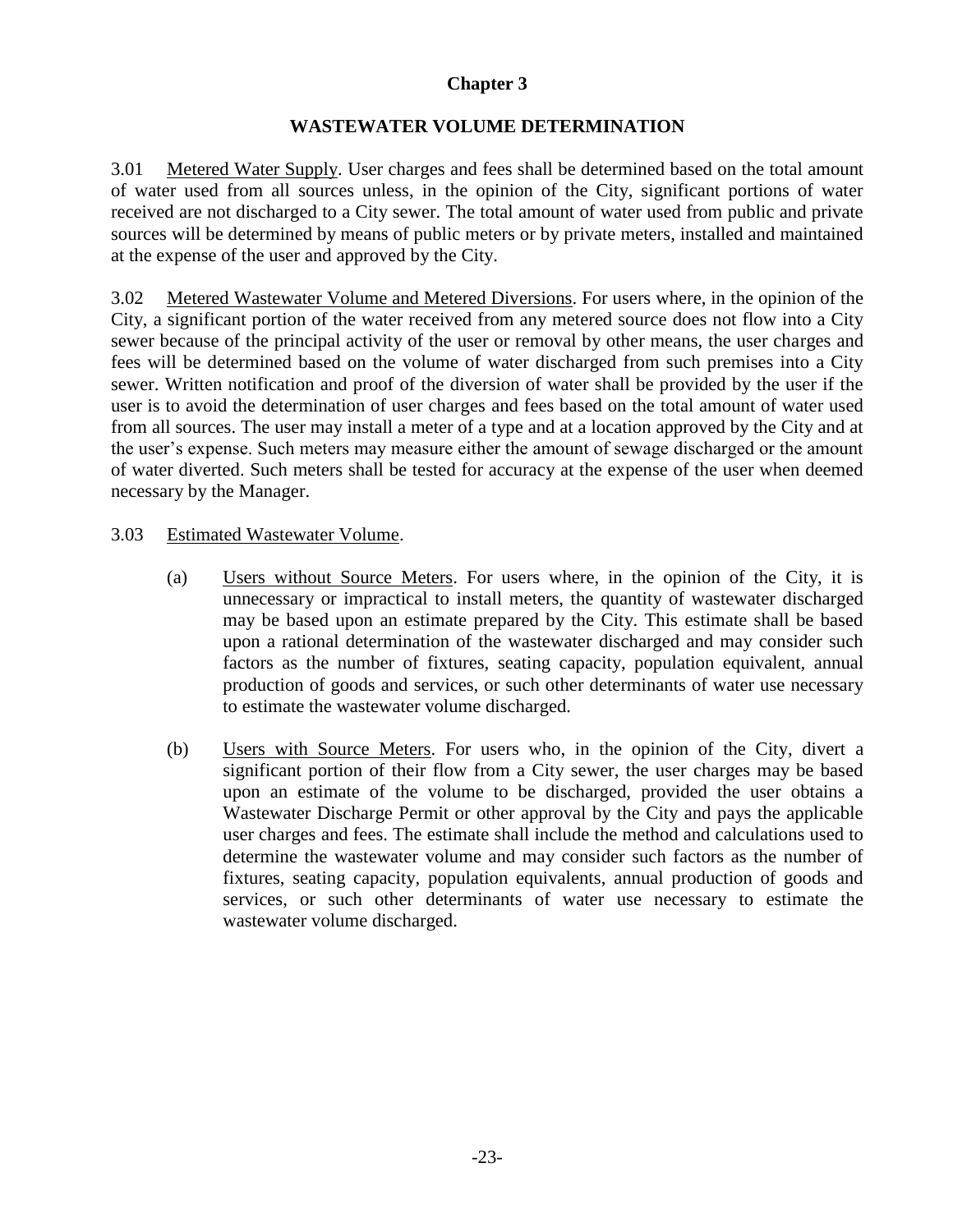## **ADMINISTRATION**

4.01 Submission of Required Reports. The City may require that any person discharging or proposing to discharge wastewater to a City sewer file reports relating to that discharge or proposed discharge pursuant to 40 CFR 403.12. All required reports shall include the certification statements and signatory requirements described in Section 4.09 of these regulations. Required reports may include:

(a) Wastewater Discharge Report. Wastewater Discharge Reports may include, but not be limited to: nature of process, volume, flow rates, mass emission rate, production quantities, hours of operation, number of employees, and other information which relates to the generation of waste, including wastewater constituents and characteristics in the wastewater discharge. Such reports may also include the chemical constituents and quantity of liquid or gaseous materials stored on site even though they may not normally be discharged. The City may require wastewater discharge information in the form of self-monitoring reports or periodic reports on continuing compliance. All monitoring results obtained pursuant to Section 1.03 of these regulations must be submitted to the City, regardless of whether the City required such monitoring.

The reports required in paragraph (a) of this section shall contain the results of sampling and analysis of the Discharge, including the flow and the nature and concentration, or production and mass where requested by the City, of pollutants contained therein which are limited by the applicable pretreatment standards. This sampling and analysis may be performed by the City in lieu of the Industrial User. Where the POTW performs the required sampling and analysis in lieu of the Industrial User, the user will not be required to submit the compliance certification required under Section 4.09(a). In addition, where the POTW itself collects all the information required for the report, including flow data, the Industrial User will not be required to submit the report.

The monitoring reports required in paragraph (a) of this section must be based upon data obtained through appropriate sampling and analysis performed during the period covered by the report, which are representative of conditions occurring during the reporting period. The City shall require the right frequency of monitoring necessary to assess and assure compliance by Industrial Users with applicable pretreatment standards and requirements. Grab samples must be used for pH, cyanide, phenol, oil and grease, sulfide, and volatile organic compounds. For all other pollutants, 24-hour composite samples must be obtained through flow-proportional composite sampling techniques, unless time-proportional composite sampling or grab sampling is authorized by the City. Where time-proportional composite sampling or grab sampling is authorized by the City, the samples must be representative of the Discharge and the decision to allow the alternative sampling must be documented in the Industrial User file for that facility or facilities. Using protocols (including appropriate preservation) specified in 40 CFR part 136 and appropriate EPA guidance, multiple grab samples collected during a 24-hour period may be composited prior to the analysis as follows: For cyanide, phenol, and sulfides the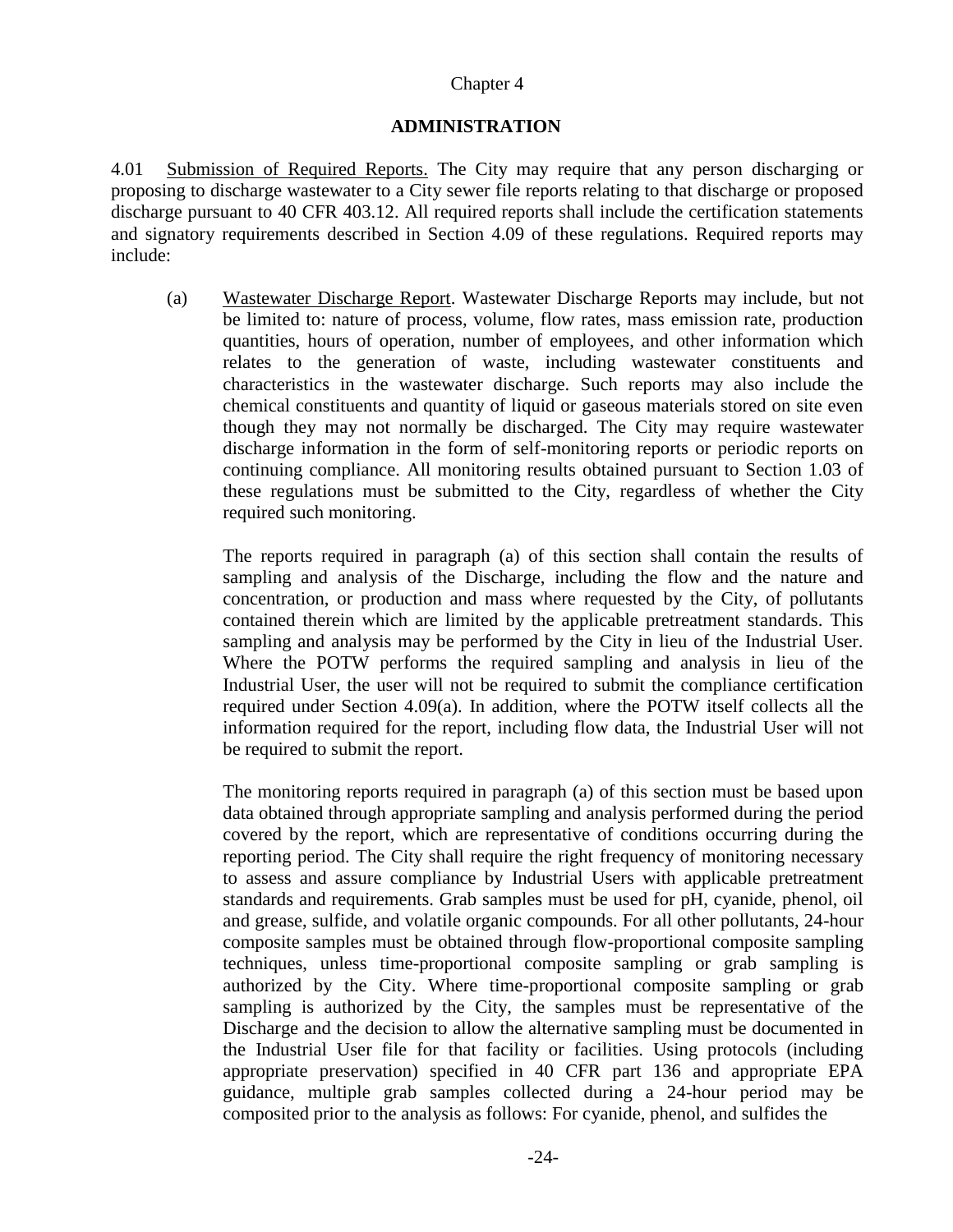samples may be composited in the laboratory or in the field; for volatile organics and oil  $\&$  grease the samples may be composited in the laboratory. Composite samples for other parameters unaffected by the compositing procedures as documented in approved EPA methodologies may be authorized by the City, as appropriate.

- (b) Monitoring Waiver. The City may authorize an Industrial User subject to a categorical pretreatment standard to forego sampling of a pollutant regulated by a categorical pretreatment standard if the Industrial User has demonstrated through sampling and other technical factors that the pollutant is neither present nor expected to be present in the Discharge, or is present only at background levels from intake water and without any increase in the pollutant due to activities of the Industrial User [see 40 CFR 403.12(e)(2)]. This authorization is subject to the following conditions:
	- (1) The waiver may be authorized where a pollutant is determined to be present solely due to sanitary wastewater discharged from the facility provided that the sanitary wastewater is not regulated by an applicable categorical Standard and otherwise includes no process wastewater.
	- (2) The monitoring waiver is valid only for the duration of the effective period of the individual wastewater discharge permit, but in no case longer than 5 years. The user must submit a new request for the waiver before the waiver can be granted for each subsequent individual wastewater discharge permit. See Section 4.02(c)(11).
	- (3) In making a demonstration that a pollutant is not present, the Industrial User must provide data from at least one sampling of the facility's process wastewater prior to any treatment present at the facility that is representative of all wastewater from all processes.
	- (4) The request for a monitoring waiver must be signed in accordance with Section 1.02(b), and include the certification statement in 4.09(c) (40 CFR  $403.6(a)(2)(ii)$ ).
	- (5) Non-detectable sample results may be used only as a demonstration that a pollutant is not present if the EPA approved method from 40 CFR Part 136 with the lowest minimum detection level for that pollutant was used in the analysis.
	- (6) Any grant of the monitoring waiver by the Manager must be included as a condition in the user's permit. The reasons supporting the waiver and any information submitted by the user in its request for the waiver must be maintained by the Manager for 3 years after expiration of the waiver.
	- (7) Upon approval of the monitoring waiver and revision of the user's permit by the Manager, the Industrial User must certify on each report with the statement in Section 4.09(c) below, that there has been no increase in the pollutant in its wastestream due to activities of the Industrial User.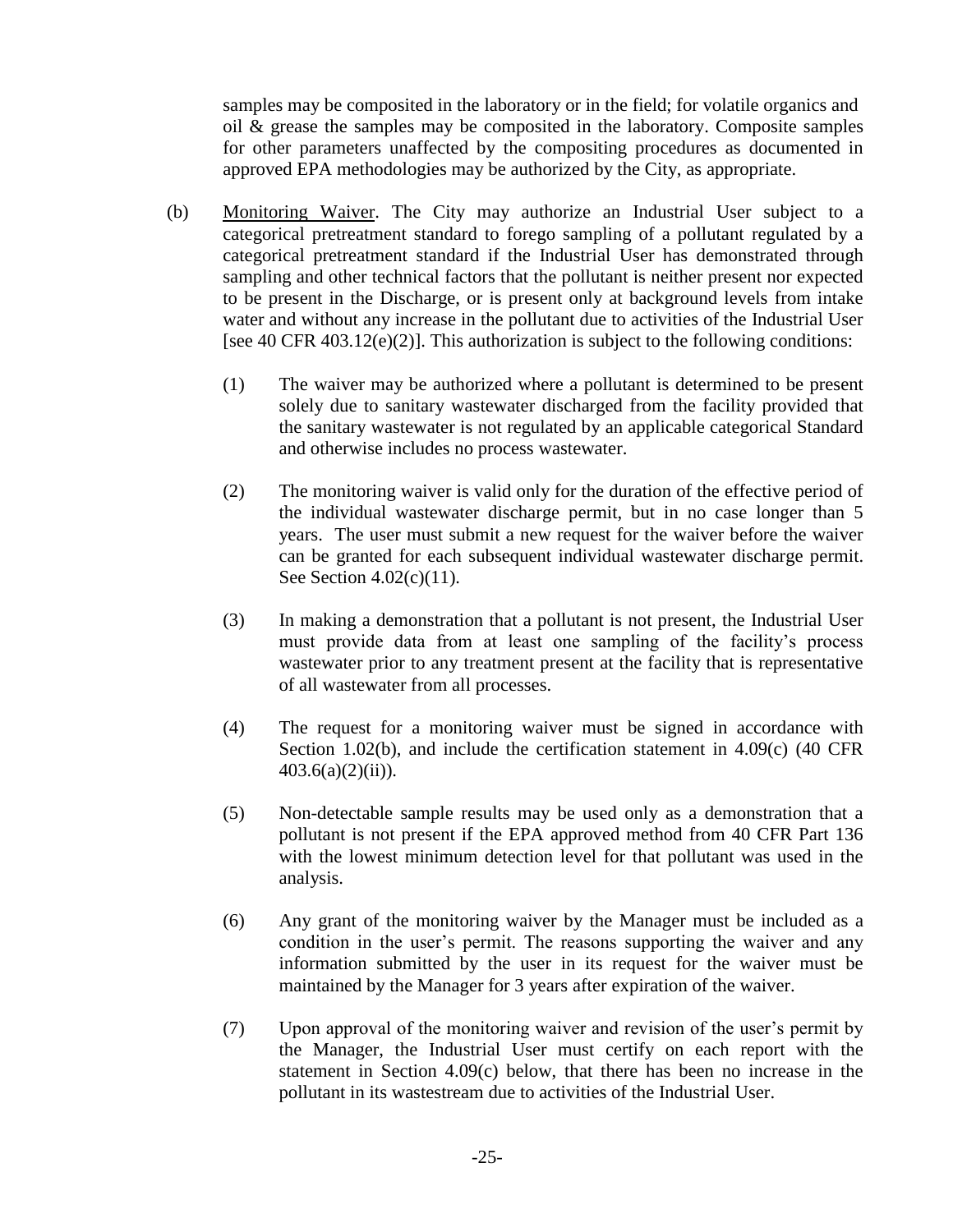- (8) In the event that a waived pollutant is found to be present or is expected to be present because of changes that occur in the user's operations, the user must immediately: Comply with the monitoring requirements of Section 4.01(a), or other more frequent monitoring requirements imposed by the Manager, and notify the Manager.
- (9) This provision does not supersede certification processes and requirements established in categorical pretreatment standards, except as otherwise specified in the categorical pretreatment standard.
- (c) Baseline Monitoring Report. Categorical industrial users are required to submit a baseline monitoring report (BMR) under the circumstances set forth below. This report shall identify the facility, indicate permits held, describe operations, and contain flow and pollutant measurements. The requirements for a BMR, found in 40CFR Chapter I, Subchapter N, Part 403.12(b) are hereby incorporated into these regulations. These requirements specify conditions, including timelines, for completion of a BMR. The report shall be reviewed by an authorized representative of the user, and certified by a qualified professional, indicating whether pretreatment standards are being met on a consistent basis, and, if not, whether additional operation and maintenance and/or additional pretreatment is required.

Baseline monitoring reports are required under the following circumstances:

- (1) At least 90 days prior to commencement of discharge for new users; or
- (2) For existing users, within 180 days after the effective date of an applicable categorical standard.

For sampling required in support of baseline monitoring and 90-day compliance reports required in paragraph (c) of this section, a minimum of four (4) grab samples must be used for pH, cyanide, phenol, oil and grease, sulfide and volatile organic compounds for facilities for which historical sampling data do not exist; for facilities for which historical sampling data are available, the City may authorize a lower minimum.

(d) Compliance Schedule for the Installation of Technology. The City may require a user to develop a compliance schedule for the installation of technology to meet applicable pretreatment standards or requirements. A compliance schedule for the installation of technology may be required even without violations, if the City determines one is necessary. Progress reports for the compliance schedule shall be considered a requirement.

The following conditions shall apply to the compliance schedule required by this Section of the ordinance:

(1) The schedule shall contain progress increments in the form of dates for the commencement and completion of major events leading to the construction and operation of additional pretreatment required for the user to meet the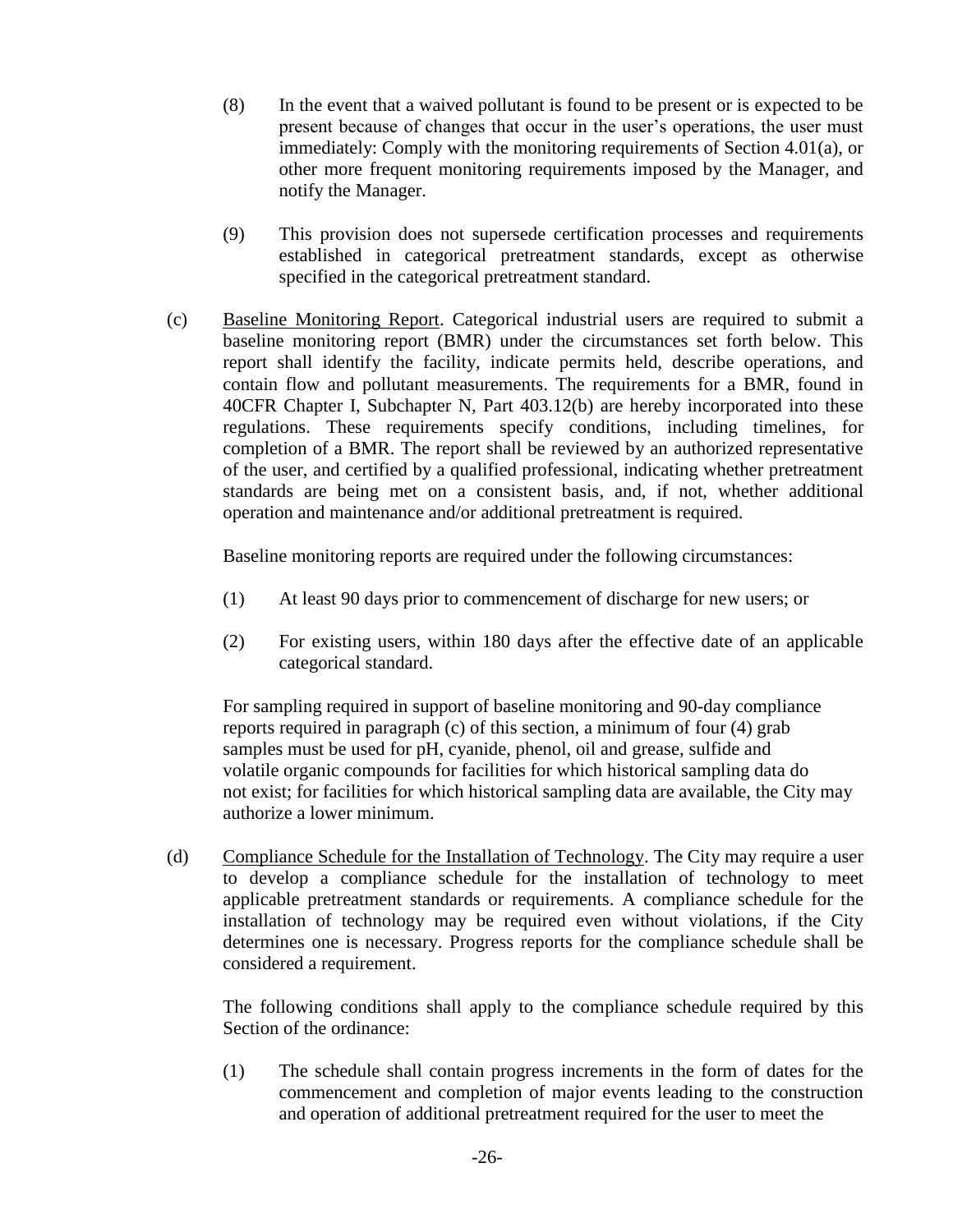applicable pretreatment standards (such events include, but are not limited to, hiring an engineer, completing preliminary and final plans, executing contracts for major components, commencing and completing construction, and beginning and conducting routine operation). No increment referred to above shall exceed nine (9) months.

- (2) The user shall submit a progress report to the Manager no later than fourteen (14) days following each date in the schedule and the final date of compliance including, as a minimum, whether or not it complied with the increment of progress, the reason for any delay, and, if appropriate, the steps being taken by the user to return to the established schedule. In no event shall more than nine (9) months elapse between such progress reports to the Manager.
- (e) Report on Compliance with Categorical Deadline. Each categorical user shall submit a report within 90 days after the final date for compliance, or upon commencement of discharge, whichever comes later. The report shall contain flow and pollutant measurements, and a certification of whether pretreatment standards are being met consistently. If pretreatment standards are not being met consistently, a description of needed additional operations and maintenance or pretreatment shall be included. This certification shall be made by a qualified professional, and the report shall be reviewed by an authorized representative of the user.
- (f) Notice of Violation/Resampling Report. If results from sampling by a user indicate a violation, the user shall notify the City within 24 hours of confirming the violation. The user shall also repeat the sampling and analysis and submit the results of the repeat analysis to the City within 30 days after becoming aware of the violation.

Where the City has performed the sampling and analysis in lieu of the Industrial User, the City must perform the repeat sampling and analysis unless it notifies the user of the violation and requires the user to perform the repeat analysis. Resampling is not required if:

(1) The City performs sampling at the Industrial User at a frequency of at least once per month; or

(2) The City performs sampling at the user between the time when the initial sampling was conducted and the time when the user or the Control Authority receives the results of this sampling.

(g) Slug Control Plan. The City will evaluate whether each Significant Industrial User needs a plan or other action to control Slug Discharges. For Industrial Users identified as significant prior to November 14, 2005, this evaluation must have been conducted at least once by October 14, 2006; additional Significant Industrial Users must be evaluated within 1 year of being designated a Significant Industrial User. Significant Industrial Users are required to notify the POTW immediately of any changes at its facility affecting potential for a Slug Discharge. If the POTW decides that a slug control plan is needed, the plan shall contain, at a minimum, the following elements: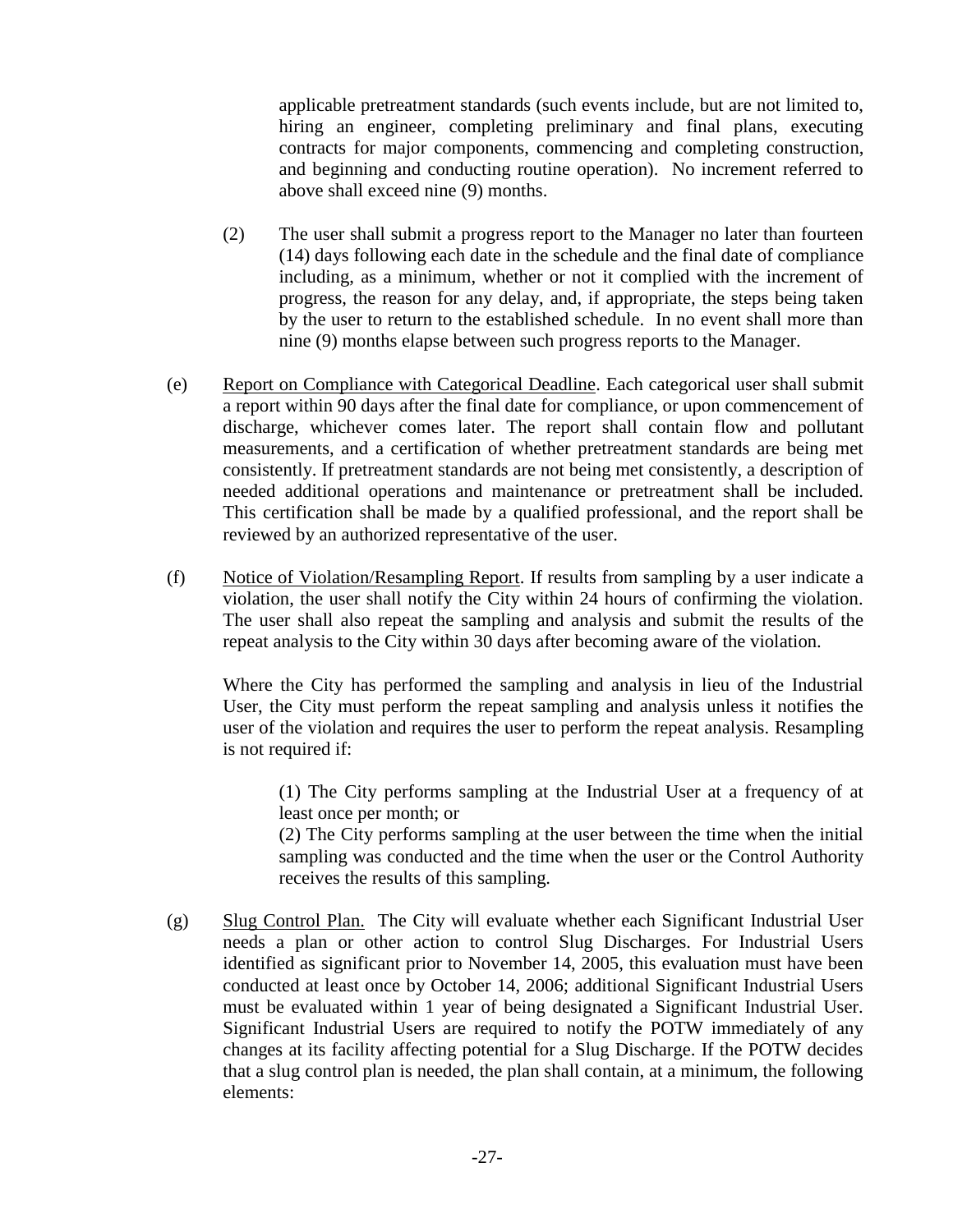- (1) Description of discharge practices, including non-routine batch discharges;
- (2) Description of stored chemicals;
- (3) Procedures for immediately notifying the POTW of Slug Discharges, including any Discharge that would violate a prohibition under 2.01 with procedures for follow-up written notification within five days;
- (4) If necessary, procedures to prevent adverse impact from accidental spills, including inspection and maintenance of storage areas, handling and transfer of materials, loading and unloading operations, control of plant site run-off, worker training, building of containment structures or equipment, measures for containing toxic organic pollutants (including solvents), and/or measures and equipment for emergency response;

### 4.02 Wastewater Discharge Permits.

- (a) Mandatory Permits. All Significant Industrial Users proposing to connect or to discharge into a City sewer shall obtain a Wastewater Discharge Permit before connecting to or discharging into a City sewer. All existing Significant Industrial Users and unclassified users connected to or discharging into a City sewer who do not currently have a Wastewater Discharge Permit shall obtain such permit within 90 days of being notified by the City that a permit is required and shall comply with these regulations and any modifications made hereto within 90 days of their effective date.
- (b) Permit Application. Users seeking a Wastewater Discharge Permit shall complete and file with the Manager an application in the form prescribed by the Manager and accompanied by the applicable fees. The applicant may be required to submit, in units and terms appropriate for evaluation, the following information:
	- (1) name, address, and SIC number of applicant;
	- (2) volume of wastewater to be discharged;
	- (3) wastewater constituents and characteristics including, but not limited to, those mentioned in Section 2.08 as determined by an Environmental Laboratory Accreditation Program (ELAP)-certified laboratory approved by the City;
	- (4) time and duration of discharge;
	- (5) average and 30-minute peak wastewater flow rates, including daily, monthly, and seasonal variations, if any;
	- (6) site plans, floor plans, mechanical and plumbing plans, and details to show all sewers and appurtenances by size, location, and elevation;
	- (7) description of activities, facilities, and plant processes on the premises including all materials, processes, and types of materials which are or could be discharged;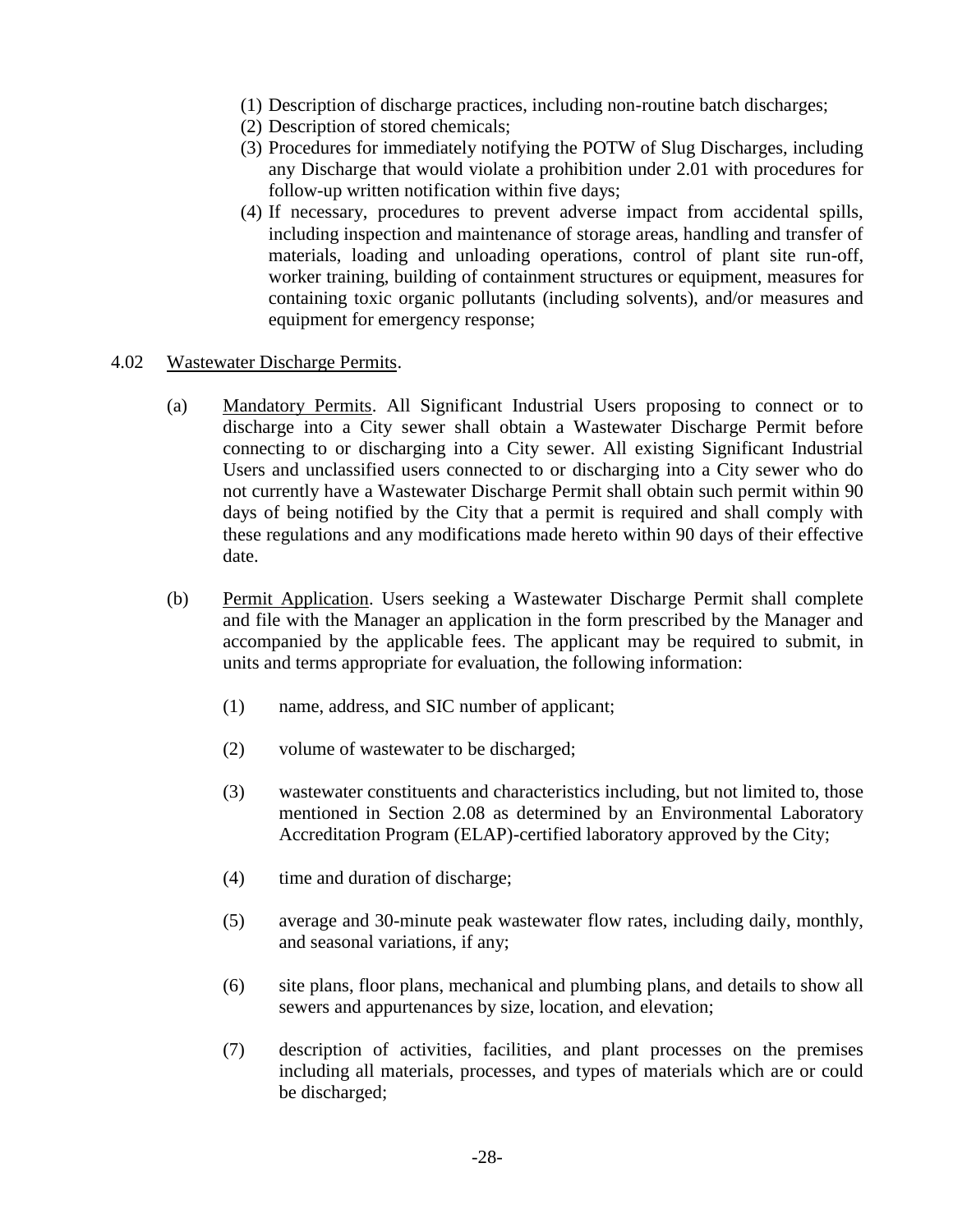- (8) each product produced by type, amount, and rate of production;
- (9) number and type of employees, and hours of work;
- (10) slug control plan which outlines discharge practices (including non-routine batch discharges), describes stored hazardous chemicals and those with the potential to cause pollution, and contains procedures both to notify the City immediately of slug discharges and to prevent adverse impacts from any accidental spill;
- (11) any requests for a monitoring waiver (or a renewal of an approved monitoring waiver) for a pollutant neither present nor expected to be present in the discharge based on Section 4.01(b) [40 CFR 403.12(e)(2)].
- (12) any other information as may be deemed by the Manager to be necessary to evaluate the permit application.

The Manager will evaluate the data and information furnished by the user and may require additional information. After evaluation and acceptance of the data and information furnished, the Manager may issue a Wastewater Discharge Permit subject to terms and conditions provided herein.

- (c) Permit Conditions. Wastewater Discharge Permits shall be expressly subject to all provisions of these regulations and all other regulations, user charges, and fees established by the City. The conditions of Wastewater Discharge Permits shall be uniformly enforced by the Manager in accordance with these regulations, and applicable state and federal regulations. Permits may contain the following:
	- (1) the unit charge or schedule of user charges and fees for the wastewater to be discharged to a City sewer;
	- (2) the average and maximum wastewater constituents and characteristics, including BMPs, based on applicable pretreatment standards;
	- (3) limits on rate and time of discharge or requirements for flow regulations and equalization;
	- (4) requirements for installation of inspection and sampling facilities;
	- (5) pretreatment requirements;
	- (6) specifications for monitoring programs which may include sampling locations, frequency and method of sampling, number, types and standards for tests, and reporting schedule required by the POTW and in accordance with self-monitoring requirements in  $403.8(f)(1)(iii)(B)(4);$
	- (7) requirements for submission of technical reports or discharge reports, including, but not limited to the reports described in Section 4.01 of these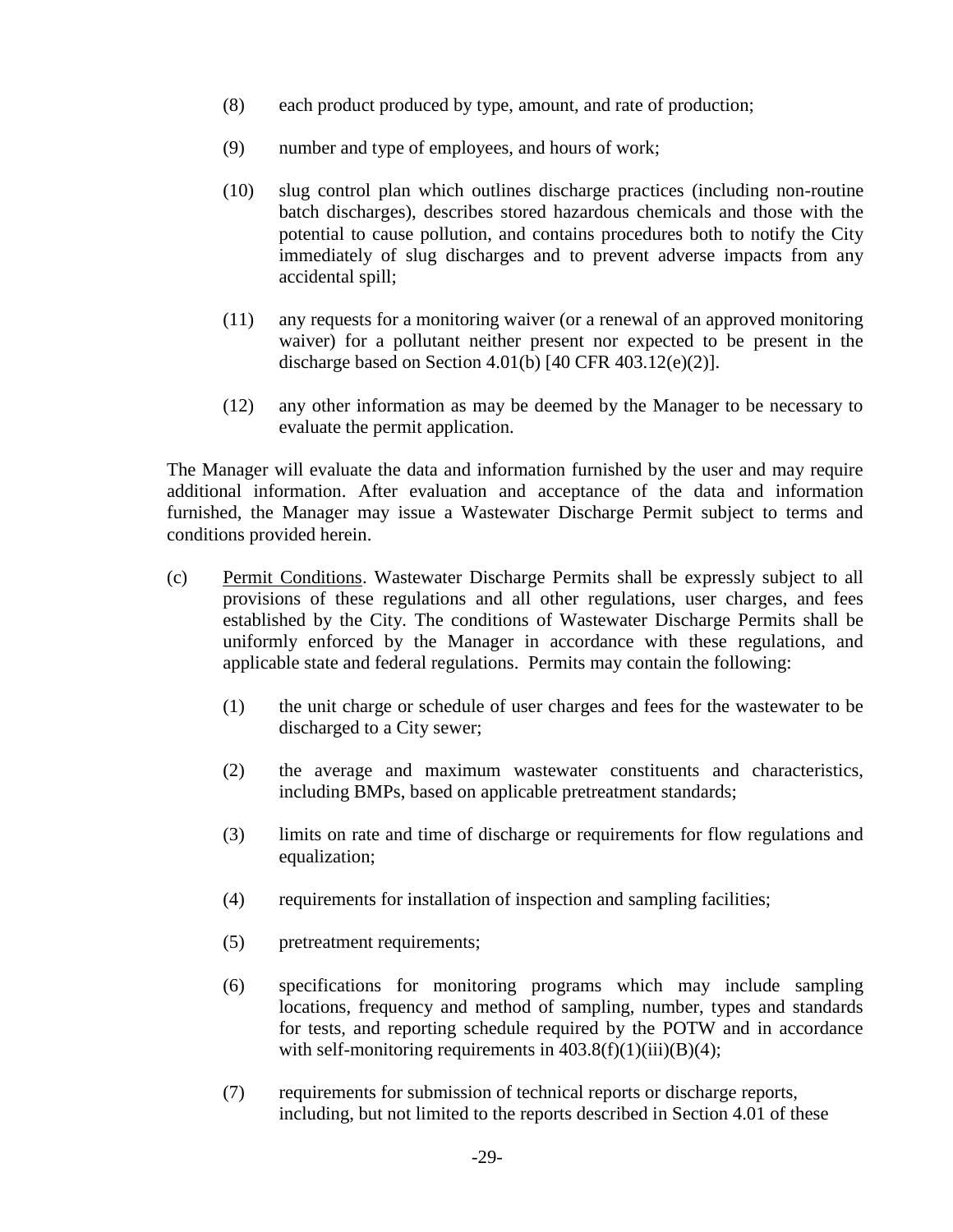regulations, or any report required by 40 CFR 403.12;

- (8) requirements for maintaining plant records relating to wastewater discharge as specified by the City, and affording City access thereto;
- (9) mean and maximum mass emission rates, or other appropriate limits when incompatible pollutants (as defined by Section  $1.02(x)$ ) are proposed or present in the user's wastewater discharge;
- (10) requirements to control Slug Discharge, if determined by the Manager to be necessary.
- (11) the process for seeking a waiver from monitoring for a pollutant neither present nor expected to be present in the Discharge in accordance with Section 4.01(b) and any granted monitoring waiver.
- (12) other conditions as deemed appropriate by the City to ensure compliance with these regulations.
- (d) Duration of Permits. Permits shall be issued for a specified time period, not to exceed five years. A permit may be issued for a period less than one year or may be stated to expire on a specific date. The terms and conditions of the permit may be subject to modification and change by the City during the life of the permit as limitations or requirements as identified in Section 2.08 are modified. The user shall be informed of any proposed changes in his or her permit at least 30 days prior to the effective date of change. Any changes or new conditions in the permit shall include a reasonable time schedule for compliance if, in the City's opinion, the 30 days notice is not sufficient, except as changes apply to categorical industrial users (CIUs) subject to pretreatment standards for existing sources (PSES). CIUs subject to Pretreatment Standard for New Sources (PSNS) must achieve compliance upon discharge.
- (e) Prohibition on Transfer of a Permit. Wastewater Discharge Permits are issued to a specific user for a specific operation. A Wastewater Discharge Permit shall not be reassigned, transferred, or sold to a new owner, new user, different premises, or a new or changed operation.
- (f) Revocation of Permit. Any user who does any of the following or violates any conditions of these regulations, or applicable state and federal regulations is subject to permit revocation:
	- (1) failure of the user to factually report the wastewater constituents and characteristics of his or her discharge;
	- (2) failure of the user to report and obtain prior written approval for significant changes in operations, wastewater constituents or characteristics, or flow rates;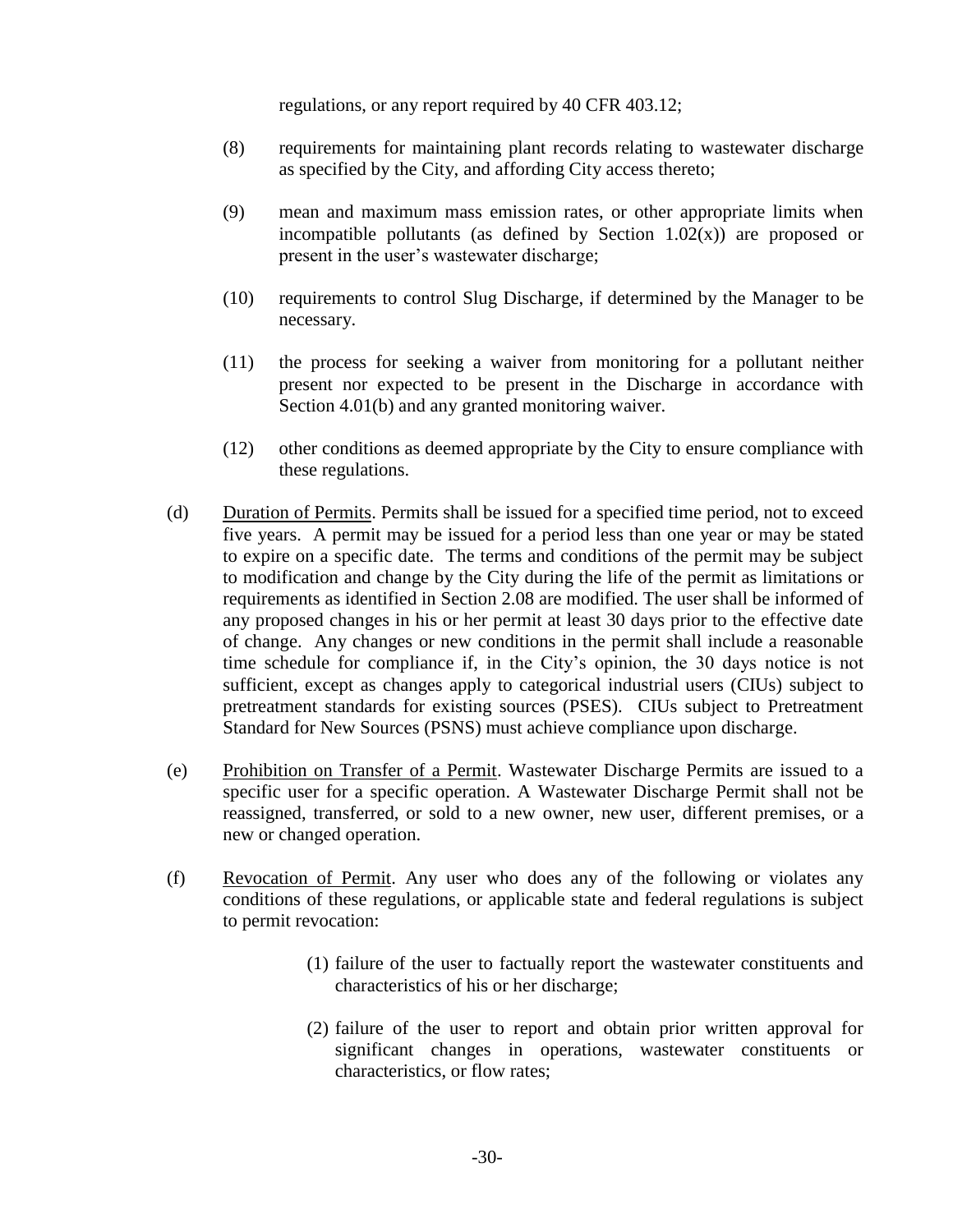- (3) refusal of reasonable access to the user's premises for the purpose of inspection or monitoring; or
- (4) violations of conditions of the permit.

4.03 Monitoring Facilities. The City may require the user to construct at his or her own expense, monitoring facilities to allow inspection, sampling, and flow measurement of the building sewer or internal drainage systems and may also require sampling or metering equipment to be provided, installed, and operated at the user's expense. The monitoring facility should normally be situated on the user's premises; but the City may, when such a location would be impractical or cause undue hardship on the user, allow the facility to be constructed in the public street or sidewalk area with the approval of the public agency having jurisdiction over that street or sidewalk, and located so that it will not be obstructed by landscaping or parked vehicles.

If the monitoring facility is inside the user's fence, there shall be accommodations to allow access for City personnel, such as a gate secured with a City lock. There shall be ample room in or near such sampling manhole to allow accurate sampling and compositing of samples for analysis. The manhole, sampling, and measuring equipment shall be maintained at all times in a safe and proper operating condition at the expense of the user.

Whether constructed on public or private property, the sampling and monitoring facilities shall be provided in accordance with the City's requirements and all applicable local agency construction standards and specifications. Construction shall be completed within 90 days following written notification by the City unless a time extension is otherwise granted by the City.

4.04 Inspection and Sampling. The City may inspect the facilities of any user to verify compliance with these regulations. Persons or occupants of premises where wastewater is created or discharged shall allow the City or its representative ready access at all reasonable times to all parts of the premises for the purposes of inspection or sampling or in the performance of any of their duties. The City shall have the right to set up on the user's property such devices as are necessary to conduct sampling or metering operations. Where a user has security measures in force which would require proper identification and clearance before entry into their premises, the user shall make necessary arrangements with their security personnel so that, upon presentation of suitable identification, personnel from the City will be permitted to enter without delay for the purposes of performing their specific responsibilities.

4.05 Pretreatment. Users shall make wastewater acceptable under the limitations established herein before discharging to any City sewer. Any facilities required to pretreat wastewater to a level acceptable to the City shall be provided and maintained at the user's expense. Detailed plans showing the pretreatment facilities and operating procedures shall be submitted to the City for review, and shall be acceptable to the City before construction of the facility. The review of such plans and operating procedures will in no way relieve the user from the responsibility of modifying the facility as necessary to produce an effluent wastewater acceptable to the City under the provisions of these regulations. Any subsequent changes in the pretreatment facilities or method of operation shall be reported to and be acceptable to the City. In accordance with Public Works Policy Memo 5.11, the City may require installation of a grease control device when in the opinion of the City, such a device is necessary to prevent excessive discharge of oil and grease into the City sewer by the user.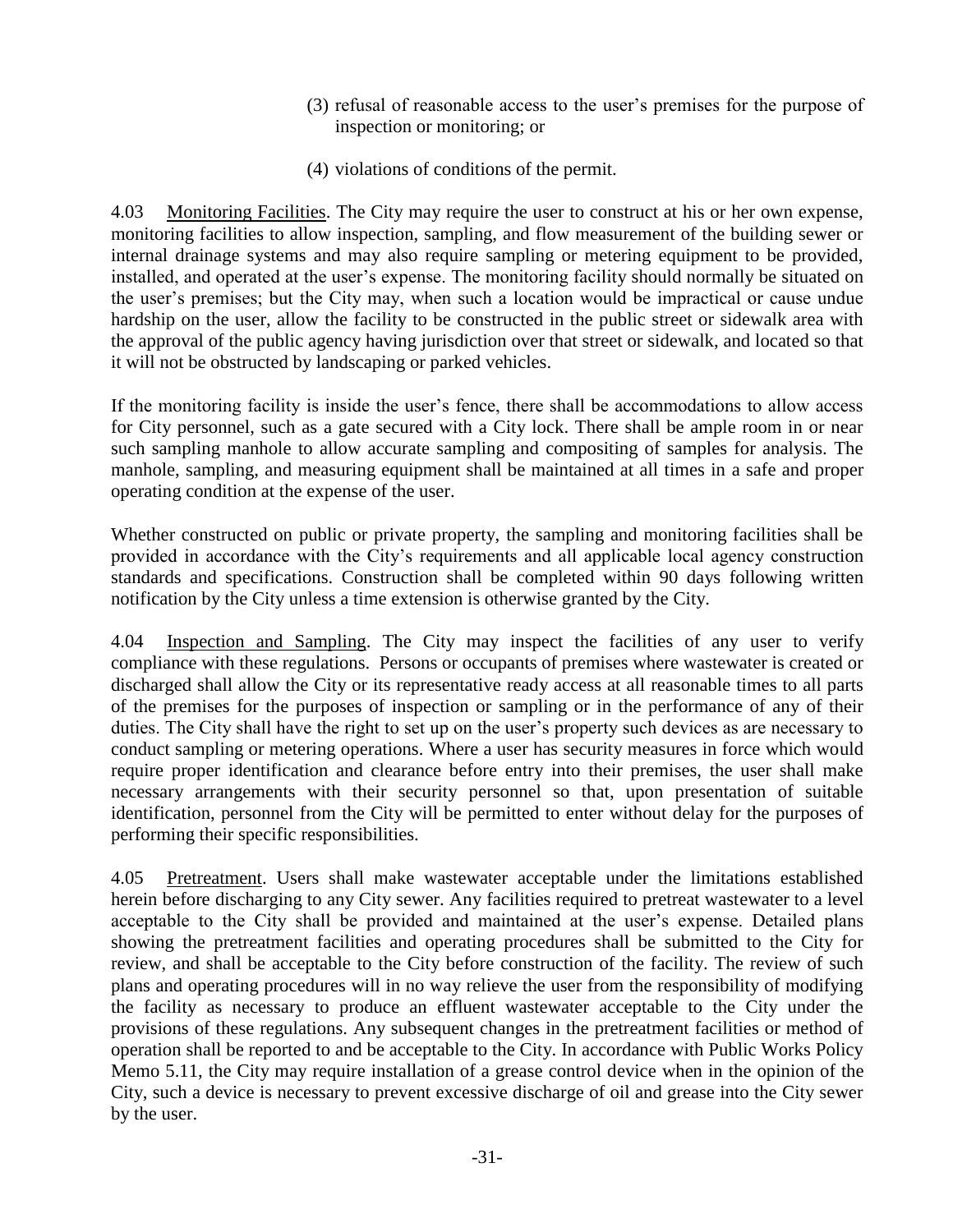4.06 Protection from Accidental Discharge. Each user shall provide protection from accidental discharge of prohibited materials or other wastes regulated by these regulations. Such facilities shall be provided and maintained at the user's expense. Detailed plans showing facilities and operating procedures to provide this protection shall be submitted to the City for review, and shall be acceptable to the City before construction of the facility.

The review of such plans and operating procedures will in no way relieve the user from the responsibility of modifying the facility as necessary to provide the protection necessary to meet the requirements of this section.

4.07 Confidential Information. All information and data on a user obtained from reports, questionnaires, permit application, permits, and monitoring programs, and from inspections, shall be available to the public or other governmental agency without restriction unless the user specifically requests it not be and is able to demonstrate to the satisfaction of the City that the release of information would divulge information, processes, or methods which would be detrimental to the user's competitive position.

When requested by the person furnishing a report, the portions of a report which might disclose trade secrets or secret processes shall not be made available for inspection by the public but shall be made available to the U.S. Environmental Protection Agency, the State Water Resources Control Board and the Regional Water Quality Control Boards, which are bound by the same confidentiality rules as the City. As outlined in 40 CFR Parts 403.8, and 403.14 and under section 308 of the Clean Water Act, all information contained in an Industrial User's file and/or submitted by an Industrial User will be available at all times to the U.S. Environmental Protection Agency.

Information accepted by the City as confidential shall not be transmitted to any person or entity unless the City is required to do so by law and upon notification to the user, except in emergency or extraordinary circumstances. The notification provision of this section shall not be construed to require the consent or approval of the user before such information is released.

Wastewater constituents and characteristics will not be recognized as confidential information.

The City shall not be liable in damages to any permit applicant or user for any negligent disclosure of any trade secret furnished to the City.

4.08 Special Agreements. Special agreements and arrangements between the City and any persons or agencies may be established when, in the opinion of the City, unusual or extraordinary circumstances compel special terms and conditions. Under no circumstances, however, will any special agreement or arrangement be established which contravenes any federal pretreatment regulation, categorical pretreatment standard, or any other provision of federal law.

## 4.09 Certification Statements

(a) Certification of Permit Applications, User Reports and Initial Monitoring Waiver— The following certification statement is required to be signed and submitted by users submitting permit applications in accordance with Section 4.02(b); users submitting baseline monitoring reports under Section 4.01(c); users submitting reports on compliance with the categorical pretreatment standard deadlines under Section 4.01(e); users submitting periodic compliance reports required by Section  $4.01(a)$  –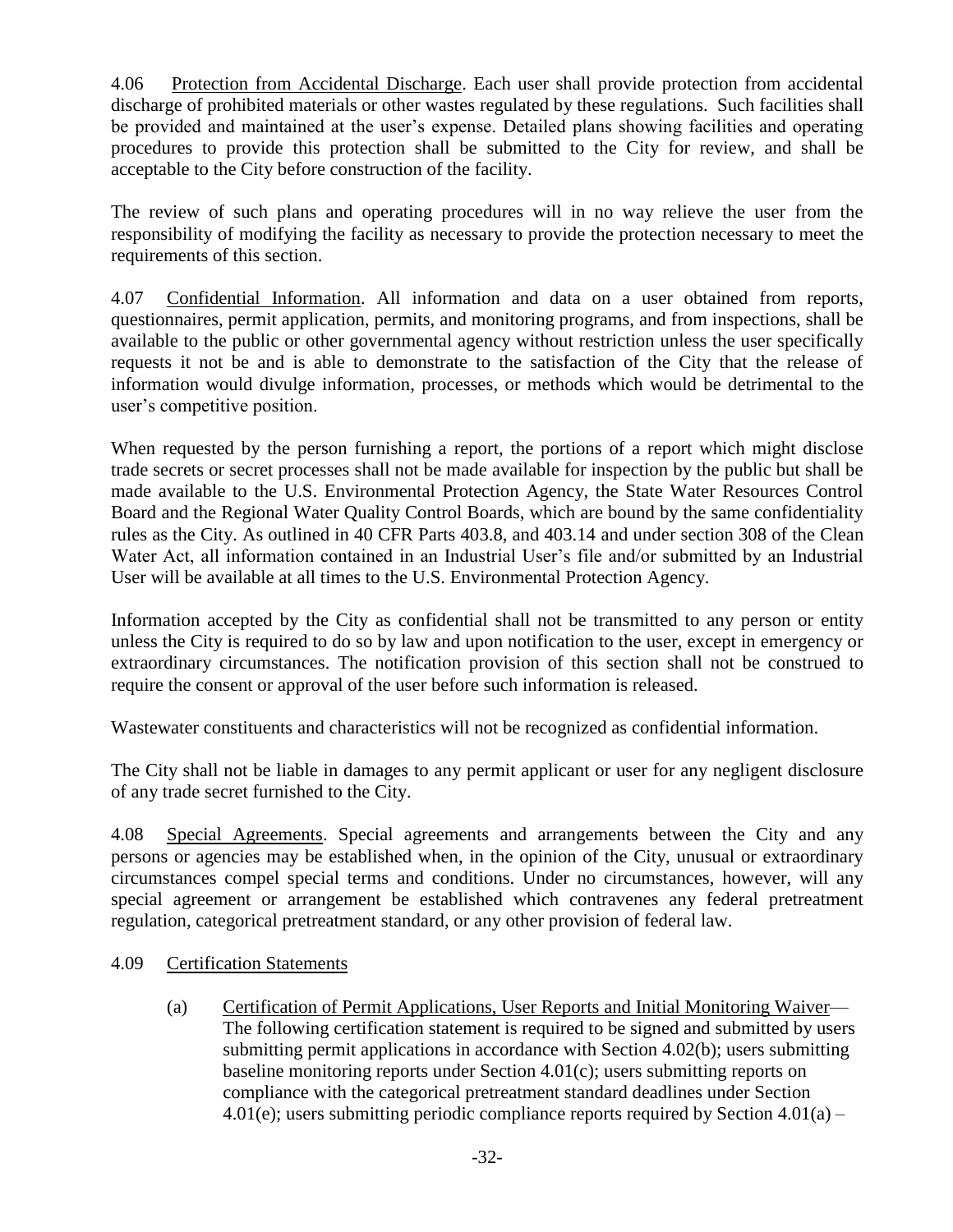(g), and users submitting an initial request to forego sampling of a pollutant on the basis of Section 4.01(b)(4)**.** The following certification statement must be signed by an Authorized Representative as defined in Section 1.02(b):

I certify under penalty of law that this document and all attachments were prepared under my direction or supervision in accordance with a system designed to assure that qualified personnel properly gather and evaluate the information submitted. Based on my inquiry of the person or persons who manage the system, or those persons directly responsible for gathering the information, the information submitted is, to the best of my knowledge and belief, true, accurate, and complete. I am aware that there are significant penalties for submitting false information, including the possibility of fine and imprisonment for knowing violations.

(b) Annual Certification for Non-Significant Categorical Industrial Users. A facility determined to be a Non-Significant Categorical Industrial User by the Manager pursuant to Section 1.02(ww)(5) must annually submit the following certification statement signed in accordance with the signatory requirements in Section 1.02(b). This certification must accompany an alternative report required by the Manager:

> Based on my inquiry of the person or persons directly responsible for managing compliance with the categorical pretreatment standards under 40 CFR \_\_\_\_, I certify that, to the best of my knowledge and belief that during the period from  $\frac{1}{\sqrt{1-\frac{1}{2}}}\left[\frac{1}{\sqrt{1-\frac{1}{2}}}\right]$  to  $\frac{1}{\sqrt{1-\frac{1}{2}}}\left[\frac{1}{\sqrt{1-\frac{1}{2}}}\right]$ [months, days, year]:

 $(1)$  The facility described as  $\Box$ [facility name] met the definition of a Non-Significant Categorical Industrial User as described in1.02(ww)(5);

(2) The facility complied with all applicable pretreatment standards and requirements during this reporting period; and

(3) the facility never discharged more than 100 gallons of total categorical wastewater on any given day during this reporting period.

This compliance certification is based on the following information.

\_\_\_\_\_\_\_\_\_\_\_\_\_\_\_\_\_\_\_\_\_\_\_\_\_\_\_\_\_\_\_\_\_\_\_\_\_\_\_\_\_\_\_\_\_\_\_\_

\_\_\_\_\_\_\_\_\_\_\_\_\_\_\_\_\_\_\_\_\_\_\_\_\_\_\_\_\_\_\_\_\_\_\_\_\_\_\_\_\_\_\_\_\_\_\_\_

(c) Certification of Pollutants Not Present. Users that have an approved monitoring waiver based on Section 4.01(b) must certify on each report with the following statement that there has been no increase in the pollutant in its wastestream due to activities of the user. The certification statement signed in accordance with the signatory requirements in Section 1.02(b).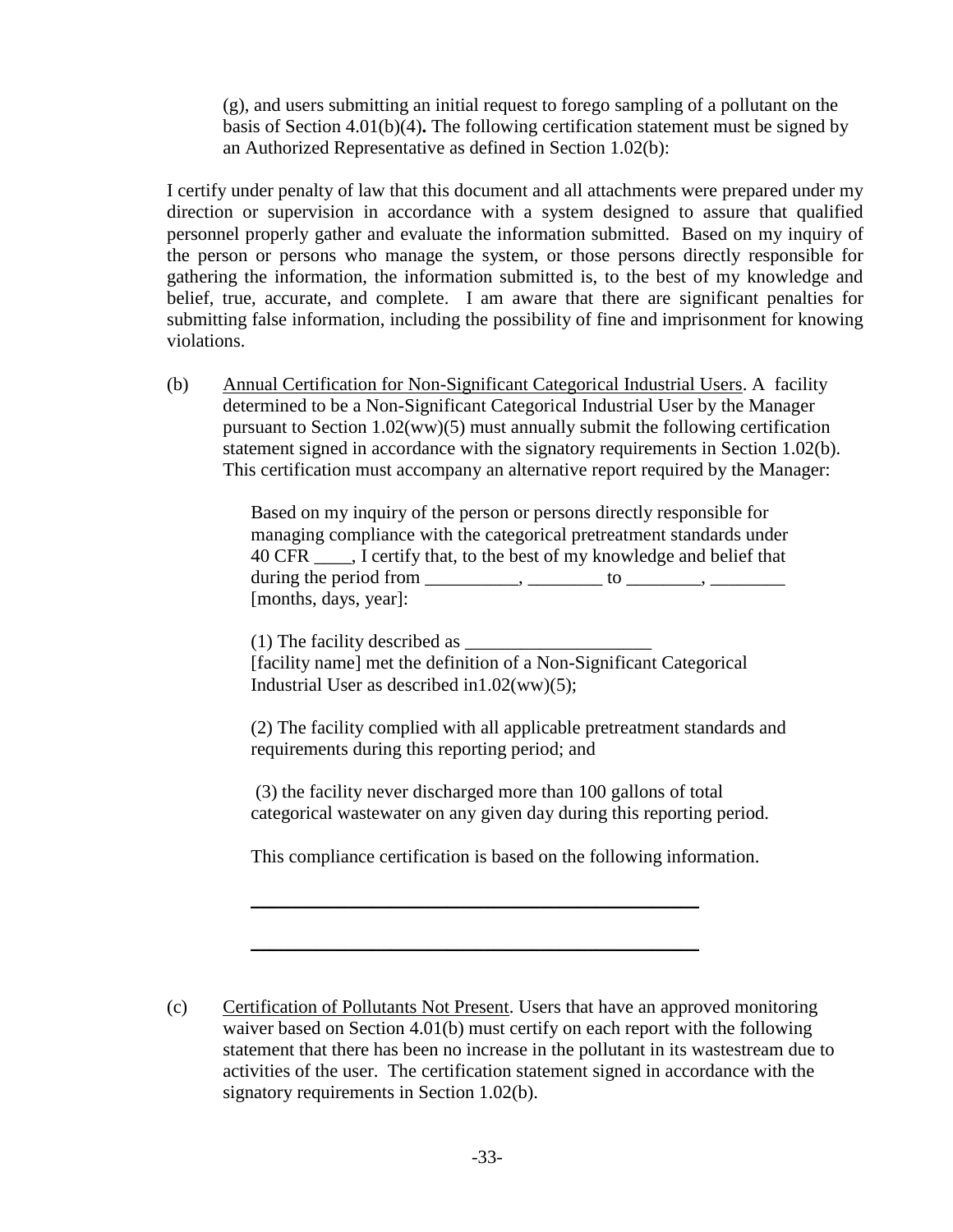Based on my inquiry of the person or persons directly responsible for managing compliance with the pretreatment standard for 40 CFR \_\_\_\_\_\_\_ [specify applicable National Pretreatment Standard part(s)], I certify that, to the best of my knowledge and belief, there has been no increase in the level of \_\_\_\_\_\_ [list pollutant(s)] in the wastewaters due to the activities at the facility since filing of the last periodic report under Section 4.01(a).

4.10 Retention of Records. Users subject to the reporting requirements of this ordinance shall retain, and make available for inspection and copying, all records of information obtained pursuant to any monitoring activities required by this ordinance, any additional records of information obtained pursuant to monitoring activities undertaken by the user independent of such requirements, and documentation associated with BMPs established under Section 2.08.4. Records shall include the date, exact place, method, and time of sampling, and the name of the person(s) taking the samples; the dates analyses were performed; who performed the analyses; the analytical techniques or methods used; and the results of such analyses. These records shall remain available for a period of at least three (3) years, with the exception of Dental Amalgam-regulated facilities, where records have to be retained for five (5) years as listed in Section 2.15.2. This period shall be automatically extended for the duration of any litigation concerning the user, the City, the State Water Resources Control Board or their Regional Boards, or the EPA, or where the user has been specifically notified of a longer retention period by the Manager. All such records shall be made available for inspection and copying by a duly authorized representative of the City or any other governmental entity having jurisdiction.

4.11 Public Notification of Dischargers Found to be in Significant Non-Compliance. At an interval of not less than once per year, the City will publish the identities of any user(s) which is (are) found to be in significant non-compliance of any national pretreatment standard, discharge limitation or prohibition, or any other requirement of these regulations. The definition of significant non-compliance shall be as specified in 40 CFR 403.8(f)(2)(viii). The publication shall occur in a newspaper of general circulation that provides meaningful notice within the City.

4.12 Notification of Changed Conditions. Each user must notify the Manager of any significant changes to the user's operations or system which might alter the nature, quality, or volume of its wastewater at least thirty (30) days before the change.

- (a) The Manager may require the user to submit such information as may be deemed necessary to evaluate the changed condition, including the submission of a wastewater discharge permit application under Section 4.02(b) of this ordinance.
- (b) The Manager may issue an individual wastewater discharge permit or modify an existing wastewater discharge permit under Section 4.02 of this ordinance in response to changed conditions or anticipated changed conditions.
- 4.13 Reports of Potential Problems.
	- (a) In the case of any discharge, including, but not limited to, accidental discharges, discharges of a nonroutine, episodic nature, a noncustomary batch discharge, a need for a bypass, a Slug Discharge or Slug Load, that might cause potential problems for the POTW, the user shall immediately telephone and notify the Manager of the incident. This notification shall include the location of the discharge, type of waste,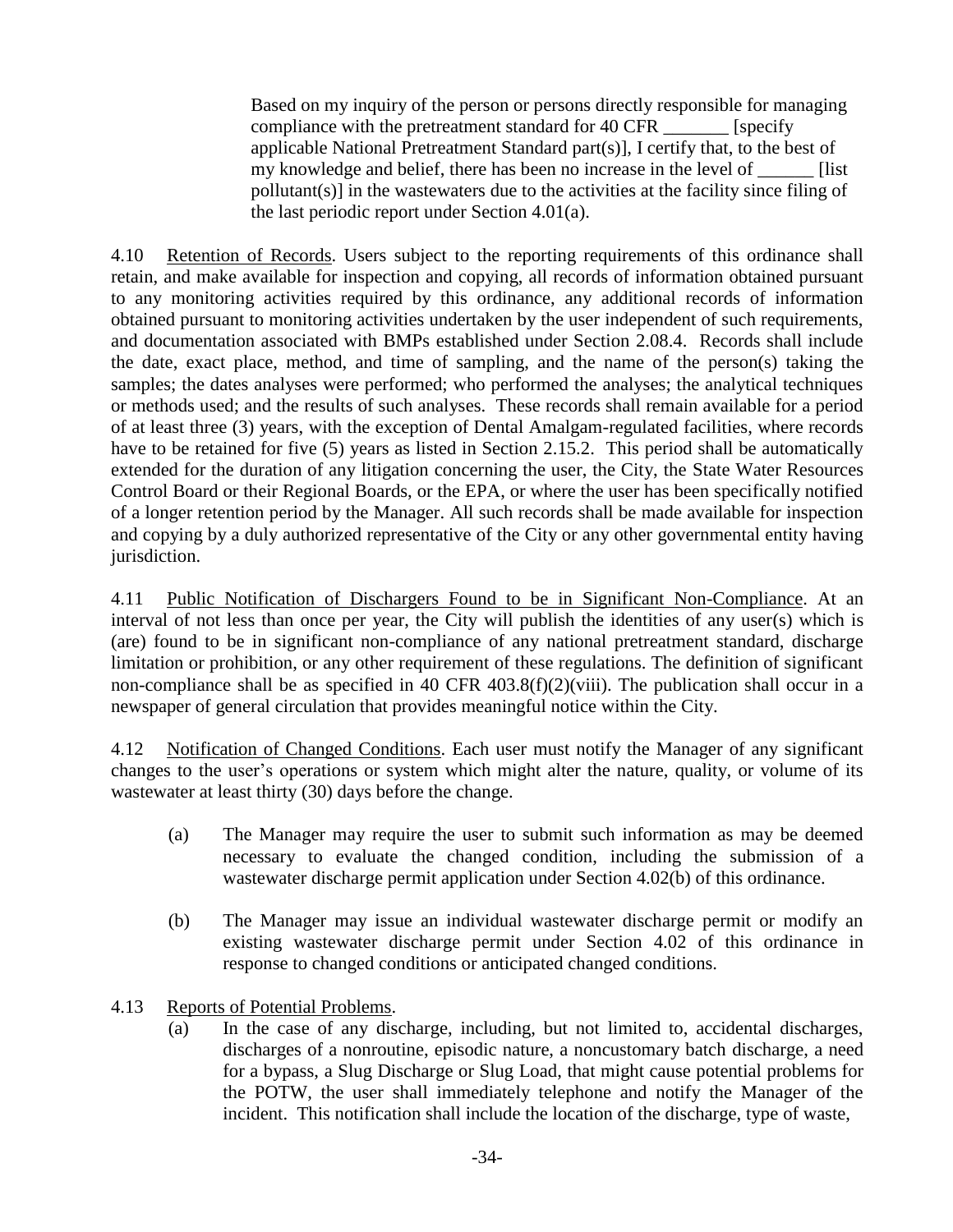concentration and volume, if known, and corrective actions taken by the user.

- (b) Within five (5) days following such discharge, the user shall, unless waived by the Manager, submit a detailed written report describing the cause(s) of the discharge and the measures to be taken by the user to prevent similar future occurrences. Such notification shall not relieve the user of any expense, loss, damage, or other liability which might be incurred as a result of damage to the POTW, natural resources, or any other damage to person or property; nor shall such notification relieve the user of any fines, penalties, or other liability which may be imposed pursuant to this ordinance.
- (c) A notice shall be permanently posted on the user's bulletin board or other prominent place advising employees who to call in the event of a discharge described in paragraph (a), above. Employers shall ensure that all employees, who could cause such a discharge to occur, are advised of the emergency notification procedure.
- (d) Significant Industrial Users are required to notify the Manager immediately of any changes at its facility affecting the potential for a Slug Discharge.
- 4.14 Notification of Hazardous Waste Discharge.
	- (a) Any industrial user discharging any substance which, if otherwise disposed of, would be a hazardous or acutely hazardous waste under 40 CFR 261, shall comply with the reporting requirements of 40 CFR 403.12(p)(1) and (3) unless exempted under the provisions of 40 CFR 403.12(p)(2).
	- (b) In the case of any notification made under paragraph (a) above, the industrial user shall certify that it has a program in place to reduce the volume and toxicity of hazardous wastes generated to the degree it has determined to be economically practical, pursuant to 40 CFR 403.12(p)(4). The City may accept a copy of a hazardous waste reduction or minimization plan as otherwise required by law.

4.15 Best Management Practices. The City may require submission of information to evaluate the implementation of and/or require the implementation of (BMPs) as described in Section 2.08.4.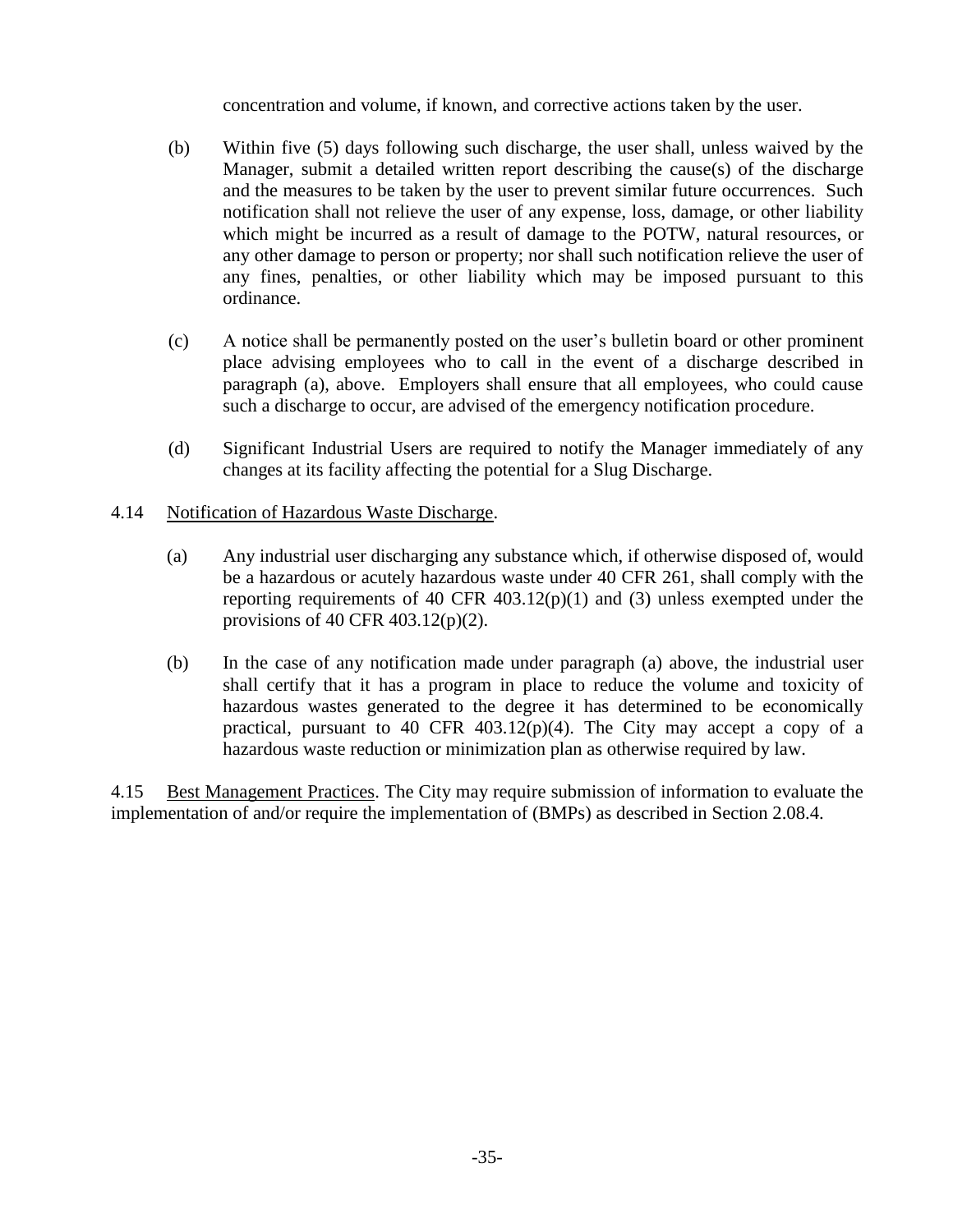# **WASTEWATER CHARGES AND FEES**

5.01 Schedule of Charges and Fees. The City's schedule of charges and fees complies with the revenue requirements of the State Clean Water Grant Program. Charges and fees are determined in a manner consistent with regulations of the grant program.

5.02 Classification of Users. Users shall be classified by assigning each one to a "User Classification" category according to the principal activity conducted on the user's premises and appropriate non-industrial classifications as determined by the City. The purpose of such classification is to facilitate the regulation of wastewater discharges based on wastewater constituents and characteristics to provide an effective means of source control, and to establish a system of user charges and fees which will ensure an equitable recovery of the City's cost.

5.03 Types of Charges and Fees. The charges for each wastewater constituent and characteristic shall be established by the City and set forth in the City's schedule of charges and fees, which may include, but not be limited to:

- (a) user classification charges;
- (b) fees for monitoring;
- (c) fees for permit applications;
- (d) appeal fees; or
- (e) charges and fees based on wastewater constituents and characteristics to include industrial cost recovery provisions of the Federal Act.

5.04 Determination of User Charges and Fees. When user classification charges are established, they shall be based upon a minimum basic charge for each premise, computed on the basis of the characteristics of wastewater from a domestic premise. The quantitative values for the characteristics, including carbonaceous biochemical oxygen demand (CBOD), suspended solids (SS), and volume of wastewater (flow), are described in the City's Master Fee Schedule.

The charges for all classifications of users other than the basic domestic premise shall be based upon the relative difference between the average wastewater constituents and characteristics of that classification as related to those of a domestic premise.

The charges and fees established for unclassified users shall be based upon the measured or estimated constituents and characteristics of that user which may include, but not be limited to, CBOD, SS, and volume.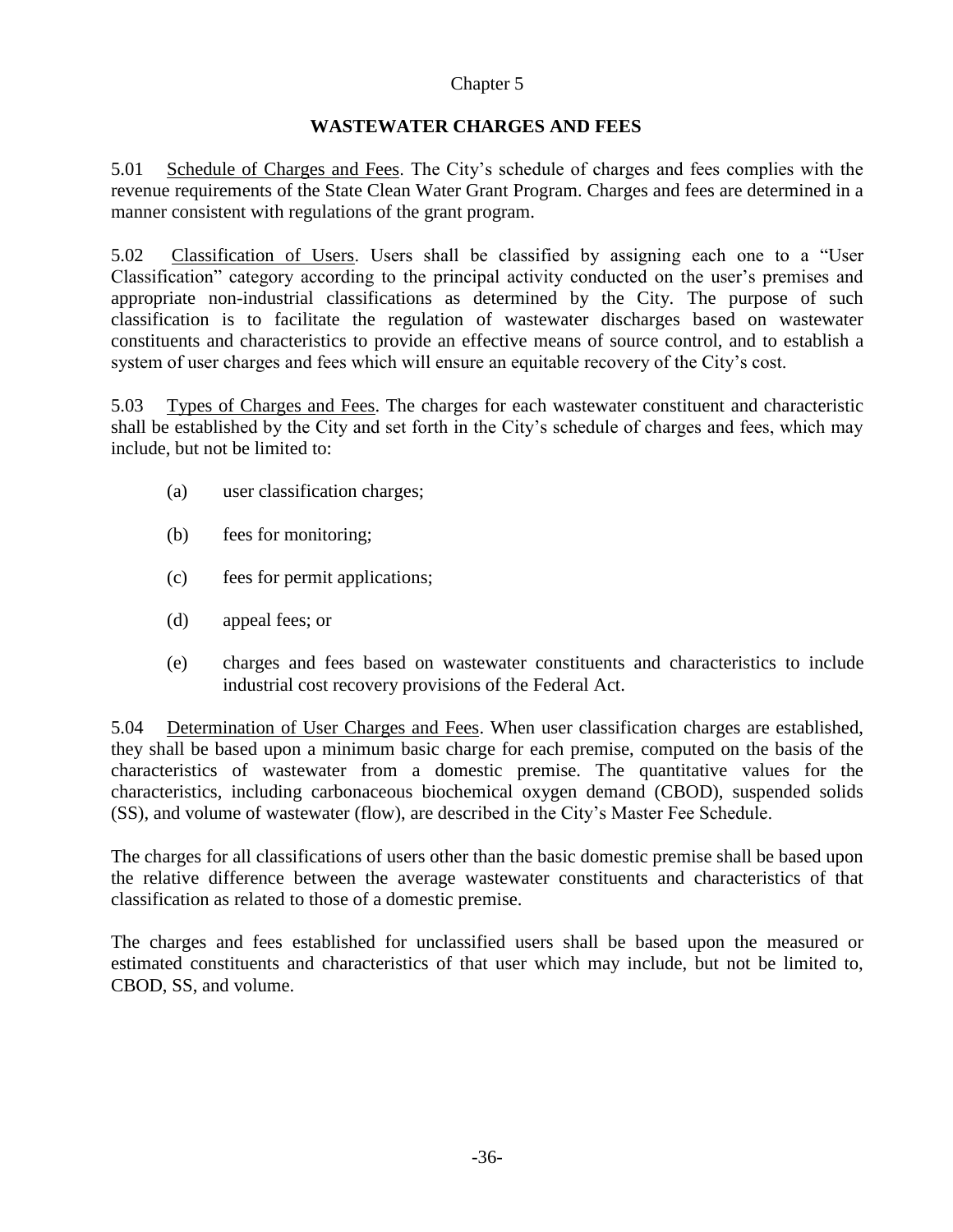# **ENFORCEMENT**

6.01 Enforcement Response Plan. Enforcement of pretreatment violations will generally be in accordance with the City's Enforcement Response Plan. However, the Manager may take other action against any user when the circumstances warrant. Further, the Manager is empowered to take more than one enforcement action against any noncompliant user.

6.02 Notification of Discharge. Users shall notify the City immediately upon accidentally discharging wastes in violation of these regulations and/or discharging any slug loading, to enable countermeasures to be taken by the City to minimize damage to the City sewer, treatment facility, treatment processes, and the receiving waters.

This notification shall be followed by a detailed written statement describing the causes of the accidental discharge and the measures being taken to prevent future occurrence, to be received by the City within five calendar days of the date of occurrence.

Such notification will not relieve users of liability for any expense, loss, or damage to the sewer system, treatment plant, or treatment process, or for any fines imposed on the City on account thereof under section 13350 of the California Water Code, or for violations of section 5650 of the California Fish and Wildlife (previously known as California Fish and Game) Code.

6.03 Warning Notice. The Manager may issue a warning notice as the first level of written enforcement. Warning notices are written letters sent to industrial users in response to most initial instances of sampling violations, exceedances of local and federal limits, late reports that are less than 45 days late, and other minor violations. The industrial user shall respond in writing within fifteen (15) days of the date of the warning letter unless otherwise indicated by the Manager. This response shall include, at a minimum, an explanation of the reasons/causes of the violation and corrective actions to be implemented by the industrial user to prevent future violations.

6.04 Notification of Violation (NOV). When the Manager finds that a user has violated, or continues to violate, any provision of this ordinance, an individual wastewater discharge permit, or order issued hereunder, or any other pretreatment standard or requirement, Manager may serve upon that user a written Notice of Violation. Within fifteen (15) days of the receipt of such notice, an explanation of the violation and a plan for the satisfactory correction and prevention thereof, to include specific required actions, shall be submitted by the user to Manager. Submission of such a plan in no way relieves the user of liability for any violations occurring before or after receipt of the Notice of Violation.

6.05 Administrative Citation. Administrative citations may be issued for violations of the City of Hayward Municipal Code at the discretion of the Manager. If violations listed on a citation are not corrected within a specified time, fines may be assessed. Fines escalate with each successive citation for uncorrected violations. Violators may appeal an administrative citation and request an administrative hearing per the process defined in Section 7.09 of this document.

6.06 Administrative Order. An administrative consent, show cause, or compliance order may be issued to direct an IU to take a particular step in order to regain compliance. These orders are handled on a case-by-case basis, and there is no standard time frame as to when they are issued.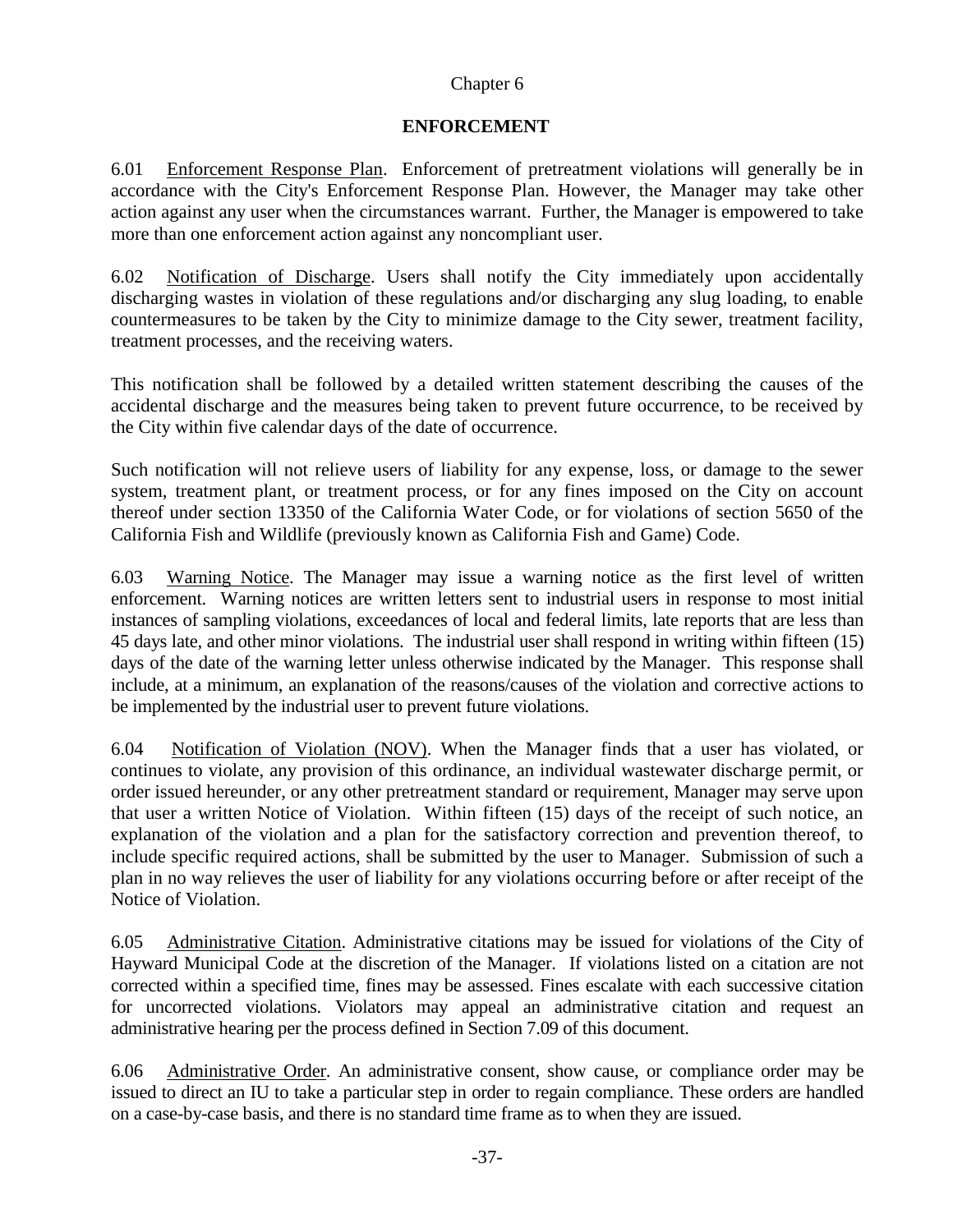- (a) Consent Orders. The Manager may enter into Consent Orders, assurances of compliance, or other similar documents establishing an agreement with any user responsible for noncompliance. Such documents shall include specific action to be taken by the user to correct the noncompliance within a time period specified by the document. Such documents shall have the same force and effect as administrative fines issued pursuant to Section 7.09 of this ordinance and shall be judicially enforceable.
- (b) Show Cause Hearing. The Manager may order a user which has violated, or continues to violate, any provision of this ordinance, an individual wastewater discharge permit, or order issued hereunder, or any other pretreatment standard or requirement, to appear before the Manager and show cause why the proposed enforcement action should not be taken. Notice shall be served on the user specifying the time and place for the meeting, the proposed enforcement action, the reasons for such action, and a request that the user show cause why the proposed enforcement action should not be taken. The notice of the meeting shall be served personally or by registered or certified mail (return receipt requested) at least fifteen (15) days prior to the hearing. Such notice may be served on any Authorized Representative of the user as defined in Section 1.02(b). A show cause hearing shall not be a bar against, or prerequisite for, taking any other action against the user.
- (c) Compliance Orders. When the Manager finds that a user has violated, or continues to violate, any provision of this ordinance, an individual wastewater discharge permit, or order issued hereunder, or any other pretreatment standard or requirement, the Manager may issue an order to the user responsible for the discharge directing that the user come into compliance within a specified time. If the user does not come into compliance within the time provided, sewer service may be discontinued unless adequate treatment facilities, devices, or other related appurtenances are installed and properly operated. Compliance orders also may contain other requirements to address the noncompliance, including additional self-monitoring and management practices designed to minimize the amount of pollutants discharged to the sewer. A compliance order may not extend the deadline for compliance established for a pretreatment standard or requirement, nor does a compliance order relieve the user of liability for any violation, including any continuing violation. Issuance of a compliance order shall not be a bar against, or a prerequisite for, taking any other action against the user.

6.07 Issuance of Cease and Desist Orders. When the City finds that a discharge of wastewater has taken place in violation of prohibitions or limitations of these regulations, or the provisions of a Wastewater Discharge Permit, the Manager may issue an order to cease and desist, and direct that those not complying with such prohibitions, limits, requirements, or provisions:

- (a) comply forthwith;
- (b) comply in accordance with a time schedule set forth by the City; or
- (c) take appropriate remedial or preventive action in the event of a threatened violation.
- 6.08 Submission of Time Schedule. When the City finds that a discharge of wastewater has been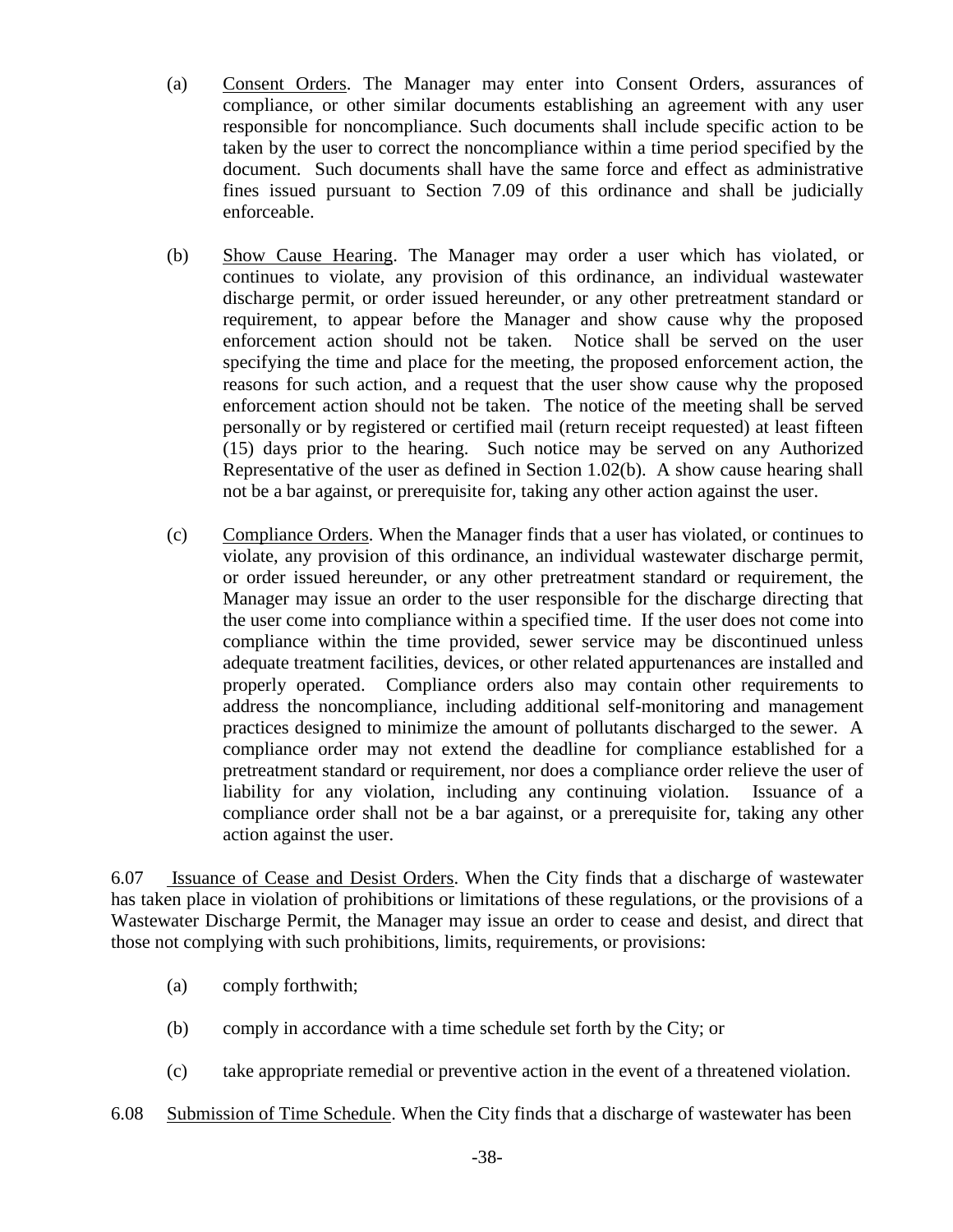taking place in violation of prohibitions or limitations prescribed in these regulations, or wastewater source control requirements, effluent limitations or pretreatment standards, or the provisions of a Wastewater Discharge Permit, the City may require the user to submit for approval, with such modifications as it deems necessary, a detailed time schedule of specific actions which the user shall take in order to prevent or correct a violation of the requirements.

6.09 Appeals. Any user, permit applicant, or permit holder affected by any decision, action, or determination, including cease and desist orders made by the Manager, interpreting or implementing the provisions of these regulations or in any permit issued herein, may file with the Manager a written request for reconsideration within ten days of such decision, action, or determination, setting forth in detail the facts supporting the user's request for reconsideration.

If the ruling made by the Manager is unsatisfactory to the person requesting reconsideration, he or she may, within ten days after notification of City action, file a written appeal to the City Council. The written appeal shall be heard by the City Council, within 30 days of its filing date. A final ruling on the appeal shall be rendered within 10 days of the close of the hearing. The Manager's decision, action, or determination shall remain in effect during such period of reconsideration.

6.10 Notices to Employees. In order that employees of users are informed of City requirements, users shall make available to their employees copies of these regulations together with such other wastewater information and notices directed toward more effective water pollution control which may be periodically furnished by the City. A notice shall be furnished and permanently posted on the user's bulletin board advising employees whom to call in case of an accidental discharge in violation of these regulations, as listed below:

| Weekdays, $8 AM - 5 PM$ :             | Water Pollution Source Control, 510-881-7900   |
|---------------------------------------|------------------------------------------------|
| Weekdays after 5 PM, and Weekends:    | Water Pollution Control Facility, 510-293-5398 |
| Police, Fire, or Medical Emergencies: | 911                                            |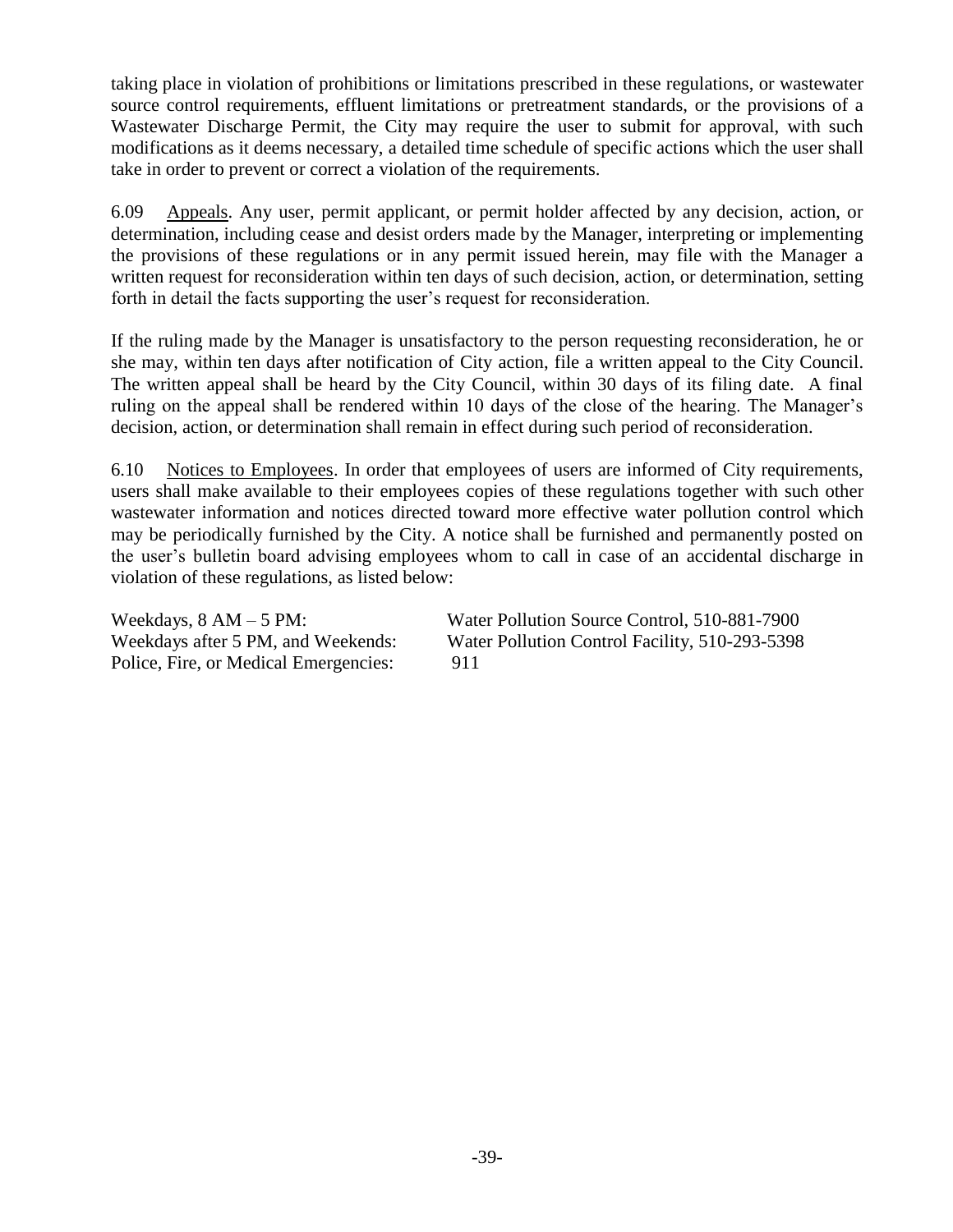# **ABATEMENT**

7.01 Public Nuisance. Discharge of wastewater in any manner in violation of these regulations or of any order issued by the Manager as authorized by these regulations, is hereby declared a public nuisance and shall be corrected or abated as directed by the Manager. Any person creating a public nuisance shall be subject to provisions of City codes or ordinances governing such nuisance.

7.02 Injunction. The City may petition the superior court for the issuance of preliminary or permanent injunctive relief, or both, as may be appropriate, for noncompliance by users with pretreatment standards and requirements. Noncompliance relates both to discharge and nondischarge violations.

7.03 Damage to Facilities. When a discharge of wastes causes an obstruction, damage, or any other impairment to City facilities, the City may assess a charge against the user for the work required to clean or repair the facility and add such charge to the user's charges and fees.

7.04 Civil Penalties. Any person who violates any provision of these regulations or permit conditions, or who discharges wastewater which causes pollution, or who violates any cease and desist order, prohibition, effluent limitation, national performance, pretreatment or toxicity standard, shall be liable civilly to penalties imposed by the City for the violation(s). The City Attorney, upon order of the City Council, shall petition the superior court to impose, assess, and recover such sums as may be applicable. In addition, the City may refer any violations of these regulations to the office of the Alameda County District Attorney for civil prosecution under any applicable statute or provision of law.

7.05 Criminal Penalties. Any person who violates any provision of these regulations, or of a permit or a cease and desist order issued pursuant to these regulations, is guilty of a public offense. The classification of such public offense and the punishment therefor shall be as provided by regulations of the City.

7.06 Falsifying Information. Any person who knowingly makes any false statement, representation, record, report, plan, or other document filed with the City, or who falsifies, tampers with, or knowingly renders inaccurate any monitoring device or method required under these regulations, shall be punished in accordance with the City codes or ordinances governing such falsifications. The City Attorney, upon order of the City Council, shall petition the Superior Court to impose, assess, and recover such sums as may be applicable.

7.07 Termination of Service. The City may revoke any Wastewater Discharge Permit, or terminate or cause to be terminated wastewater service to any premises, if a violation of any provision of these regulations is found to exist or if a discharge of wastewater causes or threatens to cause a condition of contamination, pollution, or nuisance as defined in these regulations. Furthermore, whenever any discharge of wastewater is deemed by the City to be an imminent and significant threat to the operation of the wastewater treatment plant, the health and safety of City personnel or the public, or the quality of the waters of the state, the City may, without prior notice and by whatever means or combination of means available, terminate wastewater service to any premises. This provision is in addition to other statutes, rules, or regulations, authorizing termination of service for delinquency in payment.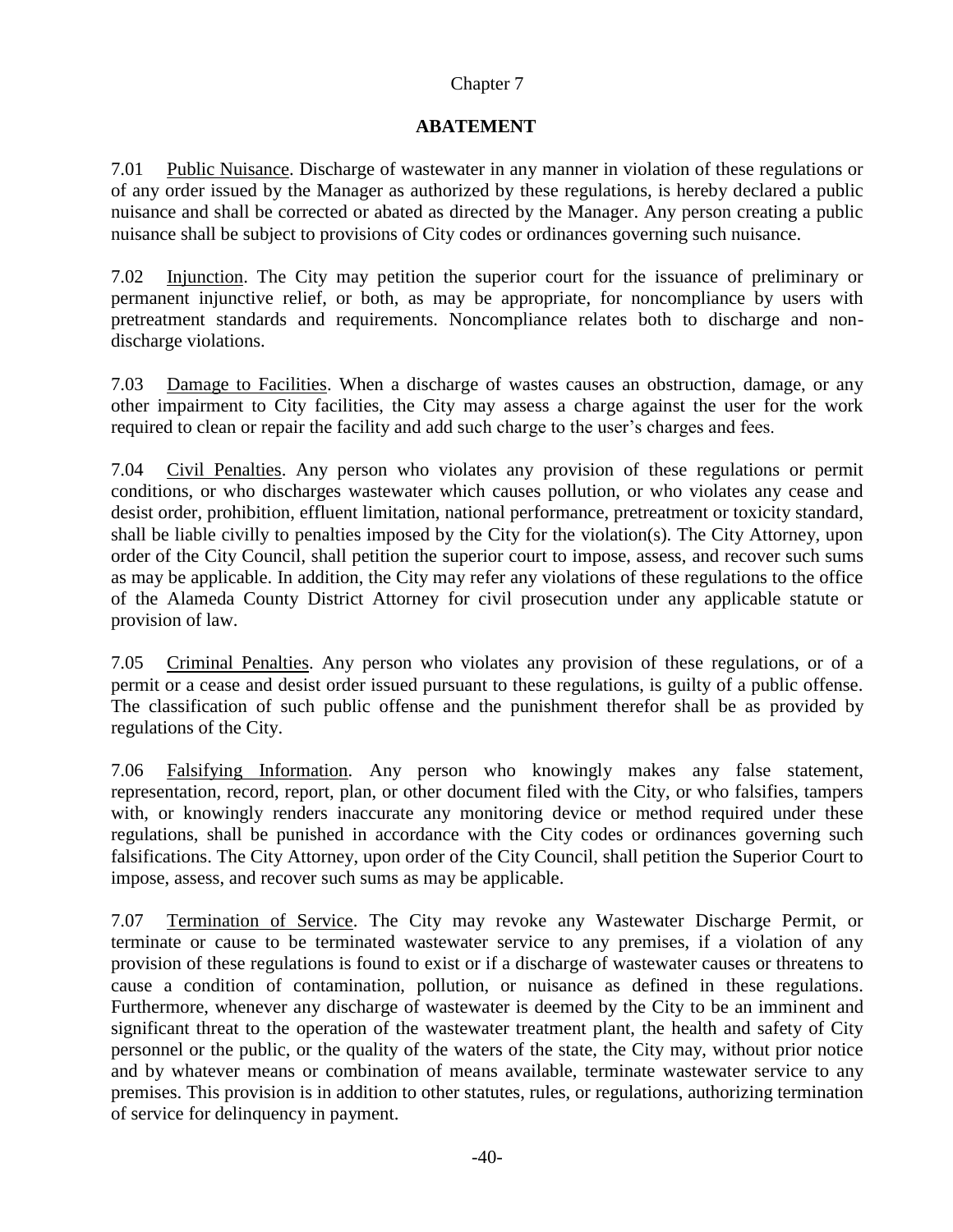7.08 Legal Authority to Protect POTW. In accordance with section 54739 of the California Government Code, the City may require any of the following:

- (a) Pretreatment of any industrial waste which the City determines is necessary in order to meet standards established by the federal or California state government or other regulatory agencies or which the City determines is necessary in order to protect its treatment works or the proper and efficient operation thereof or the health and safety of its employees or the environment.
- (b) The prevention of the entry of such industrial waste into the collection system and treatment works.
- (c) The payment of excess costs incurred by the City as a result of entry of such industrial waste into the collection system and treatment works.
- 7.09 Administrative Fine Procedure.
	- (a) In accordance with section 54740.5 of the California Government Code, the City may issue an administrative complaint to any person who violates any requirement adopted or ordered by the City pursuant to paragraphs (a) and (b) of Section 7.08. The administrative complaint shall allege the act or failure to act that constitutes the violation of the City's requirements, the provisions of law authorizing civil liability to be imposed, and the proposed civil penalty.
	- (b) The administrative complaint shall be served by personal delivery or certified mail on the person subject to the City's discharge requirements, and shall inform the person served that a hearing shall be conducted within 60 days after the person has been served. The hearing shall be before the Manager or his or her designee, hereafter "hearing officer". The person who has been issued an administrative complaint may waive the right to a hearing, in which case the City shall not conduct a hearing. A person dissatisfied with the decision of the hearing officer may appeal to the City Council within 30 days of notice of the hearing officer's decision.
	- (c) If after the hearing or appeal it is found that the person has violated reporting or discharge requirements, the hearing officer may assess a civil penalty against that person. In determining the amount of the civil penalty, the hearing officer or City Council may take into consideration all relevant circumstances, including, but not limited to, the extent of harm caused by the violation, the economic benefit derived through any noncompliance, the nature and persistence of the violation, the length of time over which the violation occurs and corrective action, if any, attempted or taken by the discharger.
	- (d) Civil penalties may be imposed by the City as follows:
		- (1) In an amount which shall not exceed \$2,000 for each day for failing or refusing to furnish technical or monitoring reports.
		- (2) In an amount which shall not exceed \$3,000 for each day for failing or refusing to timely comply with any compliance schedule established by the City.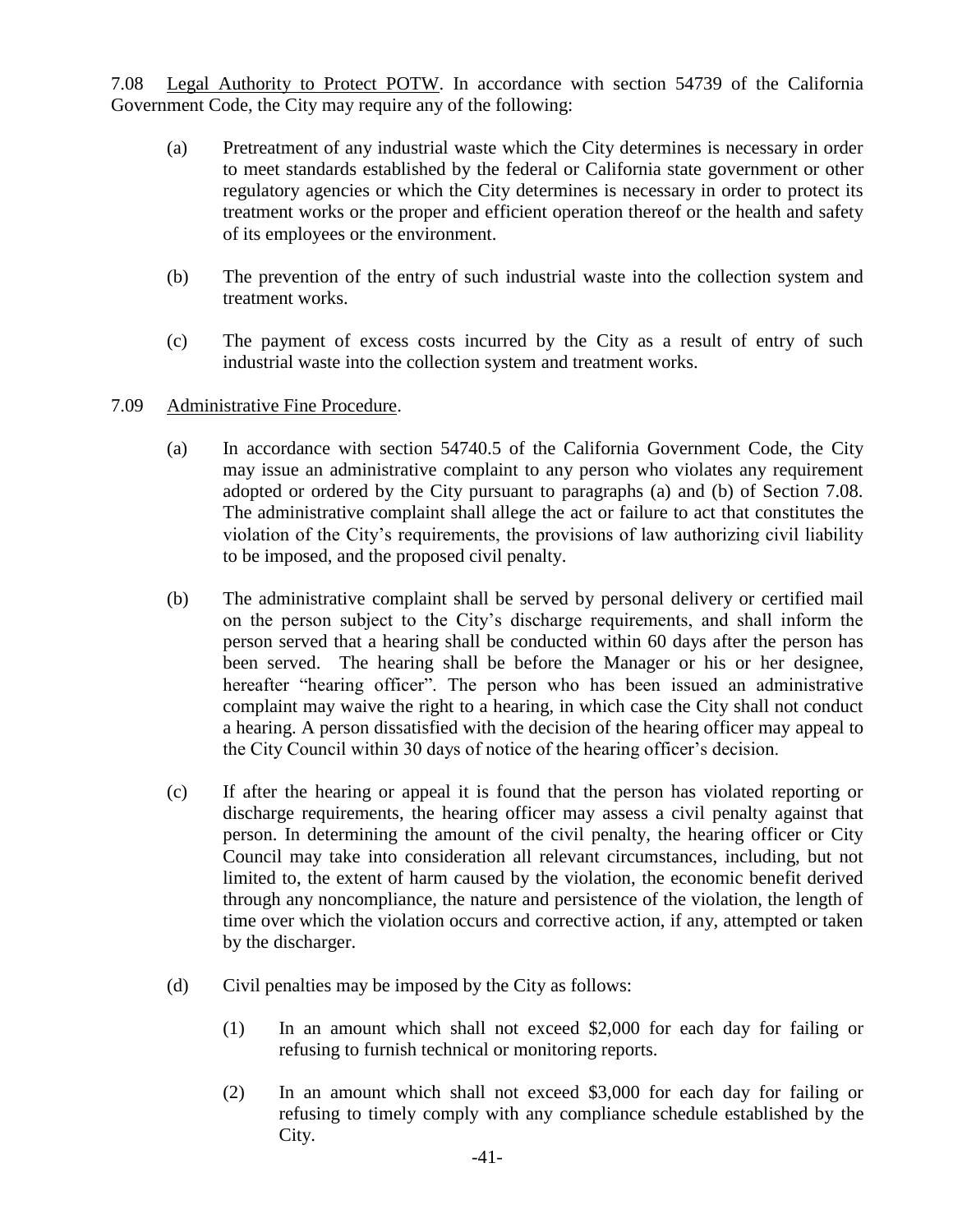- (3) In an amount which shall not exceed \$5,000 per violation for each day for discharges in violation of any waste discharge limitation, permit condition, or requirement issued or adopted by the City.
- (4) In an amount which does not exceed \$10 per gallon for discharges in violation of any suspension, cease and desist order or other orders, or prohibition issued, reissued, or adopted by City.
- (5) The amount of any civil penalties imposed under this section which have remained delinquent for a period of 60 days shall constitute a lien against the real property of the discharger from which the discharge originated resulting in the imposition of the civil penalty. The lien provided herein shall have no force and effect until recorded with the county recorder and when recorded shall have the force and effect and priority of a judgment lien and continue for 10 years from the time of recording unless sooner released and shall be renewable in accordance with the provisions of sections 683.110 to 683.220, inclusive, of the Code of Civil Procedure.
- (e) All monies collected under this section shall be deposited in a special account of the City and shall be made available for the monitoring, treatment, and control of discharges into the City's sewer system or for other mitigation measures.
- (f) Unless appealed, orders setting administrative civil penalties shall become effective and final upon issuance thereof, and payment shall be made within 30 days. Copies of these orders shall be served by personal service or by registered mail upon the party served with the administrative complaint and upon other persons who appeared at the hearing and requested a copy.
- (g) The City may, at its option, elect to petition the Superior Court to confirm any order establishing civil penalties and enter judgment in conformity therewith in accordance with the provisions of sections 1285 to 1287.6, inclusive, of the Code of Civil Procedure.
- (h) No penalties shall be recoverable under this section for any violation for which civil liability is recovered under Section 7.04.
- (i) Any party aggrieved by a final order issued by the City Council under this section, after granting review of the order of a hearing officer, may obtain review of the order of the Council in the Superior Court by filing in the court a petition for writ of mandate within 30 days following the service of a copy of the decision and order issued by the Council. Any party aggrieved by a final order of a hearing officer issued under this section, for which the Council denies review, may obtain review of the order of the hearing officer in the Superior Court by filing in the court a petition for writ of mandate within 30 days following service of a copy of a decision and order denying review of the Council.
- (j) If no aggrieved party petitions for writ of mandate within the time provided by this section, an order of the Council or a hearing officer shall not be subject to review by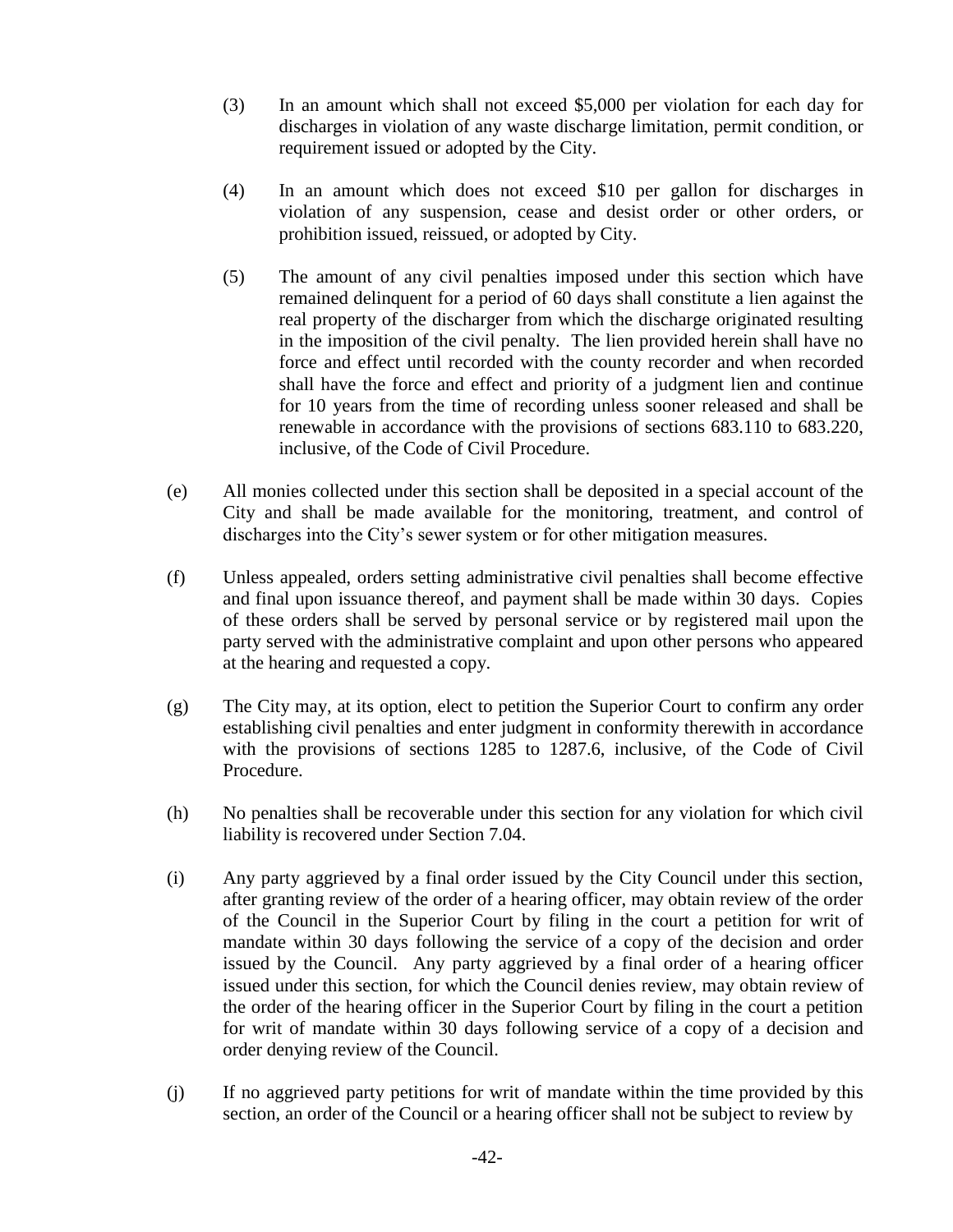any court or agency, except that the Council may grant review on its own motion of an order issued under this section after the expiration of the time limits set by that section.

- (k) The evidence before the court shall consist of the record before the Council, including the hearing officer's record, and any other relevant evidence which, in the judgment of the court, should be considered to effectuate and implement policies of Title 5, Division 2 of the Government Code. In every such case the court shall exercise its independent judgment on the evidence.
- (l) Except as otherwise provided in this section, subdivisions (e) and (f) of section 1094.5 of the California Code of Civil Procedure shall govern proceedings pursuant to this section.